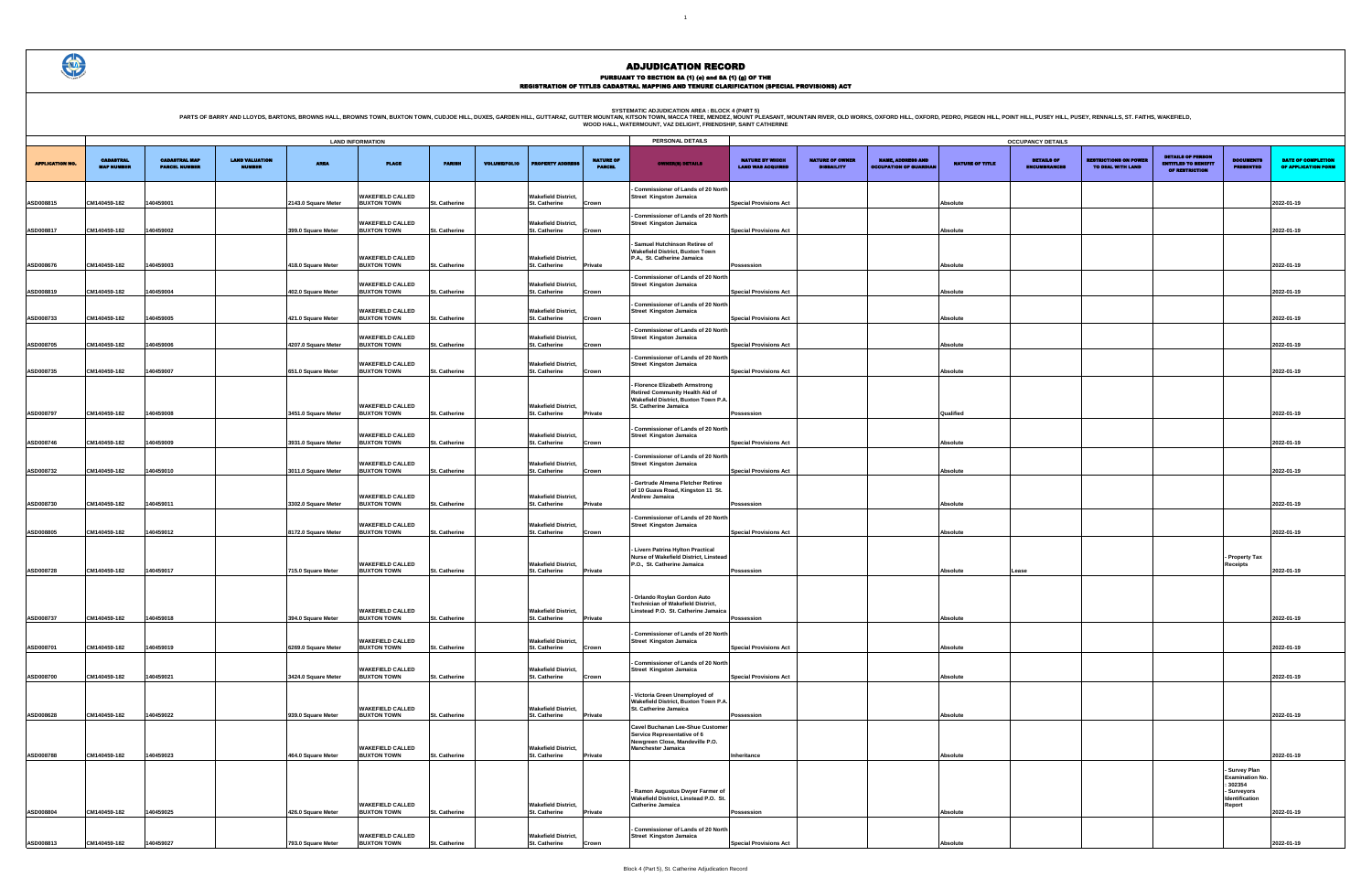PARTS OF BARRY AND LLOYDS, BARTONS, BROWNS HALL, BROWNS TOWN, BUXTON TOWN, CUDJOE HILL, DUXES, GARDEN HILL, GUTTARAZ, GUTTER MOUNTAIN R. WESCA TREE MENDELATION AREA : BLOCK 4 (PART 5)<br>WOOD HALL, WATERMOUNT, VAZ DELIGHT, FR

|                                                    |                                             |                                                           |                        | <b>OCCUPANCY DETAILS</b>                 |                                                   |                                                                          |                                           |                                                  |
|----------------------------------------------------|---------------------------------------------|-----------------------------------------------------------|------------------------|------------------------------------------|---------------------------------------------------|--------------------------------------------------------------------------|-------------------------------------------|--------------------------------------------------|
| <b>NATURE BY WHICH</b><br><b>LAND WAS ACQUIRED</b> | <b>NATURE OF OWNER</b><br><b>DISBAILITY</b> | <b>NAME, ADDRESS AND</b><br><b>OCCUPATION OF GUARDIAN</b> | <b>NATURE OF TITLE</b> | <b>DETAILS OF</b><br><b>ENCUMBRANCES</b> | <b>RESTRICTIONS ON POWER</b><br>TO DEAL WITH LAND | <b>DETAILS OF PERSON</b><br><b>ENTITLED TO BENEFIT</b><br>OF RESTRICTION | <b>DOCUMENTS</b><br><b>PRESENTED</b>      | <b>DATE OF COMPLETION</b><br>OF APPLICATION FORM |
|                                                    |                                             |                                                           |                        |                                          |                                                   |                                                                          |                                           |                                                  |
| <b>Special Provisions Act</b>                      |                                             |                                                           | Absolute               |                                          |                                                   |                                                                          |                                           | 2022-01-19                                       |
|                                                    |                                             |                                                           | <b>Absolute</b>        |                                          |                                                   |                                                                          |                                           |                                                  |
| <b>Special Provisions Act</b>                      |                                             |                                                           |                        |                                          |                                                   |                                                                          |                                           | 2022-01-19                                       |
| <b>Special Provisions Act</b>                      |                                             |                                                           | Absolute               |                                          |                                                   |                                                                          |                                           | 2022-01-19                                       |
|                                                    |                                             |                                                           |                        |                                          |                                                   |                                                                          |                                           |                                                  |
| <b>Special Provisions Act</b>                      |                                             |                                                           | Absolute               |                                          |                                                   |                                                                          |                                           | 2022-01-19                                       |
|                                                    |                                             |                                                           |                        |                                          |                                                   |                                                                          |                                           |                                                  |
| Possession                                         |                                             |                                                           | <b>Absolute</b>        |                                          |                                                   |                                                                          |                                           | 2022-01-19                                       |
|                                                    |                                             |                                                           |                        |                                          |                                                   |                                                                          |                                           |                                                  |
| Gift                                               |                                             |                                                           | Absolute               |                                          |                                                   |                                                                          | Authorization<br>Letter/Form              | 2022-01-19                                       |
|                                                    |                                             |                                                           |                        |                                          |                                                   |                                                                          |                                           |                                                  |
| Possession                                         |                                             |                                                           | Absolute               |                                          |                                                   |                                                                          |                                           | 2022-01-19                                       |
|                                                    |                                             |                                                           |                        |                                          |                                                   |                                                                          |                                           |                                                  |
|                                                    |                                             |                                                           |                        |                                          |                                                   |                                                                          |                                           |                                                  |
|                                                    |                                             |                                                           |                        |                                          |                                                   |                                                                          |                                           |                                                  |
|                                                    |                                             |                                                           |                        |                                          |                                                   |                                                                          |                                           |                                                  |
| Possession                                         |                                             |                                                           | Qualified              |                                          |                                                   |                                                                          |                                           | 2022-01-19                                       |
|                                                    |                                             |                                                           |                        |                                          |                                                   |                                                                          |                                           |                                                  |
|                                                    |                                             |                                                           |                        |                                          |                                                   |                                                                          |                                           |                                                  |
|                                                    |                                             |                                                           |                        |                                          |                                                   |                                                                          | - Surveyors                               |                                                  |
|                                                    |                                             |                                                           |                        |                                          |                                                   |                                                                          | Identification<br>Report<br>Agreement for |                                                  |
|                                                    |                                             |                                                           |                        |                                          |                                                   |                                                                          | Sale<br>- Death                           |                                                  |
| Possession                                         |                                             |                                                           | Qualified              |                                          |                                                   |                                                                          | Certificate                               | 2022-01-19                                       |
|                                                    |                                             |                                                           |                        |                                          |                                                   |                                                                          |                                           |                                                  |
| Possession                                         |                                             |                                                           | Qualified              |                                          |                                                   |                                                                          |                                           | 2022-01-19                                       |
|                                                    |                                             |                                                           |                        |                                          |                                                   |                                                                          |                                           |                                                  |
| <b>Special Provisions Act</b>                      |                                             |                                                           | Absolute               |                                          |                                                   |                                                                          |                                           | 2022-01-19                                       |
|                                                    |                                             |                                                           |                        |                                          |                                                   |                                                                          |                                           |                                                  |
| <b>Special Provisions Act</b>                      |                                             |                                                           | Absolute               |                                          |                                                   |                                                                          |                                           | 2022-01-19                                       |
|                                                    |                                             |                                                           |                        |                                          |                                                   |                                                                          |                                           |                                                  |
| <b>Special Provisions Act</b>                      |                                             |                                                           | <b>Absolute</b>        |                                          |                                                   |                                                                          |                                           | 2022-01-19                                       |
|                                                    |                                             |                                                           |                        |                                          |                                                   |                                                                          |                                           |                                                  |
| Possession                                         |                                             |                                                           | Absolute               |                                          |                                                   |                                                                          |                                           | 2022-01-19                                       |
| <b>Special Provisions Act</b>                      |                                             |                                                           | <b>Absolute</b>        |                                          |                                                   |                                                                          |                                           | 2022-01-19                                       |
|                                                    |                                             |                                                           |                        |                                          |                                                   |                                                                          |                                           |                                                  |
| <b>Special Provisions Act</b>                      |                                             |                                                           | Absolute               |                                          |                                                   |                                                                          |                                           | 2022-01-19                                       |
|                                                    |                                             |                                                           |                        |                                          |                                                   |                                                                          | - Property Tax                            |                                                  |
|                                                    |                                             |                                                           |                        |                                          |                                                   |                                                                          | Receipts<br>Birth Certificate             |                                                  |
| Possession                                         |                                             |                                                           | <b>Absolute</b>        |                                          |                                                   |                                                                          |                                           | 2022-01-19                                       |
| <b>Special Provisions Act</b>                      |                                             |                                                           | Absolute               |                                          |                                                   |                                                                          |                                           | 2022-01-19                                       |

|                        | <b>LAND INFORMATION</b>               |                                              |                                        |                                            |                                                                     |                                       |                     |                                                                    |                                   | PERSONAL DETAILS                                                                                                                                                                                                                                                                                                                                              |                                                    |                                             |                                                           |                        | <b>OCCUPANCY DETAILS</b>                 |
|------------------------|---------------------------------------|----------------------------------------------|----------------------------------------|--------------------------------------------|---------------------------------------------------------------------|---------------------------------------|---------------------|--------------------------------------------------------------------|-----------------------------------|---------------------------------------------------------------------------------------------------------------------------------------------------------------------------------------------------------------------------------------------------------------------------------------------------------------------------------------------------------------|----------------------------------------------------|---------------------------------------------|-----------------------------------------------------------|------------------------|------------------------------------------|
| <b>APPLICATION NO.</b> | <b>CADASTRAL</b><br><b>MAP NUMBER</b> | <b>CADASTRAL MAP</b><br><b>PARCEL NUMBER</b> | <b>LAND VALUATION</b><br><b>NUMBER</b> | <b>AREA</b>                                | <b>PLACE</b>                                                        | <b>PARISH</b>                         | <b>VOLUME/FOLIO</b> | <b>ROPERTY ADDRESS</b>                                             | <b>NATURE OF</b><br><b>PARCEL</b> | <b>OWNER(8) DETAILS</b>                                                                                                                                                                                                                                                                                                                                       | <b>NATURE BY WHICH</b><br><b>LAND WAS ACQUIRED</b> | <b>NATURE OF OWNER</b><br><b>DISBAILITY</b> | <b>NAME, ADDRESS AND</b><br><b>OCCUPATION OF GUARDIAL</b> | <b>NATURE OF TITLE</b> | <b>DETAILS OF</b><br><b>ENCUMBRANCES</b> |
| ASD008800              | CM140459-182                          | 140459029                                    |                                        | 2336.0 Square Meter                        | <b>WAKEFIELD CALLED</b><br><b>BUXTON TOWN</b>                       | St. Catherine                         |                     | <b>Wakefield District,</b><br>St. Catherine                        | Crown                             | Commissioner of Lands of 20 North<br><b>Street Kingston Jamaica</b>                                                                                                                                                                                                                                                                                           | <b>Special Provisions Act</b>                      |                                             |                                                           | Absolute               |                                          |
| ASD008714              | CM140459-182                          | 140459030                                    |                                        | 992.0 Square Meter                         | <b>WAKEFIELD CALLED</b><br><b>BUXTON TOWN</b>                       | St. Catherine                         |                     | <b>Wakefield District,</b><br>St. Catherine                        | Crown                             | Commissioner of Lands of 20 North<br><b>Street Kingston Jamaica</b>                                                                                                                                                                                                                                                                                           | <b>Special Provisions Act</b>                      |                                             |                                                           | Absolute               |                                          |
| ASD008774              | CM140459-182                          | 140459033                                    |                                        | 2021.0 Square Meter                        | <b>WAKEFIELD CALLED</b><br><b>BUXTON TOWN</b>                       | St. Catherine                         |                     | <b>Wakefield District,</b><br><b>St Catherine</b>                  | Crown                             | Commissioner of Lands of 20 North<br><b>Street Kingston Jamaica</b>                                                                                                                                                                                                                                                                                           | <b>Special Provisions Act</b>                      |                                             |                                                           | Absolute               |                                          |
| ASD008663              | CM140459-182                          | 140459034                                    |                                        | 1544.0 Square Meter                        | <b>WAKEFIELD CALLED</b><br><b>BUXTON TOWN</b>                       | St. Catherine                         |                     | <b>Wakefield District,</b><br>St. Catherine                        | Crown                             | Commissioner of Lands of 20 North<br><b>Street Kingston Jamaica</b>                                                                                                                                                                                                                                                                                           | <b>Special Provisions Act</b>                      |                                             |                                                           | Absolute               |                                          |
|                        |                                       |                                              |                                        |                                            | <b>WAKEFIELD CALLED</b>                                             |                                       |                     | <b>Wakefield District,</b>                                         |                                   | Merle Evadney Laws Cashier of<br>Wakefield District, Buxton Town P.A.<br>St. Catherine Jamaica                                                                                                                                                                                                                                                                |                                                    |                                             |                                                           |                        |                                          |
| ASD008769              | CM140459-182                          | 140459037                                    |                                        | 686.0 Square Meter                         | <b>BUXTON TOWN</b>                                                  | St. Catherine                         |                     | St. Catherine                                                      | Private                           | Michael Daniel Gunter Alias Ishmael                                                                                                                                                                                                                                                                                                                           | Possession                                         |                                             |                                                           | Absolute               |                                          |
| ASD008782              | CM140459-182                          | 140459038                                    |                                        | 413.0 Square Meter                         | <b>WAKEFIELD CALLED</b><br><b>BUXTON TOWN</b>                       | St. Catherine                         |                     | <b>Wakefield District,</b><br><b>St Catherine</b>                  | Private                           | Teacher of 132 Seaview Terrace, Old<br>Harbour Glades, Old Harbour P.O.<br>St. Catherine Jamaica                                                                                                                                                                                                                                                              | Gift                                               |                                             |                                                           | Absolute               |                                          |
|                        |                                       |                                              |                                        |                                            | <b>WAKEFIELD CALLED</b>                                             |                                       |                     | <b>Wakefield District,</b>                                         |                                   | Veronice Viola Parker Retiree of<br><b>Wakefield District, Buxton Town</b><br>P.A., St. Catherine Jamaica                                                                                                                                                                                                                                                     |                                                    |                                             |                                                           |                        |                                          |
| ASD008638<br>ASD008605 | CM140459-182<br>CM140459-182          | 140459039<br>140459040                       |                                        | 1272.0 Square Meter<br>1500.0 Square Meter | <b>BUXTON TOWN</b><br><b>WAKEFIELD CALLED</b><br><b>BUXTON TOWN</b> | St. Catherine<br><b>St. Catherine</b> |                     | St. Catherine<br><b>Wakefield District,</b><br>St. Catherine       | Private<br>Private                | Marlon Carlinton Lyons Chef of<br>Wakefield District, Buxton Town P.A.<br>St. Catherine Jamaica<br>Otis Toban Self-Employed of<br>Wakefield District, Buxton Town P.A.<br>St. Catherine Jamaica<br>Sharlene Spence Caretaker of<br>Wakefield District, Buxton Town P.A.<br>St. Catherine Jamaica                                                              | Possession<br>Possession                           |                                             |                                                           | Absolute<br>Qualified  |                                          |
|                        |                                       |                                              |                                        |                                            | <b>WAKEFIELD CALLED</b>                                             |                                       |                     | <b>Wakefield District,</b>                                         |                                   | Wendy Ann Gibbs Concessionaire of<br>Wakefield District, Linstead P.O. St.<br><b>Catherine Jamaica</b><br>Marvia Annetta Campbell Alias<br>Sophia Housewife of Wakefield<br>District, Linstead P.O., St. Catherine<br>Jamaica<br><b>Shane Anthony Mitchell</b><br><b>Construction Worker of Wakefield</b><br>District, Linstead P.O. St. Catherine<br>Jamaica |                                                    |                                             |                                                           |                        |                                          |
| ASD008564<br>ASD008680 | CM140459-182<br>CM140459-182          | 140459043<br>140459045                       |                                        | 507.0 Square Meter<br>813.0 Square Meter   | <b>BUXTON TOWN</b><br><b>WAKEFIELD CALLED</b><br><b>BUXTON TOWN</b> | St. Catherine<br>St. Catherine        |                     | <b>St Catherine</b><br><b>Wakefield District,</b><br>St. Catherine | Private<br>Private                | - Clayton Tyrone Mitchell Farmer of<br>Lot 559 Willodene, Spanish Town<br>P.O., St. Catherine Jamaica                                                                                                                                                                                                                                                         | Possession<br>Possession                           |                                             |                                                           | Qualified<br>Qualified |                                          |
| ASD008810              | CM140459-182                          | 140459049                                    |                                        | 3390.0 Square Meter                        | <b>WAKEFIELD CALLED</b><br><b>BUXTON TOWN</b>                       | <b>St. Catherine</b>                  |                     | <b>Wakefield District,</b><br>St. Catherine                        | Crown                             | Commissioner of Lands of 20 North<br><b>Street Kingston Jamaica</b>                                                                                                                                                                                                                                                                                           | <b>Special Provisions Act</b>                      |                                             |                                                           | Absolute               |                                          |
| ASD008772              | CM140459-182                          | 140459050                                    |                                        | 9889.0 Square Meter                        | <b>WAKEFIELD CALLED</b><br><b>BUXTON TOWN</b>                       | St. Catherine                         |                     | <b>Wakefield District,</b><br>St. Catherine                        | Crown                             | <b>Commissioner of Lands of 20 North</b><br><b>Street Kingston Jamaica</b>                                                                                                                                                                                                                                                                                    | <b>Special Provisions Act</b>                      |                                             |                                                           | Absolute               |                                          |
| ASD008698              | CM140459-182                          | 140459051                                    |                                        | 740.0 Square Meter                         | <b>WAKEFIELD CALLED</b><br><b>BUXTON TOWN</b>                       | St. Catherine                         |                     | <b>Wakefield District,</b><br>St. Catherine                        | Crown                             | <b>Commissioner of Lands of 20 North</b><br><b>Street Kingston Jamaica</b>                                                                                                                                                                                                                                                                                    | <b>Special Provisions Act</b>                      |                                             |                                                           | Absolute               |                                          |
| ASD008734              | CM140459-182                          | 140459052                                    |                                        | 2966.0 Square Meter                        | <b>WAKEFIELD CALLED</b><br><b>BUXTON TOWN</b>                       | St. Catherine                         |                     | <b>Wakefield District,</b><br>St. Catherine                        | Private                           | <b>Carlington Burrell Construction</b><br>Worker of Jew Pen District, Bog<br>Walk P.O., St. Catherine Jamaica                                                                                                                                                                                                                                                 | Possession                                         |                                             |                                                           | Absolute               |                                          |
| ASD008773              | CM140459-182                          | 140459054                                    |                                        | 7773.0 Square Meter                        | <b>WAKEFIELD CALLED</b><br><b>BUXTON TOWN</b>                       | St. Catherine                         |                     | <b>Wakefield District,</b><br>St. Catherine                        | Crown                             | <b>Commissioner of Lands of 20 North</b><br><b>Street Kingston Jamaica</b>                                                                                                                                                                                                                                                                                    | <b>Special Provisions Act</b>                      |                                             |                                                           | Absolute               |                                          |
| ASD008692              | CM140459-182                          | 140459058                                    |                                        | 2390.0 Square Meter                        | <b>WAKEFIELD CALLED</b><br><b>BUXTON TOWN</b>                       | St. Catherine                         |                     | <b>Wakefield District,</b><br>St. Catherine                        | Crown                             | Commissioner of Lands of 20 North<br><b>Street Kingston Jamaica</b>                                                                                                                                                                                                                                                                                           | <b>Special Provisions Act</b>                      |                                             |                                                           | Absolute               |                                          |
|                        |                                       |                                              |                                        |                                            | <b>WAKEFIELD CALLED</b>                                             |                                       |                     | <b>Wakefield District,</b>                                         |                                   | Fitzroy Gordon Farmer of Wakefield<br>District, Buxton Town P.A. St.<br><b>Catherine Jamaica</b>                                                                                                                                                                                                                                                              |                                                    |                                             |                                                           |                        |                                          |
| ASD008572<br>ASD008803 | CM140459-182<br>CM140459-182          | 140459059<br>140459060                       |                                        | 1089.0 Square Meter<br>967.0 Square Meter  | <b>BUXTON TOWN</b><br><b>WAKEFIELD CALLED</b><br><b>BUXTON TOWN</b> | St. Catherine<br>St. Catherine        |                     | St. Catherine<br><b>Wakefield District,</b><br>St. Catherine       | Private<br>Crown                  | <b>Commissioner of Lands of 20 North</b><br><b>Street Kingston Jamaica</b>                                                                                                                                                                                                                                                                                    | Possession<br><b>Special Provisions Act</b>        |                                             |                                                           | Absolute<br>Absolute   |                                          |
|                        |                                       |                                              |                                        |                                            |                                                                     |                                       |                     |                                                                    |                                   |                                                                                                                                                                                                                                                                                                                                                               |                                                    |                                             |                                                           |                        |                                          |

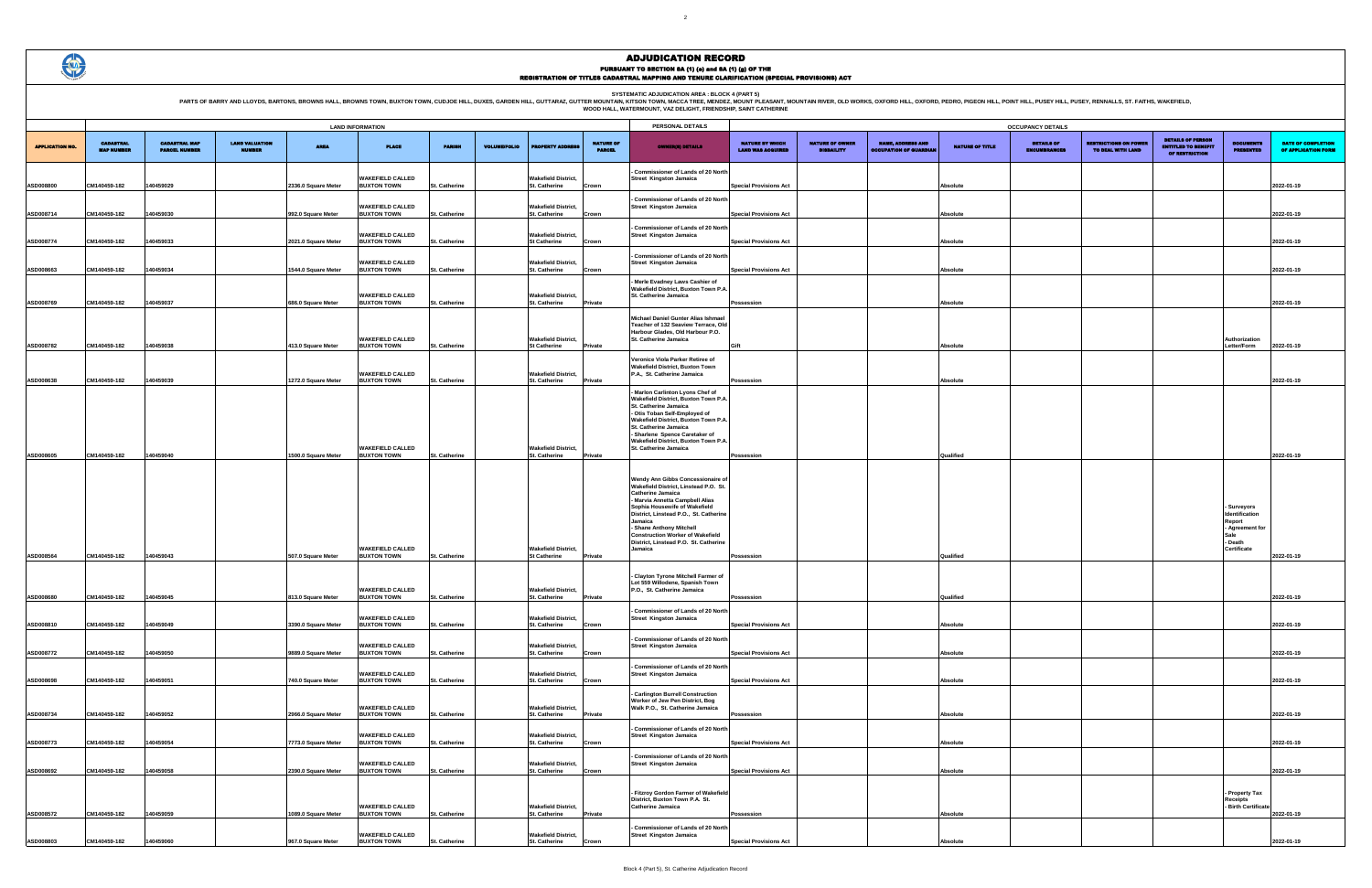PURSUANT TO SECTION 8A (1) (0) and 8A (1) (g) OF THE<br>REGISTRATION OF TITLES CADASTRAL MAPPING AND TENURE CLARIFICATION (SPECIAL PROVISIONS) ACT

PARTS OF BARRY AND LLOYDS, BARTONS, BROWNS HALL, BROWNS TOWN, BUXTON TOWN, CUDJOE HILL, DUXES, GARDEN HILL, GUTTARAZ, GUTTER MOUNTAIN R. WESCA TREE MENDELATION AREA : BLOCK 4 (PART 5)<br>WOOD HALL, WATERMOUNT, VAZ DELIGHT, FR

|                                             |                                             |                                                           |                        | <b>OCCUPANCY DETAILS</b>                 |                                                   |                                                                          |                                                               |                                           |
|---------------------------------------------|---------------------------------------------|-----------------------------------------------------------|------------------------|------------------------------------------|---------------------------------------------------|--------------------------------------------------------------------------|---------------------------------------------------------------|-------------------------------------------|
| NATURE BY WHICH<br><b>LAND WAS ACQUIRED</b> | <b>NATURE OF OWNER</b><br><b>DISBAILITY</b> | <b>NAME, ADDRESS AND</b><br><b>OCCUPATION OF GUARDIAN</b> | <b>NATURE OF TITLE</b> | <b>DETAILS OF</b><br><b>ENCUMBRANCES</b> | <b>RESTRICTIONS ON POWER</b><br>TO DEAL WITH LAND | <b>DETAILS OF PERSON</b><br><b>ENTITLED TO BENEFIT</b><br>OF RESTRICTION | <b>DOCUMENTS</b><br><b>PRESENTED</b>                          | DATE OF COMPLETION<br>OF APPLICATION FORM |
|                                             |                                             |                                                           |                        |                                          |                                                   |                                                                          |                                                               |                                           |
| Possession                                  |                                             |                                                           | Absolute               |                                          |                                                   |                                                                          |                                                               | 2022-01-13                                |
| Possession                                  |                                             |                                                           | Absolute               |                                          |                                                   |                                                                          |                                                               | 2022-01-13                                |
|                                             |                                             |                                                           |                        |                                          |                                                   |                                                                          |                                                               |                                           |
| Inheritance                                 |                                             |                                                           | Qualified              |                                          |                                                   |                                                                          |                                                               | 2022-01-19                                |
| Possession                                  |                                             |                                                           | Absolute               |                                          |                                                   |                                                                          |                                                               | 2022-01-17                                |
|                                             |                                             |                                                           |                        |                                          |                                                   |                                                                          |                                                               |                                           |
|                                             |                                             |                                                           |                        |                                          |                                                   |                                                                          |                                                               |                                           |
|                                             |                                             |                                                           |                        |                                          |                                                   |                                                                          |                                                               |                                           |
|                                             |                                             |                                                           |                        |                                          |                                                   |                                                                          |                                                               |                                           |
| Possession                                  |                                             |                                                           | Absolute               |                                          |                                                   |                                                                          |                                                               | 2022-01-14                                |
| <b>Special Provisions Act</b>               |                                             |                                                           | Absolute               |                                          |                                                   |                                                                          | Property Tax<br>Receipts<br>- Last Will and<br>Testament of : | 2022-01-14                                |
| Possession                                  |                                             |                                                           | Absolute               |                                          |                                                   |                                                                          | Gertrude<br>Cameron<br>- Death<br>Certificate                 | 2022-01-19                                |
| Purchase                                    |                                             |                                                           | Absolute               |                                          |                                                   |                                                                          | Receipt                                                       | 2022-01-05                                |
|                                             |                                             |                                                           |                        |                                          |                                                   |                                                                          |                                                               |                                           |
| Possession                                  |                                             |                                                           | Absolute               |                                          |                                                   |                                                                          |                                                               | 2022-01-19                                |
| <b>Special Provisions Act</b>               |                                             |                                                           | Absolute               |                                          |                                                   |                                                                          |                                                               | 2022-01-19                                |
| <b>Special Provisions Act</b>               |                                             |                                                           | Absolute               |                                          |                                                   |                                                                          |                                                               | 2022-01-19                                |
| <b>Special Provisions Act</b>               |                                             |                                                           | Absolute               |                                          |                                                   |                                                                          |                                                               | 2022-01-19                                |
| Possession                                  |                                             |                                                           | Absolute               |                                          |                                                   |                                                                          | <b>Birth Certificate</b>                                      | 2022-01-03                                |
|                                             |                                             |                                                           |                        |                                          |                                                   |                                                                          |                                                               |                                           |
|                                             |                                             |                                                           |                        |                                          |                                                   |                                                                          |                                                               |                                           |
|                                             |                                             |                                                           |                        |                                          |                                                   |                                                                          |                                                               |                                           |
|                                             |                                             |                                                           |                        |                                          |                                                   |                                                                          | - Property Tax                                                |                                           |
| Possession                                  |                                             |                                                           | Absolute               |                                          |                                                   |                                                                          | Receipts                                                      | 2022-01-19                                |
| <b>Special Provisions Act</b>               |                                             |                                                           | Absolute               |                                          |                                                   |                                                                          |                                                               | 2022-01-19                                |

|                        |                                       |                                              |                                        |                      | <b>LAND INFORMATION</b> |                      |                     |                                                    |                                   | PERSONAL DETAILS                                                                                                                                                                                                                                                                                                                                                                                                                                          |                                                    |                                             |                                                           |                 | <b>OCCUPANCY DETAILS</b>                 |
|------------------------|---------------------------------------|----------------------------------------------|----------------------------------------|----------------------|-------------------------|----------------------|---------------------|----------------------------------------------------|-----------------------------------|-----------------------------------------------------------------------------------------------------------------------------------------------------------------------------------------------------------------------------------------------------------------------------------------------------------------------------------------------------------------------------------------------------------------------------------------------------------|----------------------------------------------------|---------------------------------------------|-----------------------------------------------------------|-----------------|------------------------------------------|
| <b>APPLICATION NO.</b> | <b>CADASTRAL</b><br><b>MAP NUMBER</b> | <b>CADASTRAL MAP</b><br><b>PARCEL NUMBER</b> | <b>LAND VALUATION</b><br><b>NUMBER</b> | <b>AREA</b>          | <b>PLACE</b>            | <b>PARISH</b>        | <b>VOLUME/FOLIO</b> | <b>ROPERTY ADDRESS</b>                             | <b>NATURE OF</b><br><b>PARCEL</b> | <b>OWNER(8) DETAILS</b>                                                                                                                                                                                                                                                                                                                                                                                                                                   | <b>NATURE BY WHICH</b><br><b>LAND WAS ACQUIRED</b> | <b>NATURE OF OWNER</b><br><b>DISBAILITY</b> | <b>NAME, ADDRESS AND</b><br><b>OCCUPATION OF GUARDIAN</b> | NATURE OF TITLE | <b>DETAILS OF</b><br><b>ENCUMBRANCES</b> |
| ASD008126              | CM140460A-26                          | 140460A013                                   |                                        | 2129.0 Square Meter  | <b>WAKEFIELD</b>        | <b>St. Catherine</b> |                     | <b>Wakefield District,</b><br>St. Catherine        | Private                           | - Margaret Tamazena Edwards<br>Registered Nurse of 857 Marlie Drive,<br>Old Harbour P.O., St. Catherine<br>Jamaica                                                                                                                                                                                                                                                                                                                                        | <b>Possession</b>                                  |                                             |                                                           | Absolute        |                                          |
| ASD008110              | CM140460A-26                          | 140460A022                                   |                                        | 614.0 Square Meter   | WAKEFIELD               | St. Catherine        |                     | <b>Wakefield District,</b><br><b>St Catherine</b>  | Private                           | - Herbert Lewis Security Guard of<br><b>Wakefield District, Buxton Town</b><br>P.A., St. Catherine Jamaica                                                                                                                                                                                                                                                                                                                                                | Possession                                         |                                             |                                                           | <b>Absolute</b> |                                          |
| ASD008827              | CM140460A-26                          | 140460A031                                   |                                        | 996.0 Square Meter   | <b>WAKEFIELD</b>        | <b>St. Catherine</b> |                     | <b>Wakefield District,</b><br>St. Catherine        | Private                           | - Rosalee Henry Self-Employed of 15<br>Retreat Drive, Kingston 10, Constant<br>Spring P.O. St. Andrew Jamaica                                                                                                                                                                                                                                                                                                                                             | Inheritance                                        |                                             |                                                           | Qualified       |                                          |
| ASD008255              | CM140460A-26                          | 140460A033                                   |                                        | 418.0 Square Meter   | <b>WAKEFIELD</b>        | <b>St. Catherine</b> |                     | <b>Wakefield District,</b><br><b>St. Catherine</b> | Private                           | - Beverley Joyce Hamilton Vendor of<br>Wakefield District, Buxton Town P.A.<br>St. Catherine Jamaica                                                                                                                                                                                                                                                                                                                                                      | <b>Possession</b>                                  |                                             |                                                           | Absolute        |                                          |
| ASD008161              | CM140460A-26                          | 140460A036                                   |                                        | 1561.0 Square Meter  | WAKEFIELD               | St. Catherine        |                     | <b>Wakefield District,</b><br>St. Catherine        | Private                           | Augustus Mighten Mechanic of<br>Wakefield District, Buxton Town P.A.<br>St. Catherine Jamaica<br>- Raphel Mighten Chef of Wakefield<br>District, Buxton Town P.A. St.<br><b>Catherine Jamaica</b><br>- Simone Mighten Bartender of 42<br>Russell Road, Maxfield Avenue,<br>Kingston 13 St. Andrew Jamaica<br>- Elecia Petrona Mighten<br>Housekeeper of 15 Church Lane,<br>New Lands, Portmore St. Catherine<br>Jamaica                                   | Possession                                         |                                             |                                                           | Absolute        |                                          |
| ASD008156              | CM140460A-26                          | 140460A037                                   |                                        | 3470.0 Square Meter  | WAKEFIELD               | <b>St. Catherine</b> |                     | <b>Wakefield District,</b><br>St. Catherine        | Crown                             | - Commissioner of Lands of 20 North<br><b>Street Kingston Jamaica</b>                                                                                                                                                                                                                                                                                                                                                                                     | <b>Special Provisions Act</b>                      |                                             |                                                           | <b>Absolute</b> |                                          |
| ASD008662              | CM140461A-238                         | 140461A056                                   |                                        | 4712.0 Square Meter  | <b>WAKEFIELD</b>        | <b>St. Catherine</b> |                     | <b>Wakefield District,</b><br>St. Catherine        | Private                           | Laura Thompson Retiree of 413 West<br>Leeds Avenue, Pleasantville, New<br><b>Jersey United States</b>                                                                                                                                                                                                                                                                                                                                                     | <b>Possession</b>                                  |                                             |                                                           | <b>Absolute</b> |                                          |
|                        |                                       |                                              |                                        |                      |                         |                      |                     | <b>Wakefield District,</b>                         |                                   | Verril Hope Fox Pastor of 1452<br>Seaview Garden Phase 2, Kingston<br>11, St. Andrew Jamaica                                                                                                                                                                                                                                                                                                                                                              |                                                    |                                             |                                                           |                 |                                          |
| ASD007816              | CM140461A-238                         | 140461A057                                   |                                        | 389.0 Square Meter   | WAKEFIELD               | <b>St. Catherine</b> |                     | St. Catherine<br><b>Wakefield District,</b>        | Private                           | - Oswald Findley Farmer of<br><b>Wakefield District, Buxton Town</b><br>P.A., St. Catherine Jamaica                                                                                                                                                                                                                                                                                                                                                       | Purchase                                           |                                             |                                                           | Absolute        |                                          |
| ASD008689              | CM140461A-238                         | 140461A058                                   |                                        | 245.0 Square Meter   | <b>WAKEFIELD</b>        | <b>St. Catherine</b> |                     | St. Catherine<br><b>Wakefield District,</b>        | Private                           | - Commissioner of Lands of 20 North<br><b>Street Kingston Jamaica</b>                                                                                                                                                                                                                                                                                                                                                                                     | Possession                                         |                                             |                                                           | Absolute        |                                          |
| ASD008710              | CM140461A-238                         | 140461A059                                   |                                        | 804.0 Square Meter   | <b>WAKEFIELD</b>        | <b>St. Catherine</b> |                     | St. Catherine                                      | Crown                             |                                                                                                                                                                                                                                                                                                                                                                                                                                                           | <b>Special Provisions Act</b>                      |                                             |                                                           | Absolute        |                                          |
| ASD008305              | CM140461A-238                         | 140461A060                                   |                                        | 1098.0 Square Meter  | <b>WAKEFIELD</b>        | <b>St. Catherine</b> |                     | <b>Wakefield District,</b><br>St. Catheine         | Crown                             | - Commissioner of Lands of 20 North<br><b>Street Kingston Jamaica</b><br>- Commissioner of Lands of 20 North                                                                                                                                                                                                                                                                                                                                              | <b>Special Provisions Act</b>                      |                                             |                                                           | Absolute        |                                          |
| ASD008723              | CM140461A-238                         | 140461A061                                   |                                        | 984.0 Square Meter   | <b>WAKEFIELD</b>        | St. Catherine        |                     | <b>Wakefield District,</b><br>St. Catherine        | Crown                             | <b>Street Kingston Jamaica</b>                                                                                                                                                                                                                                                                                                                                                                                                                            | <b>Special Provisions Act</b>                      |                                             |                                                           | Absolute        |                                          |
| ASD007726              | CM140461A-238                         | 140461A063                                   |                                        | 253.0 Square Meter   | <b>WAKEFIELD</b>        | St. Catherine        |                     | <b>Wakefield District,</b><br>St. Catherine        | Private                           | - Felix Augustus Duncumbe Farmer<br>of Wakefield District, Buxton Town<br>P.A. St. Catherine Jamaica                                                                                                                                                                                                                                                                                                                                                      | Possession                                         |                                             |                                                           | Absolute        |                                          |
| ASD008778              | CM140461A-238                         | 140461A065                                   |                                        | 25976.0 Square Meter | <b>WAKEFIELD</b>        | St. Catherine        |                     | <b>Wakefield District,</b><br>St. Catherine        | Private                           | - Peachley Eunice Fisher Retired<br>Farmer of Wakefield District, Buxton<br>Town P.A., St. Catherine Jamaica<br>- Orrett L. Smith Businessman of 48<br>Orsett ST, Oakville Ontario Canada<br>- Harold Laurens Smith Caregiver of<br>26 Pocahontas Lane Box J 11,<br>Albrightsville Pennsylvania United<br><b>States of America</b><br>- Althea Denese Smith Retired<br><b>Teacher of Wakefield District,</b><br>Buxton Town P.A. St. Catherine<br>Jamaica | Possession                                         |                                             |                                                           | Absolute        |                                          |
| ASD008304              | CM140461A-238                         | 140461A068                                   |                                        | 392.0 Square Meter   | <b>WAKEFIELD</b>        | St. Catherine        |                     | <b>Wakefield District,</b><br>St. Catherine        | Crown                             | - Commissioner of Lands of 20 North<br><b>Street Kingston Jamaica</b>                                                                                                                                                                                                                                                                                                                                                                                     | <b>Special Provisions Act</b>                      |                                             |                                                           | Absolute        |                                          |

 $\bigcirc$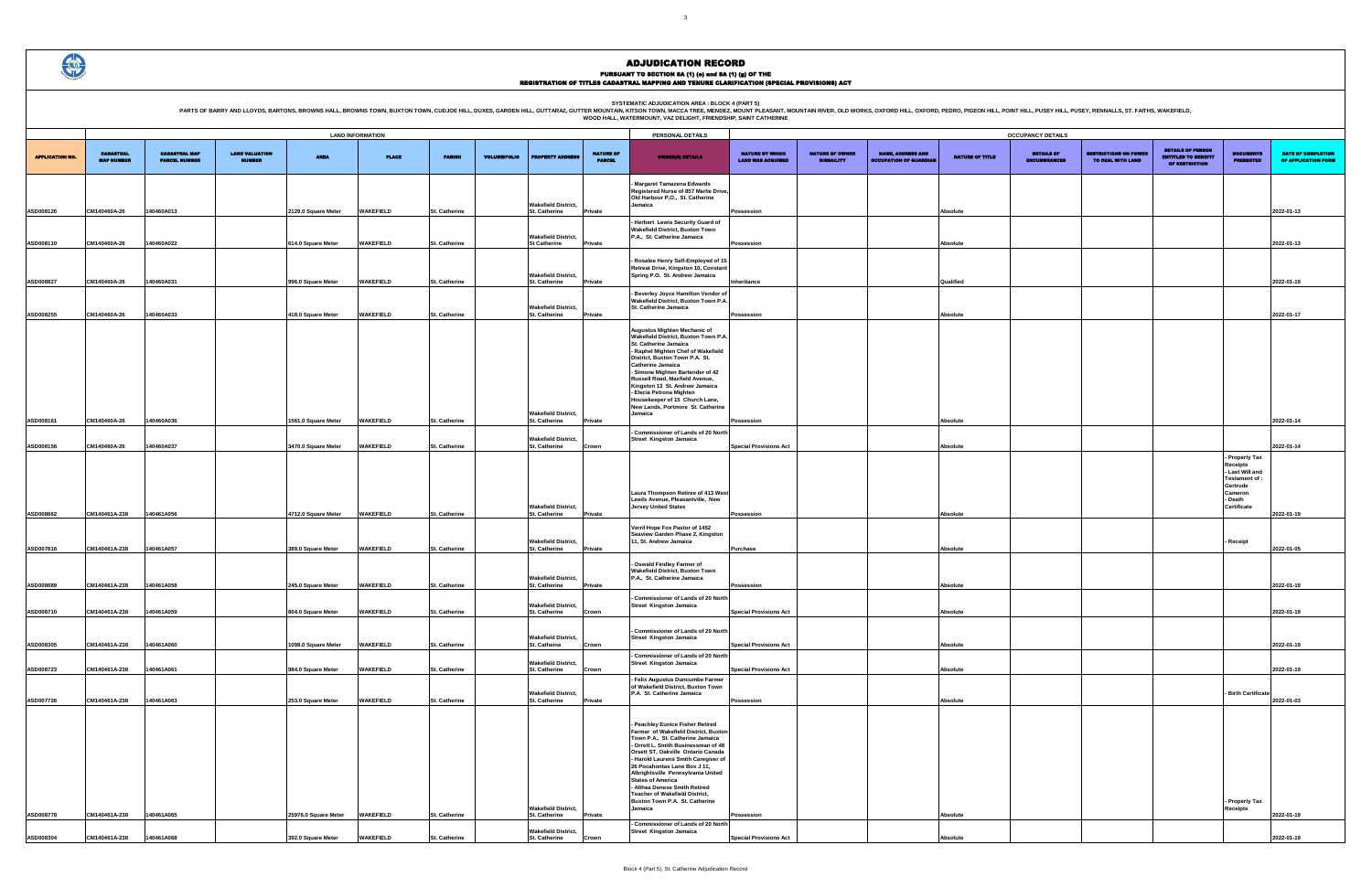# ADJUDICATION RECORD PURSUANT TO SECTION 8A (1) (0) and 8A (1) (g) OF THE<br>REGISTRATION OF TITLES CADASTRAL MAPPING AND TENURE CLARIFICATION (SPECIAL PROVISIONS) ACT

|                                             |                                             |                                                           |                        | <b>OCCUPANCY DETAILS</b>                 |                                                   |                                                                          |                                              |                                                  |
|---------------------------------------------|---------------------------------------------|-----------------------------------------------------------|------------------------|------------------------------------------|---------------------------------------------------|--------------------------------------------------------------------------|----------------------------------------------|--------------------------------------------------|
| NATURE BY WHICH<br><b>LAND WAS ACQUIRED</b> | <b>NATURE OF OWNER</b><br><b>DISBAILITY</b> | <b>NAME, ADDRESS AND</b><br><b>OCCUPATION OF GUARDIAN</b> | <b>NATURE OF TITLE</b> | <b>DETAILS OF</b><br><b>ENCUMBRANCES</b> | <b>RESTRICTIONS ON POWER</b><br>TO DEAL WITH LAND | <b>DETAILS OF PERSON</b><br><b>ENTITLED TO BENEFIT</b><br>OF RESTRICTION | <b>DOCUMENTS</b><br><b>PRESENTED</b>         | <b>DATE OF COMPLETION</b><br>OF APPLICATION FORM |
|                                             |                                             |                                                           |                        |                                          |                                                   |                                                                          |                                              |                                                  |
| <b>Special Provisions Act</b>               |                                             |                                                           | Absolute               | Lease                                    |                                                   |                                                                          |                                              | 2022-01-05                                       |
|                                             |                                             |                                                           |                        |                                          |                                                   |                                                                          |                                              |                                                  |
| <b>Special Provisions Act</b>               |                                             |                                                           | Absolute               |                                          |                                                   |                                                                          |                                              | 2022-01-19                                       |
|                                             |                                             |                                                           |                        |                                          |                                                   |                                                                          | <b>Survey Plan</b><br><b>Examination No.</b> |                                                  |
| Possession                                  |                                             |                                                           | Absolute               |                                          |                                                   |                                                                          | : 234253                                     | 2022-01-19                                       |
|                                             |                                             |                                                           |                        |                                          |                                                   |                                                                          |                                              |                                                  |
|                                             |                                             |                                                           |                        |                                          |                                                   |                                                                          |                                              |                                                  |
| Possession                                  |                                             |                                                           | Absolute               |                                          |                                                   |                                                                          |                                              | 2022-01-10                                       |
| <b>Special Provisions Act</b>               |                                             |                                                           | Absolute               |                                          |                                                   |                                                                          |                                              | 2022-01-14                                       |
|                                             |                                             |                                                           |                        |                                          |                                                   |                                                                          |                                              |                                                  |
|                                             |                                             |                                                           |                        |                                          |                                                   |                                                                          |                                              |                                                  |
| Possession                                  |                                             |                                                           | Absolute               | <b>One Holding Title</b>                 |                                                   |                                                                          |                                              | 2022-01-13                                       |
|                                             |                                             |                                                           |                        |                                          |                                                   |                                                                          |                                              |                                                  |
| Possession                                  |                                             |                                                           | Absolute               | Right of Way 3.1m wide                   |                                                   |                                                                          |                                              | 2022-01-19                                       |
|                                             |                                             |                                                           |                        |                                          |                                                   |                                                                          |                                              |                                                  |
| <b>Special Provisions Act</b>               |                                             |                                                           | Absolute               | Right of Way 3.1m wide                   |                                                   |                                                                          |                                              | 2022-01-19                                       |
|                                             |                                             |                                                           |                        |                                          |                                                   |                                                                          |                                              |                                                  |
|                                             |                                             |                                                           |                        |                                          |                                                   |                                                                          | Death<br>Certificate                         |                                                  |
| Gift                                        |                                             |                                                           | Absolute               | Lease                                    |                                                   |                                                                          |                                              | 2022-01-19                                       |
|                                             |                                             |                                                           |                        |                                          |                                                   |                                                                          | Death                                        |                                                  |
| Gift                                        |                                             |                                                           | Absolute               |                                          |                                                   |                                                                          | Certificate                                  | 2022-01-19                                       |
|                                             |                                             |                                                           |                        |                                          |                                                   |                                                                          |                                              |                                                  |
|                                             |                                             |                                                           |                        |                                          |                                                   |                                                                          | Death<br>Certificate                         |                                                  |
| Possession                                  |                                             |                                                           | Qualified              |                                          |                                                   |                                                                          |                                              | 2022-01-19                                       |
|                                             |                                             |                                                           |                        |                                          |                                                   |                                                                          |                                              |                                                  |
| Possession                                  |                                             |                                                           | Qualified              |                                          |                                                   |                                                                          |                                              | 2022-01-19                                       |
|                                             |                                             |                                                           |                        |                                          |                                                   |                                                                          |                                              |                                                  |
|                                             |                                             |                                                           |                        |                                          |                                                   |                                                                          |                                              |                                                  |
| Purchase                                    |                                             |                                                           | Absolute               |                                          |                                                   |                                                                          |                                              | 2022-01-12                                       |
|                                             |                                             |                                                           |                        |                                          |                                                   |                                                                          |                                              |                                                  |
|                                             |                                             |                                                           |                        |                                          |                                                   |                                                                          |                                              |                                                  |
|                                             |                                             |                                                           |                        |                                          |                                                   |                                                                          |                                              |                                                  |
| Possession                                  |                                             |                                                           | Qualified              |                                          |                                                   |                                                                          |                                              | 2022-01-13                                       |
|                                             |                                             |                                                           |                        |                                          |                                                   |                                                                          |                                              |                                                  |
| <b>Special Provisions Act</b>               |                                             |                                                           | Absolute               |                                          |                                                   |                                                                          |                                              | 2022-01-19                                       |
|                                             |                                             |                                                           |                        |                                          |                                                   |                                                                          |                                              |                                                  |
|                                             |                                             |                                                           |                        |                                          |                                                   |                                                                          |                                              |                                                  |
| Possession                                  |                                             |                                                           | Absolute               |                                          |                                                   |                                                                          |                                              | 2022-01-13                                       |
|                                             |                                             |                                                           |                        |                                          |                                                   |                                                                          |                                              |                                                  |
| Possession                                  |                                             |                                                           | Absolute               | <b>One Holding Title</b>                 |                                                   |                                                                          |                                              | 2022-01-13                                       |
|                                             |                                             |                                                           |                        |                                          |                                                   |                                                                          |                                              |                                                  |
| <b>Special Provisions Act</b>               |                                             |                                                           | Absolute               |                                          |                                                   |                                                                          |                                              | 2022-01-14                                       |

**SYSTEMATIC ADJUDICATION AREA : BLOCK 4 (PART 5)**

|                        | <b>LAND INFORMATION</b>               |                                              |                                        |                     |                  |                      |                     |                            |                                   | PERSONAL DETAILS                                                                                                                                                                 |                                                    |                                             |                                                           |                        | <b>OCCUPANCY DETAILS</b>                 |
|------------------------|---------------------------------------|----------------------------------------------|----------------------------------------|---------------------|------------------|----------------------|---------------------|----------------------------|-----------------------------------|----------------------------------------------------------------------------------------------------------------------------------------------------------------------------------|----------------------------------------------------|---------------------------------------------|-----------------------------------------------------------|------------------------|------------------------------------------|
| <b>APPLICATION NO.</b> | <b>CADASTRAL</b><br><b>MAP NUMBER</b> | <b>CADASTRAL MAP</b><br><b>PARCEL NUMBER</b> | <b>LAND VALUATION</b><br><b>NUMBER</b> | <b>AREA</b>         | <b>PLACE</b>     | <b>PARISH</b>        | <b>VOLUME/FOLIO</b> | <b>ROPERTY ADDR</b>        | <b>NATURE OF</b><br><b>PARCEL</b> | <b>OWNER(8) DETAILS</b>                                                                                                                                                          | <b>NATURE BY WHICH</b><br><b>LAND WAS ACQUIRED</b> | <b>NATURE OF OWNER</b><br><b>DISBAILITY</b> | <b>NAME, ADDRESS AND</b><br><b>OCCUPATION OF GUARDIAN</b> | <b>NATURE OF TITLE</b> | <b>DETAILS OF</b><br><b>ENCUMBRANCES</b> |
| ASD007808              | CM140461A-238                         | 140461A069                                   |                                        | 730.0 Square Meter  | <b>WAKEFIELD</b> | <b>St. Catherine</b> | St. Catherine       | <b>Wakefield District,</b> | Crown                             | Commissioner of Lands of 20 North<br><b>Street Kingston Jamaica</b>                                                                                                              | <b>Special Provisions Act</b>                      |                                             |                                                           | Absolute               | Lease                                    |
| ASD008726              | CM140461A-238                         | 140461A073                                   |                                        | 4087.0 Square Meter | <b>WAKEFIELD</b> | <b>St. Catherine</b> | St. Catherine       | <b>Wakefield District,</b> | Crown                             | <b>Commissioner of Lands of 20 North</b><br><b>Street Kingston Jamaica</b>                                                                                                       | <b>Special Provisions Act</b>                      |                                             |                                                           | Absolute               |                                          |
|                        |                                       |                                              |                                        |                     |                  |                      |                     |                            |                                   | - Deliverance Full Gospel Church Of<br>God of 42-43 Wilmot Drive, Kingston                                                                                                       |                                                    |                                             |                                                           |                        |                                          |
| ASD008745              | CM140461A-238                         | 140461A075                                   |                                        | 713.0 Square Meter  | <b>WAKEFIELD</b> | <b>St. Catherine</b> | St. Catherine       | <b>Wakefield District,</b> | Private                           | 20 St. Andrew Jamaica                                                                                                                                                            | Possession                                         |                                             |                                                           | Absolute               |                                          |
| ASD007926              | CM140461A-238                         | 140461A077                                   |                                        | 2098.0 Square Meter | <b>WAKEFIELD</b> | St. Catherine        | St. Catherine       | <b>Wakefield District,</b> | Private                           | Mirandah Dowega Easie Sales Clerk<br>of Wakefield District, Buxton Town<br>P.A. St. Catherine Jamaica                                                                            | Possession                                         |                                             |                                                           | Absolute               |                                          |
|                        |                                       |                                              |                                        |                     |                  |                      |                     |                            |                                   | - Commissioner of Lands of 20 North                                                                                                                                              |                                                    |                                             |                                                           |                        |                                          |
| ASD008165              | CM140461B-241                         | 140461B040                                   |                                        | 592.0 Square Meter  | WAKEFIELD        | <b>St. Catherine</b> | St. Catherine       | <b>Wakefield District,</b> | Crown                             | <b>Street Kingston Jamaica</b>                                                                                                                                                   | <b>Special Provisions Act</b>                      |                                             |                                                           | Absolute               |                                          |
| ASD008111              | CM140461B-241                         | 140461B043                                   |                                        | 210.0 Square Meter  | <b>WAKEFIELD</b> | St. Catherine        | St. Catherine       | <b>Wakefield District,</b> | Private                           | Rohn Mighten Mechanic of<br>Wakefield District, Buxton Town P.A<br>St. Catherine Jamaica                                                                                         | Possession                                         |                                             |                                                           | Absolute               | <b>One Holding Title</b>                 |
|                        |                                       |                                              |                                        |                     |                  |                      |                     | <b>Wakefield District,</b> |                                   | Clarence Lundy Tailor of Wakefield<br>District, Buxton Town P.A. St.<br><b>Catherine Jamaica</b>                                                                                 |                                                    |                                             |                                                           |                        |                                          |
| ASD008408              | CM140461B-241                         | 140461B050                                   |                                        | 472.0 Square Meter  | <b>WAKEFIELD</b> | <b>St. Catherine</b> | St. Catherine       |                            | Private                           |                                                                                                                                                                                  | Possession                                         |                                             |                                                           | Absolute               | Right of Way 3.1m wi                     |
| ASD008296              | CM140461B-241                         | 140461B051                                   |                                        | 3627.0 Square Meter | <b>WAKEFIELD</b> | St. Catherine        | St. Catherine       | <b>Wakefield District,</b> | Crown                             | - Commissioner of Lands of 20 North<br><b>Street Kingston Jamaica</b>                                                                                                            | <b>Special Provisions Act</b>                      |                                             |                                                           | Absolute               | Right of Way 3.1m wi                     |
|                        |                                       |                                              |                                        |                     |                  |                      |                     |                            |                                   | <b>Tamika Russelyn Davis</b><br><b>Businesswoman of Wakefield</b><br>District, Buxton Town P.A. St.                                                                              |                                                    |                                             |                                                           |                        |                                          |
| ASD008375              | CM140461C-240                         | 140461C001                                   |                                        | 676.0 Square Meter  | <b>WAKEFIELD</b> | St. Catherine        | St. Catherine       | <b>Wakefield District,</b> | Private                           | Catherine Jamaica                                                                                                                                                                | Gift                                               |                                             |                                                           | Absolute               | Lease                                    |
|                        |                                       |                                              |                                        |                     |                  |                      |                     | <b>Wakefield District,</b> |                                   | Careen Angela Davis Nurse of<br>Wakefield District, Buxton Town P.A.<br><b>St. Catherine Jamaica</b>                                                                             |                                                    |                                             |                                                           |                        |                                          |
| ASD008377              | CM140461C-240                         | 140461C002                                   |                                        | 1977.0 Square Meter | <b>WAKEFIELD</b> | <b>St. Catherine</b> | St. Catherine       |                            | Private                           | Morrace Pete Davis Mason of                                                                                                                                                      | Gift                                               |                                             |                                                           | Absolute               |                                          |
| ASD008388              | CM140461C-240                         | 140461C004                                   |                                        | 1342.0 Square Meter | <b>WAKEFIELD</b> | <b>St. Catherine</b> | St. Catherine       | <b>Wakefield District,</b> | Private                           | Wakefield District, Buxton Town P.A.<br><b>St. Catherine Jamaica</b>                                                                                                             | Possession                                         |                                             |                                                           | Qualified              |                                          |
|                        |                                       |                                              |                                        |                     |                  |                      |                     | <b>Wakefield District.</b> |                                   | - Donna Andrine Laing<br><b>Cosmotologist of Wakefield District.</b><br>Linstead P.O. St. Catherine Jamaica                                                                      |                                                    |                                             |                                                           |                        |                                          |
| ASD008404              | CM140461C-240                         | 140461C006                                   |                                        | 1334.0 Square Meter | <b>WAKEFIELD</b> | <b>St. Catherine</b> | St. Catherine       |                            | Private                           |                                                                                                                                                                                  | Possession                                         |                                             |                                                           | Qualified              |                                          |
|                        |                                       |                                              |                                        |                     |                  |                      |                     | <b>Wakefield District,</b> |                                   | Headley Brown Retired Farmer of<br>Wakefield District, Buxton Town P.A<br>St. Catherine Jamaica                                                                                  |                                                    |                                             |                                                           |                        |                                          |
| ASD008097              | CM140461C-240                         | 140461C012                                   |                                        | 707.0 Square Meter  | <b>WAKEFIELD</b> | <b>St. Catherine</b> | St. Catherine       |                            | Private                           |                                                                                                                                                                                  | Purchase                                           |                                             |                                                           | Absolute               |                                          |
|                        |                                       |                                              |                                        |                     |                  |                      |                     |                            |                                   | Diana Feonia Reid Sanitation Worker<br>of 18 Monk Street, Spanish Town<br>P.O. St. Catherine Jamaica<br>- Barrington Robert Findley Archer<br>Carpenter of Pleasant Way, Gutter, |                                                    |                                             |                                                           |                        |                                          |
| ASD008127              | CM140461C-240                         | 140461C015                                   |                                        | 1255.0 Square Meter | <b>WAKEFIELD</b> | <b>St. Catherine</b> | St. Catherine       | <b>Wakefield District,</b> | Private                           | Old Harbour P.O. St. Catherine<br>Jamaica                                                                                                                                        | Possession                                         |                                             |                                                           | Qualified              |                                          |
| ASD008722              | CM140461C-240                         | 140461C017                                   |                                        | 1610.0 Square Meter | <b>WAKEFIELD</b> | St. Catherine        | St. Catherine       | <b>Wakefield District,</b> | Crown                             | - Commissioner of Lands of 20 North<br><b>Street Kingston Jamaica</b>                                                                                                            | <b>Special Provisions Act</b>                      |                                             |                                                           | Absolute               |                                          |
|                        |                                       |                                              |                                        |                     |                  |                      |                     |                            |                                   | - Rainford Augustus Reid Alias Buju<br><b>Banton Unemployed of Wakefield</b><br>District, Buxton Town P.A. St.                                                                   |                                                    |                                             |                                                           |                        |                                          |
| ASD008117              | CM140461C-240                         | 140461C020                                   |                                        | 1488.0 Square Meter | <b>WAKEFIELD</b> | St. Catherine        | St. Catherine       | <b>Wakefield District,</b> | Private                           | <b>Catherine Jamaica</b>                                                                                                                                                         | Possession                                         |                                             |                                                           | Absolute               |                                          |
|                        |                                       |                                              |                                        |                     |                  |                      |                     | <b>Wakefield District,</b> |                                   | - Rohn Mighten Mechanic of<br><b>Wakefield District, Buxton Town P.A</b><br>St. Catherine Jamaica                                                                                |                                                    |                                             |                                                           |                        |                                          |
| ASD008106              | CM140461C-240                         | 140461C021                                   |                                        | 1644.0 Square Meter | <b>WAKEFIELD</b> | St. Catherine        | St. Catherine       |                            | Private                           |                                                                                                                                                                                  | Possession                                         |                                             |                                                           | Absolute               | <b>One Holding Title</b>                 |
|                        |                                       |                                              |                                        |                     |                  |                      |                     | <b>Wakefield District,</b> |                                   | Commissioner of Lands of 20 North<br><b>Street Kingston Jamaica</b>                                                                                                              |                                                    |                                             |                                                           |                        |                                          |
| ASD008160              | CM140461C-240                         | 140461C023                                   |                                        | 427.0 Square Meter  | <b>WAKEFIELD</b> | St. Catherine        | <b>St Catherine</b> |                            | Crown                             |                                                                                                                                                                                  | <b>Special Provisions Act</b>                      |                                             |                                                           | Absolute               |                                          |

| PARTS OF BARRY AND LLOYDS. BARTONS. BROWNS HALL. BROWNS TOWN. BUXTON TOWN. CUDJOE HILL. DUXES. GARDEN HILL. GUTTARAZ. GUTTER MOUNTAIN. KITSON TOWN. MACCA TREE. MENDEZ. MOUNT PLEASANT. MOUNTAIN RIVER. OLD WORKS. OXFORD HILL |
|--------------------------------------------------------------------------------------------------------------------------------------------------------------------------------------------------------------------------------|
| WOOD HALL. WATERMOUNT. VAZ DELIGHT. FRIENDSHIP. SAINT CATHERINE                                                                                                                                                                |

 $\bigoplus$ 

HILL, POINT HILL, PUSEY HILL, PUSEY, RENNALLS, ST. FAITHS, WAKEFIELD,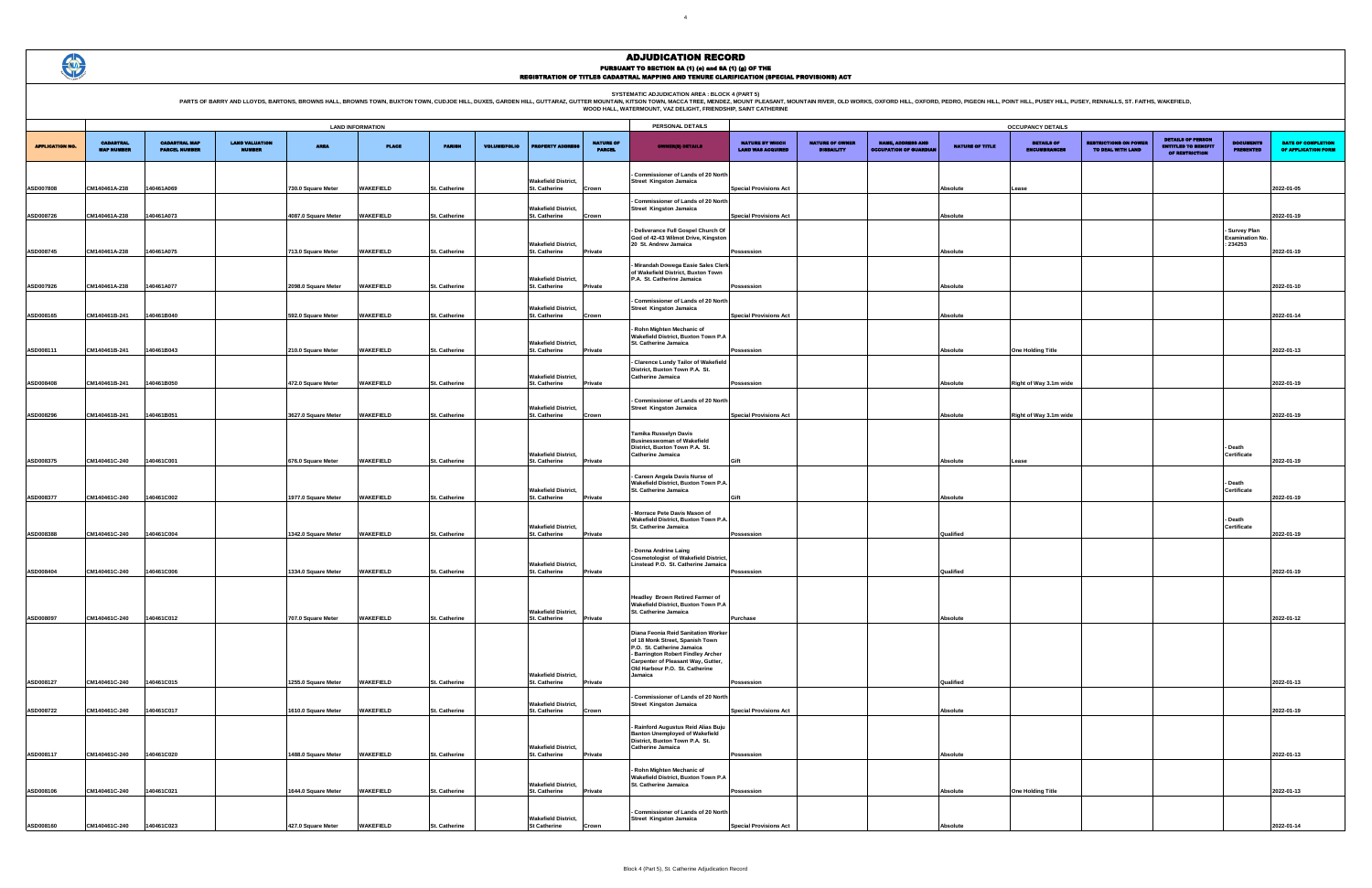PARTS OF BARRY AND LLOYDS, BARTONS, BROWNS HALL, BROWNS TOWN, BUXTON TOWN, CUDJOE HILL, DUXES, GARDEN HILL, GUTTARAZ, GUTTER MOUNTAIN R. WESCA TREE MENDELATION AREA : BLOCK 4 (PART 5)<br>WOOD HALL, WATERMOUNT, VAZ DELIGHT, FR

|                        |                                       |                                              |                                        |                     | <b>LAND INFORMATION</b> |                      |                     |                                                    |                                   | PERSONAL DETAILS                                                                                                                                                                                                                                                                                                        |                                                    |                                             |                                                           |                        | <b>OCCUPANCY DETAILS</b>                 |
|------------------------|---------------------------------------|----------------------------------------------|----------------------------------------|---------------------|-------------------------|----------------------|---------------------|----------------------------------------------------|-----------------------------------|-------------------------------------------------------------------------------------------------------------------------------------------------------------------------------------------------------------------------------------------------------------------------------------------------------------------------|----------------------------------------------------|---------------------------------------------|-----------------------------------------------------------|------------------------|------------------------------------------|
|                        |                                       |                                              |                                        |                     |                         |                      |                     |                                                    |                                   |                                                                                                                                                                                                                                                                                                                         |                                                    |                                             |                                                           |                        |                                          |
| <b>APPLICATION NO.</b> | <b>CADASTRAL</b><br><b>MAP NUMBER</b> | <b>CADASTRAL MAP</b><br><b>PARCEL NUMBER</b> | <b>LAND VALUATION</b><br><b>NUMBER</b> | <b>AREA</b>         | <b>PLACE</b>            | <b>PARISH</b>        | <b>VOLUME/FOLIO</b> | <b>PROPERTY ADDRE</b>                              | <b>NATURE OF</b><br><b>PARCEL</b> | <b>OWNER(8) DETAILS</b>                                                                                                                                                                                                                                                                                                 | <b>NATURE BY WHICH</b><br><b>LAND WAS ACQUIRED</b> | <b>NATURE OF OWNER</b><br><b>DISBAILITY</b> | <b>NAME, ADDRESS AND</b><br><b>OCCUPATION OF GUARDIAN</b> | <b>NATURE OF TITLE</b> | <b>DETAILS OF</b><br><b>ENCUMBRANCES</b> |
| ASD008131              | CM140461C-240                         | 140461C025                                   |                                        | 2711.0 Square Meter | <b>WAKEFIELD</b>        | St. Catherine        |                     | <b>Wakefield District,</b><br><b>St. Catherine</b> | Crown                             | <b>Commissioner of Lands of 20 North</b><br><b>Street Kingston Jamaica</b>                                                                                                                                                                                                                                              | <b>Special Provisions Act</b>                      |                                             |                                                           | Absolute               |                                          |
|                        |                                       |                                              |                                        |                     |                         |                      |                     | <b>Wakefield District,</b>                         |                                   | Nehemiah Johnson Field<br><b>Maintenance Worker of Wakefield</b><br>District, Buxton Town P.A. St.<br><b>Catherine Jamaica</b>                                                                                                                                                                                          |                                                    |                                             |                                                           |                        |                                          |
| ASD007876              | CM140461C-240                         | 140461C026                                   |                                        | 406.0 Square Meter  | <b>WAKEFIELD</b>        | St. Catherine        |                     | St. Catherine                                      | Private                           |                                                                                                                                                                                                                                                                                                                         | Possession                                         |                                             |                                                           | Absolute               |                                          |
| ASD007931              | CM140461C-240                         | 140461C027                                   |                                        | 527.0 Square Meter  | <b>WAKEFIELD</b>        | St. Catherine        |                     | <b>Wakefield District,</b><br>St. Catherine        | Private                           | James Morrison Farmer of<br>Wakefield District, Buxton Town P.A<br>St. Catherine Jamaica                                                                                                                                                                                                                                | Possession                                         |                                             |                                                           | Absolute               |                                          |
|                        |                                       |                                              |                                        |                     |                         |                      |                     |                                                    |                                   |                                                                                                                                                                                                                                                                                                                         |                                                    |                                             |                                                           |                        |                                          |
| ASD008132              | CM140461C-240                         | 140461C029                                   |                                        | 908.0 Square Meter  | WAKEFIELD               | St. Catherine        |                     | <b>Wakefield District,</b><br>St. Catherine        | Crown                             | Commissioner of Lands of 20 North<br><b>Street Kingston Jamaica</b>                                                                                                                                                                                                                                                     | <b>Special Provisions Act</b>                      |                                             |                                                           | Absolute               |                                          |
| ASD008155              | CM140461C-240                         | 40461C032                                    |                                        | 366.0 Square Meter  | <b>WAKEFIELD</b>        | St. Catherine        |                     | <b>Wakefield District,</b><br><b>St Catherine</b>  | Crown                             | Commissioner of Lands of 20 North<br><b>Street Kingston Jamaica</b>                                                                                                                                                                                                                                                     | <b>Special Provisions Act</b>                      |                                             |                                                           | Absolute               |                                          |
|                        |                                       |                                              |                                        |                     |                         |                      |                     | <b>Wakefield District,</b>                         |                                   | <b>Showenev Gordon Construction</b><br>Worker of Wakefield District, Buxton<br>Town P.A. St. Catherine Jamaica<br>- Shackeir Williams<br>Painter/Decorator of 6 Devonshire<br>Road, Gillingham Kent United<br>Kingdom<br>- Avis Williams Senior Carer of 6<br>Devonshire Road, Gillingham Kent<br><b>United Kingdom</b> |                                                    |                                             |                                                           |                        |                                          |
| ASD008840              | CM140461C-240                         | 140461C033                                   |                                        | 704.0 Square Meter  | WAKEFIELD               | St. Catherine        |                     | St. Catherine                                      | Private                           |                                                                                                                                                                                                                                                                                                                         | <b>Purchase</b>                                    |                                             |                                                           | Absolute               |                                          |
| ASD008164              | CM140461C-240                         | 40461C038                                    |                                        | 367.0 Square Meter  | <b>WAKEFIELD</b>        | <b>St. Catherine</b> |                     | <b>Wakefield District,</b><br>St. Catherine        | Private                           | Cynthia Mitchell-Muthra Home<br>Health Aide of Wakefield District,<br>Buxton Town P.A St. Catherine<br>Jamaica                                                                                                                                                                                                          | Inheritance                                        |                                             |                                                           | Qualified              |                                          |
| ASD008153              | CM140461C-240                         | 140461C039                                   |                                        | 824.0 Square Meter  | <b>WAKEFIELD</b>        | St. Catherine        |                     | <b>Wakefield District,</b><br><b>St. Catherine</b> | Private                           | - Edward Stevens Retired<br><b>Construction Worker of Paerdegat</b><br>2nd Street, Brooklyn New York<br><b>United States</b>                                                                                                                                                                                            | Possession                                         |                                             |                                                           | Absolute               |                                          |
|                        |                                       |                                              |                                        |                     |                         |                      |                     |                                                    |                                   | <b>Beverley Wallace Cook of Wakefield</b>                                                                                                                                                                                                                                                                               |                                                    |                                             |                                                           |                        |                                          |
| ASD007877              | CM140461C-240                         | 140461C046                                   |                                        | 412.0 Square Meter  | <b>WAKEFIELD</b>        | <b>St. Catherine</b> |                     | <b>Wakefield District,</b><br><b>St. Catherine</b> | Private                           | District, Buxton Town P.A. St.<br><b>Catherine Jamaica</b>                                                                                                                                                                                                                                                              | <b>Possession</b>                                  |                                             |                                                           | <b>Absolute</b>        |                                          |
|                        |                                       |                                              |                                        |                     |                         |                      |                     | <b>Wakefield District,</b>                         |                                   | Clara Jones Housewife of<br>Wakefield District, Buxton Town P.A<br>St. Catherine Jamaica                                                                                                                                                                                                                                |                                                    |                                             |                                                           |                        |                                          |
| ASD008107              | CM140462-271                          | 140462001                                    |                                        | 820.0 Square Meter  | <b>WAKEFIELD</b>        | <b>St. Catherine</b> |                     | St. Catherine<br><b>Wakefield District,</b>        | Private                           | - The Church of God (Seventh Day)<br>Limited of 65 Carawina Drive,<br>Pembrook Hall, Kingston 20 St.<br>Andrew Jamaica                                                                                                                                                                                                  | Inheritance                                        |                                             |                                                           | Absolute               |                                          |
| ASD008791              | CM140462-271                          | 140462002                                    |                                        | 267.0 Square Meter  | WAKEFIELD               | St. Catherine        |                     | <b>St. Catherine</b>                               | Private                           |                                                                                                                                                                                                                                                                                                                         | Possession                                         |                                             |                                                           | Absolute               |                                          |
| ASD008197              | CM140462-271                          | 140462010                                    |                                        | 2266.0 Square Meter | WAKEFIELD               | St. Catherine        |                     | <b>Wakefield District,</b><br>St. Catherine        | Crown                             | Commissioner of Lands of 20 North<br><b>Street Kingston Jamaica</b>                                                                                                                                                                                                                                                     | <b>Special Provisions Act</b>                      |                                             |                                                           | <b>Absolute</b>        |                                          |
| ASD008195              | CM140462-271                          | 140462011                                    |                                        | 2444.0 Square Meter | WAKEFIELD               | <b>St. Catherine</b> |                     | <b>Wakefield District,</b><br>St. Catherine        | Crown                             | Commissioner of Lands of 20 North<br><b>Street Kingston Jamaica</b>                                                                                                                                                                                                                                                     | <b>Special Provisions Act</b>                      |                                             |                                                           | Absolute               |                                          |
|                        |                                       |                                              |                                        |                     |                         |                      |                     | <b>Wakefield District,</b>                         |                                   | Delroy Campbell Farmer of<br>Wakefield District, Buxton Town P.A<br>St. Catherine Jamaica                                                                                                                                                                                                                               |                                                    |                                             |                                                           |                        |                                          |
| ASD008098              | CM140462-271                          | 140462012                                    |                                        | 471.0 Square Meter  | <b>WAKEFIELD</b>        | St. Catherine        |                     | St. Catherine                                      | Private                           |                                                                                                                                                                                                                                                                                                                         | Possession                                         |                                             |                                                           | Absolute               |                                          |
| ASD008291              | CM140462-271                          | 140462013                                    |                                        | 1269.0 Square Meter | WAKEFIELD               | St. Catherine        |                     | <b>Wakefield District,</b><br>St. Catherine        | Crown                             | Commissioner of Lands of 20 North<br><b>Street Kingston Jamaica</b>                                                                                                                                                                                                                                                     | <b>Special Provisions Act</b>                      |                                             |                                                           | <b>Absolute</b>        |                                          |
|                        |                                       |                                              |                                        |                     |                         |                      |                     | <b>Wakefield District,</b>                         |                                   | Delroy Campbell Farmer of<br>Wakefield District, Buxton Town P.A<br>St. Catherine Jamaica                                                                                                                                                                                                                               |                                                    |                                             |                                                           |                        |                                          |
| ASD008095              | CM140462-271                          | 140462014                                    |                                        | 1039.0 Square Meter | <b>WAKEFIELD</b>        | St. Catherine        |                     | St. Catherine                                      | <b>Private</b>                    | Lorna Doreen Brown Alias Lorna<br><b>Businesswoman of Wakefield</b><br>District, Buxton Town P.A. St.                                                                                                                                                                                                                   | Possession                                         |                                             |                                                           | Absolute               |                                          |
| ASD008121              | CM140462-271                          | 140462016                                    |                                        | 1046.0 Square Meter | WAKEFIELD               | St. Catherine        |                     | <b>Wakefield District,</b><br>St. Catherine        | Private                           | <b>Catherine Jamaica</b>                                                                                                                                                                                                                                                                                                | Gift                                               |                                             |                                                           | Absolute               |                                          |
|                        |                                       |                                              |                                        |                     |                         |                      |                     |                                                    |                                   |                                                                                                                                                                                                                                                                                                                         |                                                    |                                             |                                                           |                        |                                          |

|                                                    |                                             |                                                           |                        | <b>OCCUPANCY DETAILS</b>                 |                                                   |                                                                          |                                                      |                                                  |
|----------------------------------------------------|---------------------------------------------|-----------------------------------------------------------|------------------------|------------------------------------------|---------------------------------------------------|--------------------------------------------------------------------------|------------------------------------------------------|--------------------------------------------------|
| <b>NATURE BY WHICH</b><br><b>LAND WAS ACQUIRED</b> | <b>NATURE OF OWNER</b><br><b>DISBAILITY</b> | <b>NAME, ADDRESS AND</b><br><b>OCCUPATION OF GUARDIAN</b> | <b>NATURE OF TITLE</b> | <b>DETAILS OF</b><br><b>ENCUMBRANCES</b> | <b>RESTRICTIONS ON POWER</b><br>TO DEAL WITH LAND | <b>DETAILS OF PERSON</b><br><b>ENTITLED TO BENEFIT</b><br>OF RESTRICTION | <b>DOCUMENTS</b><br><b>PRESENTED</b>                 | <b>DATE OF COMPLETION</b><br>OF APPLICATION FORM |
|                                                    |                                             |                                                           |                        |                                          |                                                   |                                                                          |                                                      |                                                  |
| <b>Special Provisions Act</b>                      |                                             |                                                           | Absolute               |                                          |                                                   |                                                                          |                                                      | 2022-01-13                                       |
|                                                    |                                             |                                                           |                        |                                          |                                                   |                                                                          |                                                      |                                                  |
| Possession                                         |                                             |                                                           | Absolute               |                                          |                                                   |                                                                          |                                                      | 2022-01-06                                       |
| Possession                                         |                                             |                                                           | <b>Absolute</b>        |                                          |                                                   |                                                                          |                                                      | 2022-01-10                                       |
|                                                    |                                             |                                                           |                        |                                          |                                                   |                                                                          |                                                      |                                                  |
| <b>Special Provisions Act</b>                      |                                             |                                                           | Absolute               |                                          |                                                   |                                                                          |                                                      | 2022-01-13                                       |
| <b>Special Provisions Act</b>                      |                                             |                                                           | Absolute               |                                          |                                                   |                                                                          |                                                      | 2022-01-14                                       |
|                                                    |                                             |                                                           |                        |                                          |                                                   |                                                                          |                                                      |                                                  |
|                                                    |                                             |                                                           |                        |                                          |                                                   |                                                                          |                                                      |                                                  |
|                                                    |                                             |                                                           |                        |                                          |                                                   |                                                                          |                                                      |                                                  |
| Purchase                                           |                                             |                                                           | Absolute               |                                          |                                                   |                                                                          | - Agreement for<br>Sale                              | 2022-01-19                                       |
|                                                    |                                             |                                                           |                        |                                          |                                                   |                                                                          |                                                      |                                                  |
| Inheritance                                        |                                             |                                                           | Qualified              |                                          |                                                   |                                                                          |                                                      | 2022-01-14                                       |
|                                                    |                                             |                                                           |                        |                                          |                                                   |                                                                          |                                                      |                                                  |
| Possession                                         |                                             |                                                           | Absolute               |                                          |                                                   |                                                                          |                                                      | 2022-01-14                                       |
| Possession                                         |                                             |                                                           | Absolute               |                                          |                                                   |                                                                          |                                                      | 2022-01-06                                       |
|                                                    |                                             |                                                           |                        |                                          |                                                   |                                                                          | Grant of<br>Administration:<br><b>Richard Minzie</b> |                                                  |
| Inheritance                                        |                                             |                                                           | Absolute               |                                          |                                                   |                                                                          |                                                      | 2022-01-13                                       |
|                                                    |                                             |                                                           |                        |                                          |                                                   |                                                                          |                                                      |                                                  |
| Possession                                         |                                             |                                                           | Absolute               |                                          |                                                   |                                                                          |                                                      | 2022-01-19                                       |
| <b>Special Provisions Act</b>                      |                                             |                                                           | Absolute               |                                          |                                                   |                                                                          |                                                      | 2022-01-17                                       |
|                                                    |                                             |                                                           |                        |                                          |                                                   |                                                                          |                                                      |                                                  |
| <b>Special Provisions Act</b>                      |                                             |                                                           | Absolute               |                                          |                                                   |                                                                          |                                                      | 2022-01-17                                       |
| Possession                                         |                                             |                                                           | Absolute               |                                          |                                                   |                                                                          |                                                      | 2022-01-13                                       |
|                                                    |                                             |                                                           |                        |                                          |                                                   |                                                                          |                                                      |                                                  |
| <b>Special Provisions Act</b>                      |                                             |                                                           | Absolute               |                                          |                                                   |                                                                          |                                                      | 2022-01-19                                       |
|                                                    |                                             |                                                           |                        |                                          |                                                   |                                                                          |                                                      |                                                  |
| Possession                                         |                                             |                                                           | Absolute               |                                          |                                                   |                                                                          |                                                      | 2022-01-12                                       |
| Gift                                               |                                             |                                                           | Absolute               |                                          |                                                   |                                                                          |                                                      | 2022-01-13                                       |

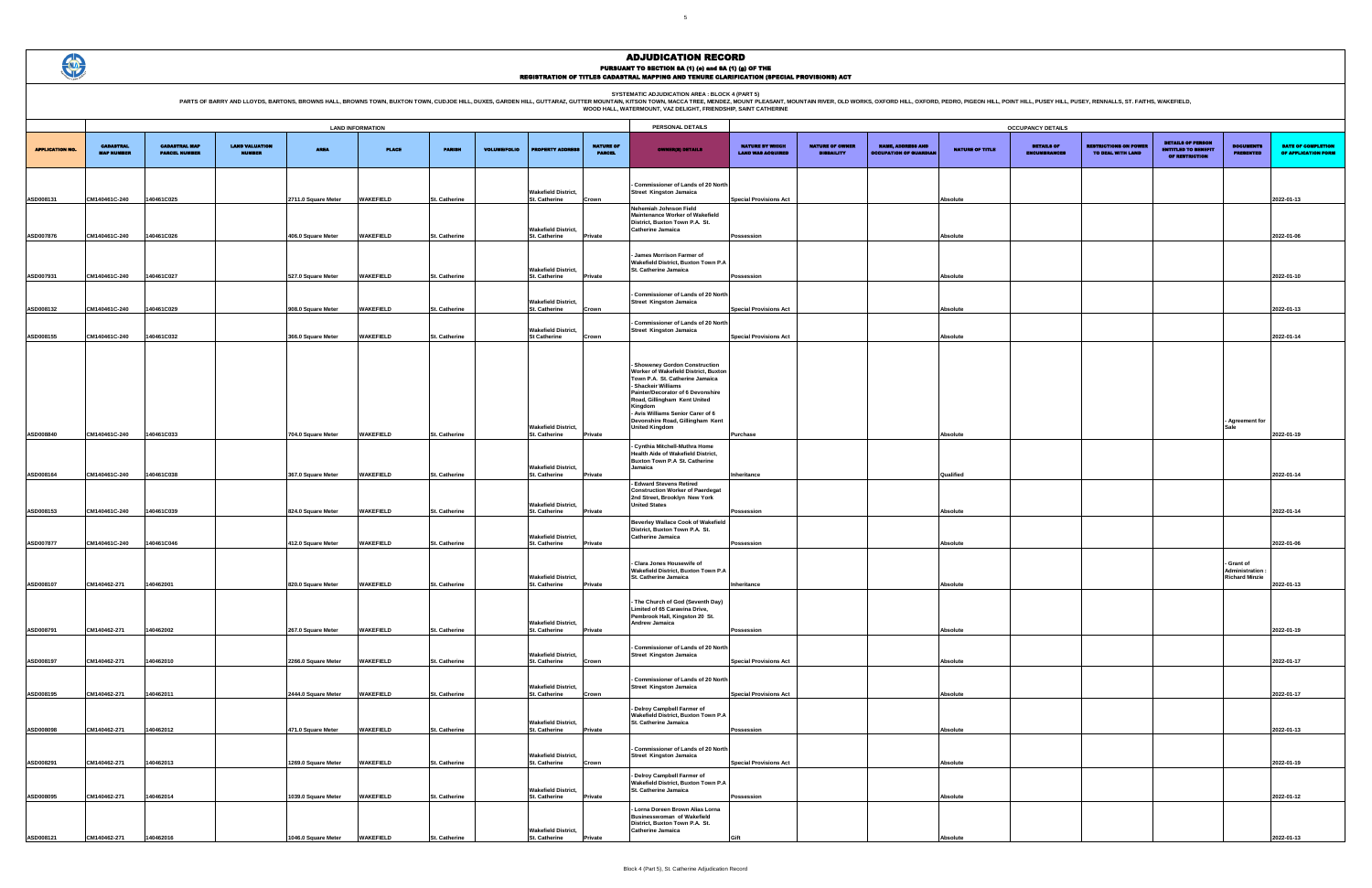PURSUANT TO SECTION 8A (1) (0) and 8A (1) (g) OF THE<br>REGISTRATION OF TITLES CADASTRAL MAPPING AND TENURE CLARIFICATION (SPECIAL PROVISIONS) ACT

PARTS OF BARRY AND LLOYDS, BARTONS, BROWNS HALL, BROWNS TOWN, BUXTON TOWN, CUDJOE HILL, DUXES, GARDEN HILL, GUTTARAZ, GUTTER MOUNTAIN R. WESCA TREE MENDELATION AREA : BLOCK 4 (PART 5)<br>WOOD HALL, WATERMOUNT, VAZ DELIGHT, FR

|                                                    |                                             |                                                           |                        | OCCUPANCY DETAILS                        |                                                   |                                                                          |                                                          |                                                  |
|----------------------------------------------------|---------------------------------------------|-----------------------------------------------------------|------------------------|------------------------------------------|---------------------------------------------------|--------------------------------------------------------------------------|----------------------------------------------------------|--------------------------------------------------|
| <b>NATURE BY WHICH</b><br><b>LAND WAS ACQUIRED</b> | <b>NATURE OF OWNER</b><br><b>DISBAILITY</b> | <b>NAME, ADDRESS AND</b><br><b>OCCUPATION OF GUARDIAN</b> | <b>NATURE OF TITLE</b> | <b>DETAILS OF</b><br><b>ENCUMBRANCES</b> | <b>RESTRICTIONS ON POWER</b><br>TO DEAL WITH LAND | <b>DETAILS OF PERSON</b><br><b>ENTITLED TO BENEFIT</b><br>OF RESTRICTION | <b>DOCUMENTS</b><br><b>PRESENTED</b>                     | <b>DATE OF COMPLETION</b><br>OF APPLICATION FORM |
|                                                    |                                             |                                                           |                        |                                          |                                                   |                                                                          |                                                          |                                                  |
| Possession                                         |                                             |                                                           | <b>Absolute</b>        |                                          |                                                   |                                                                          |                                                          | 2022-01-17                                       |
| Purchase                                           |                                             |                                                           | Absolute               |                                          |                                                   |                                                                          | Receipt                                                  | 2022-01-19                                       |
|                                                    |                                             |                                                           |                        |                                          |                                                   |                                                                          |                                                          |                                                  |
| <b>Special Provisions Act</b>                      |                                             |                                                           | <b>Absolute</b>        |                                          |                                                   |                                                                          |                                                          | 2022-01-17                                       |
| <b>Special Provisions Act</b>                      |                                             |                                                           | Absolute               |                                          |                                                   |                                                                          |                                                          | 2022-01-19                                       |
| Possession                                         |                                             |                                                           | Qualified              |                                          |                                                   |                                                                          |                                                          | 2022-01-19                                       |
|                                                    |                                             |                                                           |                        |                                          |                                                   |                                                                          |                                                          |                                                  |
|                                                    |                                             |                                                           |                        |                                          |                                                   |                                                                          | - Agreement for<br>Sale                                  |                                                  |
| Purchase                                           |                                             |                                                           | Absolute               |                                          |                                                   |                                                                          |                                                          | 2022-01-04                                       |
| Possession                                         |                                             |                                                           | Absolute               |                                          |                                                   |                                                                          |                                                          | 2022-01-19                                       |
|                                                    |                                             |                                                           |                        |                                          |                                                   |                                                                          |                                                          |                                                  |
| Possession                                         |                                             |                                                           | <b>Absolute</b>        |                                          |                                                   |                                                                          |                                                          | 2022-01-19                                       |
|                                                    |                                             |                                                           |                        |                                          |                                                   |                                                                          |                                                          |                                                  |
| Possession                                         |                                             |                                                           | Qualified              |                                          |                                                   |                                                                          |                                                          | 2022-01-19                                       |
| Possession                                         |                                             |                                                           | <b>Absolute</b>        |                                          |                                                   |                                                                          |                                                          | 2022-01-19                                       |
|                                                    |                                             |                                                           |                        |                                          |                                                   |                                                                          |                                                          |                                                  |
| Possession                                         |                                             |                                                           | <b>Absolute</b>        |                                          |                                                   |                                                                          |                                                          | 2022-01-19                                       |
| <b>Special Provisions Act</b>                      |                                             |                                                           | Absolute               |                                          |                                                   |                                                                          |                                                          | 2022-01-10                                       |
| <b>Special Provisions Act</b>                      |                                             |                                                           | <b>Absolute</b>        |                                          |                                                   |                                                                          | Last Will and<br>Testament of :<br><b>Ezekiel McLean</b> | 2022-01-19                                       |
|                                                    |                                             |                                                           |                        |                                          |                                                   |                                                                          |                                                          |                                                  |
| Possession                                         |                                             |                                                           | <b>Absolute</b>        |                                          |                                                   |                                                                          |                                                          | 2022-01-10                                       |
|                                                    |                                             |                                                           |                        |                                          |                                                   |                                                                          |                                                          |                                                  |
| Possession                                         |                                             |                                                           | Absolute               |                                          |                                                   |                                                                          |                                                          | 2022-01-19                                       |
|                                                    |                                             |                                                           |                        |                                          |                                                   |                                                                          |                                                          |                                                  |
| Possession                                         |                                             |                                                           | Qualified              |                                          |                                                   |                                                                          |                                                          | 2022-01-19                                       |

|                        | <b>LAND INFORMATION</b>               |                                              |                                        |                                            |                                                                     |                                |                     |                                                              |                                   | PERSONAL DETAILS                                                                                                                                                                                                                                                                                    |                                                    |                                             |                                                           |                             | <b>OCCUPANCY DETAILS</b>                 |
|------------------------|---------------------------------------|----------------------------------------------|----------------------------------------|--------------------------------------------|---------------------------------------------------------------------|--------------------------------|---------------------|--------------------------------------------------------------|-----------------------------------|-----------------------------------------------------------------------------------------------------------------------------------------------------------------------------------------------------------------------------------------------------------------------------------------------------|----------------------------------------------------|---------------------------------------------|-----------------------------------------------------------|-----------------------------|------------------------------------------|
| <b>APPLICATION NO.</b> | <b>CADASTRAL</b><br><b>MAP NUMBER</b> | <b>CADASTRAL MAP</b><br><b>PARCEL NUMBER</b> | <b>LAND VALUATION</b><br><b>NUMBER</b> | <b>AREA</b>                                | <b>PLACE</b>                                                        | <b>PARISH</b>                  | <b>VOLUME/FOLIO</b> | <b>PROPERTY ADDRESS</b>                                      | <b>NATURE OF</b><br><b>PARCEL</b> | <b>OWNER(8) DETAILS</b>                                                                                                                                                                                                                                                                             | <b>NATURE BY WHICH</b><br><b>LAND WAS ACQUIRED</b> | <b>NATURE OF OWNER</b><br><b>DISBAILITY</b> | <b>NAME, ADDRESS AND</b><br><b>OCCUPATION OF GUARDIAN</b> | <b>NATURE OF TITLE</b>      | <b>DETAILS OF</b><br><b>ENCUMBRANCES</b> |
| ASD008193              | CM140462-271                          | 140462025                                    |                                        | 6492.0 Square Meter                        | <b>WAKEFIELD</b>                                                    | St. Catherine                  |                     | <b>Wakefield District,</b><br><b>St. Catherine</b>           | Private                           | Desreen Munroe Fashion Designer<br>of Wakefield District, Buxton Town<br>P.A. St. Catherine Jamaica                                                                                                                                                                                                 | Possession                                         |                                             |                                                           | Absolute                    |                                          |
| ASD008401              | CM140462-271                          | 140462027                                    |                                        | 3877.0 Square Meter                        | <b>WAKEFIELD</b>                                                    | St. Catherine                  |                     | <b>Wakefield District,</b><br>St. Catherine                  | <b>Private</b>                    | - Zelpha Hamilton Housewife of<br>Wakefield District, Buxton Town P.A.<br>St. Catherine Jamaica                                                                                                                                                                                                     | Purchase                                           |                                             |                                                           | Absolute                    |                                          |
| ASD008196              | CM140464A-157                         | 140464A002                                   |                                        | 444.0 Square Meter                         | <b>WAKEFIELD CALLED</b><br><b>BUXTON TOWN</b>                       | <b>St. Catherine</b>           |                     | <b>Wakefield District,</b><br>St. Catherine                  | Crown                             | Commissioner of Lands of 20 North<br><b>Street Kingston Jamaica</b>                                                                                                                                                                                                                                 | <b>Special Provisions Act</b>                      |                                             |                                                           | Absolute                    |                                          |
| ASD008367              | CM140464A-157                         | 140464A003                                   |                                        | 445.0 Square Meter                         | <b>WAKEFIELD CALLED</b><br><b>BUXTON TOWN</b>                       | St. Catherine                  |                     | <b>Wakefield District,</b><br><b>St. Catherine</b>           | Crown                             | Commissioner of Lands of 20 North<br><b>Street Kingston Jamaica</b>                                                                                                                                                                                                                                 | <b>Special Provisions Act</b>                      |                                             |                                                           | Absolute                    |                                          |
| ASD008317              | CM140464A-157                         | 140464A004                                   |                                        | 667.0 Square Meter                         | <b>WAKEFIELD CALLED</b><br><b>BUXTON TOWN</b>                       | <b>St. Catherine</b>           |                     | <b>Wakefield District,</b><br>St. Catherine                  | Private                           | Wilbert Easy Project Designer of 99<br>Saratoga Avenue, 1st Floor,<br><b>Brooklyn New York United States</b>                                                                                                                                                                                        | Possession                                         |                                             |                                                           | Qualified                   |                                          |
|                        |                                       |                                              |                                        |                                            | <b>WAKEFIELD CALLED</b>                                             |                                |                     | <b>Wakefield District,</b>                                   |                                   | Elizabeth Sadie Johnson Self<br><b>Employed of Wakefield District,</b><br>Buxton Town P.A. St. Catherine<br>Jamaica<br>Oscar James Johnson Farmer of<br>Wakefield District, Buxton Town P.A.<br>St. Catherine Jamaica                                                                               |                                                    |                                             |                                                           |                             |                                          |
| ASD007771              | CM140464A-157                         | 140464A006                                   |                                        | 495.0 Square Meter                         | <b>BUXTON TOWN</b><br><b>WAKEFIELD CALLED</b>                       | St. Catherine                  |                     | St. Catherine<br><b>Wakefield District,</b>                  | Private                           | Hylton George Dixon Retired Postal<br>Agent of Wakefield District, Buxton<br>Town P.A. St. Catherine Jamaica                                                                                                                                                                                        | Purchase                                           |                                             |                                                           | <b>Absolute</b>             |                                          |
| ASD008310              | CM140464A-157                         | 140464A007                                   |                                        | 1459.0 Square Meter                        | <b>BUXTON TOWN</b><br><b>WAKEFIELD CALLED</b>                       | St. Catherine                  |                     | St. Catherine<br><b>Wakefield District,</b>                  | Private                           | Winston Daley Carpenter of<br>Wakefield District, Buxton Town P.A.<br>St. Catherine Jamaica                                                                                                                                                                                                         | Possession                                         |                                             |                                                           | <b>Absolute</b>             |                                          |
| ASD008609              | CM140464A-157                         | 140464A018                                   |                                        | 1200.0 Square Meter                        | <b>BUXTON TOWN</b><br><b>WAKEFIELD CALLED</b>                       | St. Catherine                  |                     | St. Catherine<br><b>Wakefield District,</b>                  | <b>Private</b>                    | Marcia Dixon Housewife of<br>Wakefield District, Buxton Town P.A.<br>St. Catherine Jamaica<br>- Charmaine Dawn Daley Housewife<br>of Wakefield District, Buxton Town<br>P.A. St. Catherine Jamaica<br>- Winston Daley Carpenter of<br>Wakefield District, Buxton Town P.A.<br>St. Catherine Jamaica | Possession                                         |                                             |                                                           | Absolute                    |                                          |
| ASD008606              | CM140464A-157                         | 140464A019                                   |                                        | 1871.0 Square Meter                        | <b>BUXTON TOWN</b><br><b>WAKEFIELD CALLED</b>                       | St. Catherine                  |                     | <b>St. Catherine</b><br><b>Wakefield District,</b>           | <b>Private</b>                    | - Alek George Williams Farmer of<br>Wakefield District, Buxton Town P.A.<br>St. Catherine Jamaica                                                                                                                                                                                                   | Possession                                         |                                             |                                                           | Qualified                   |                                          |
| ASD008579<br>ASD008616 | CM140464A-157<br>CM140464A-157        | 140464A027<br>140464A028                     |                                        | 2271.0 Square Meter<br>3899.0 Square Meter | <b>BUXTON TOWN</b><br><b>WAKEFIELD CALLED</b><br><b>BUXTON TOWN</b> | St. Catherine<br>St. Catherine |                     | St. Catherine<br><b>Wakefield District,</b><br>St. Catherine | Private<br>Private                | Francella Barrett Unemployed of<br>Wakefield District, Buxton Town P.A<br>St. Catherine Jamaica                                                                                                                                                                                                     | Possession<br>Possession                           |                                             |                                                           | Absolute<br><b>Absolute</b> |                                          |
| ASD007945              | CM140464A-157                         | 140464A029                                   |                                        | 6771.0 Square Meter                        | <b>WAKEFIELD CALLED</b><br><b>BUXTON TOWN</b>                       | <b>St. Catherine</b>           |                     | <b>Wakefield District,</b><br>St. Catherine                  | Crown                             | Commissioner of Lands of 20 North<br><b>Street Kingston Jamaica</b>                                                                                                                                                                                                                                 | <b>Special Provisions Act</b>                      |                                             |                                                           | Absolute                    |                                          |
| ASD008491              | CM140464A-157                         | 140464A031                                   |                                        | 4308.0 Square Meter                        | <b>WAKEFIELD CALLED</b><br><b>BUXTON TOWN</b>                       | St. Catherine                  |                     | <b>Wakefield District,</b><br>St. Catherine                  | Crown                             | Commissioner of Lands of 20 North<br><b>Street Kingston Jamaica</b>                                                                                                                                                                                                                                 | <b>Special Provisions Act</b>                      |                                             |                                                           | Absolute                    |                                          |
| ASD007944              | CM140464A-157                         | 140464A032                                   |                                        | 989.0 Square Meter                         | <b>WAKEFIELD CALLED</b><br><b>BUXTON TOWN</b>                       | St. Catherine                  |                     | <b>Wakefield District,</b><br>St. Catherine                  | Private                           | - Alfrado John Ervin McLean Retired<br><b>Sales Representative of Wakefield</b><br>District, Buxton Town P.A., St.<br><b>Catherine Jamaica</b>                                                                                                                                                      | Possession                                         |                                             |                                                           | Absolute                    |                                          |
| ASD008396              | CM140464A-157                         | 140464A033                                   |                                        | 1452.0 Square Meter                        | <b>WAKEFIELD CALLED</b><br><b>BUXTON TOWN</b>                       | <b>St. Catherine</b>           |                     | <b>Wakefield District.</b><br><b>St. Catherine</b>           | Private                           | - Linford Wesley Clarke Carpenter of<br><b>Wakefield District. Buxton Town</b><br>P.A., St. Catherine Jamaica                                                                                                                                                                                       | Possession                                         |                                             |                                                           | Absolute                    |                                          |
| ASD008387              | CM140464A-157                         | 140464A034                                   |                                        | 1545.0 Square Meter                        | <b>WAKEFIELD CALLED</b><br><b>BUXTON TOWN</b>                       | <b>St. Catherine</b>           |                     | <b>Wakefield District,</b><br>St. Catherine                  | Private                           | Millicent Patricia Brown Household<br>Helper of Wakefield District, Buxton<br>Town P.A., St. Catherine Jamaica<br>Yone Audley Brown Entrepeneur of<br><b>Wakefield District, Buxton Town</b><br>P.A., St. Catherine Jamaica                                                                         | <b>Possession</b>                                  |                                             |                                                           | Qualified                   |                                          |

3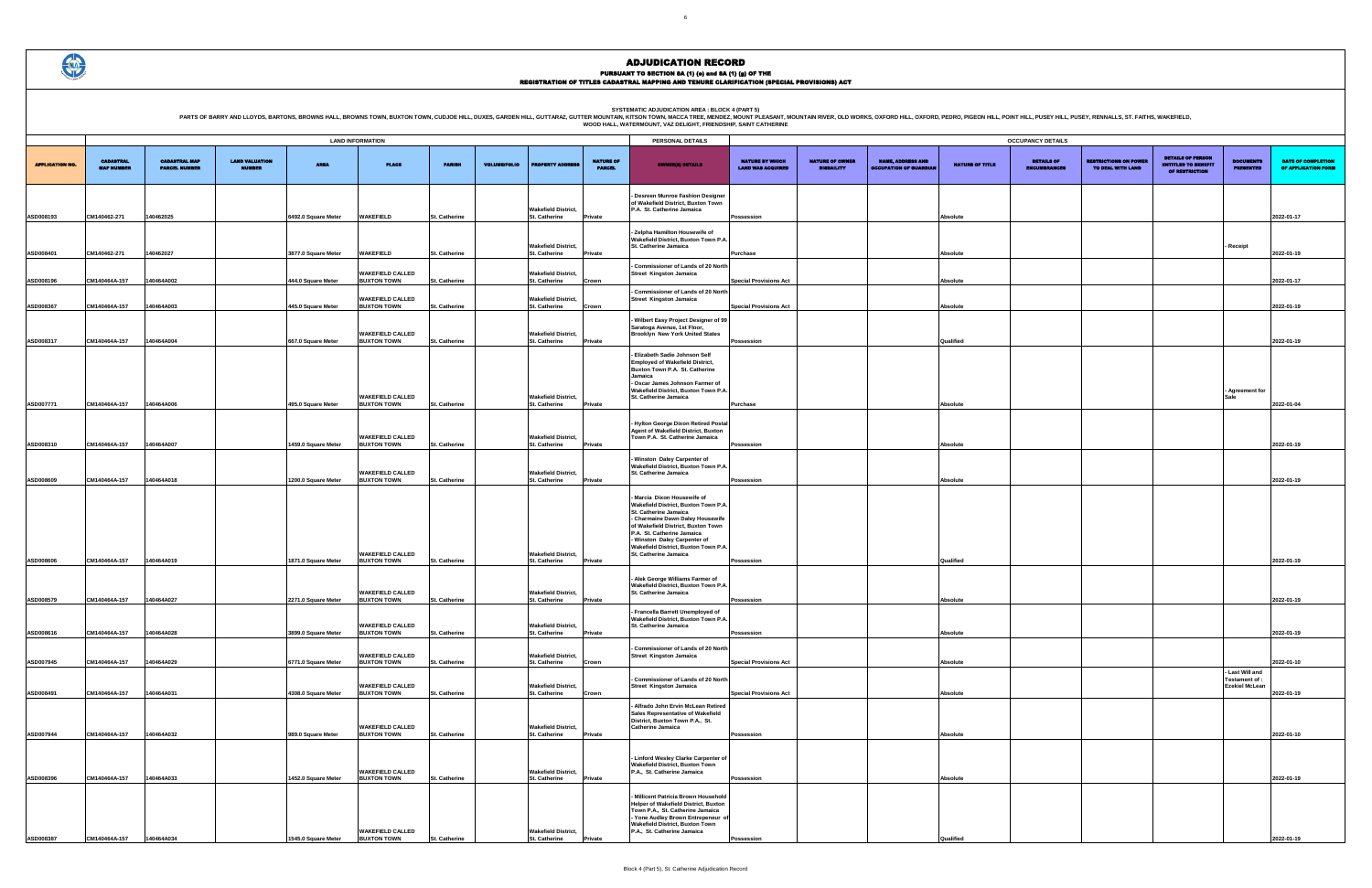PARTS OF BARRY AND LLOYDS, BARTONS, BROWNS HALL, BROWNS TOWN, BUXTON TOWN, CUDJOE HILL, DUXES, GARDEN HILL, GUTTARAZ, GUTTER MOUNTAIN, KITSON AREA : BLOCK 4 (PART 5)<br>WOOD HALL, WATERMOUNT, VAZ DELIGHT, FRIENDSHIP, SANT CAT

|                                             | <b>OCCUPANCY DETAILS</b>                    |                                                           |                 |                                          |                                                   |                                                                          |                                      |                                                  |  |  |  |
|---------------------------------------------|---------------------------------------------|-----------------------------------------------------------|-----------------|------------------------------------------|---------------------------------------------------|--------------------------------------------------------------------------|--------------------------------------|--------------------------------------------------|--|--|--|
| NATURE BY WHICH<br><b>LAND WAS ACQUIRED</b> | <b>NATURE OF OWNER</b><br><b>DISBAILITY</b> | <b>NAME, ADDRESS AND</b><br><b>OCCUPATION OF GUARDIAN</b> | NATURE OF TITLE | <b>DETAILS OF</b><br><b>ENCUMBRANCES</b> | <b>RESTRICTIONS ON POWER</b><br>TO DEAL WITH LAND | <b>DETAILS OF PERSON</b><br><b>ENTITLED TO BENEFIT</b><br>OF RESTRICTION | <b>DOCUMENTS</b><br><b>PRESENTED</b> | <b>DATE OF COMPLETION</b><br>OF APPLICATION FORM |  |  |  |
|                                             |                                             |                                                           |                 |                                          |                                                   |                                                                          |                                      |                                                  |  |  |  |
| Possession                                  |                                             |                                                           | Qualified       |                                          |                                                   |                                                                          |                                      | 2022-01-19                                       |  |  |  |
|                                             |                                             |                                                           |                 |                                          |                                                   |                                                                          |                                      |                                                  |  |  |  |
|                                             |                                             |                                                           |                 |                                          |                                                   |                                                                          |                                      |                                                  |  |  |  |
|                                             |                                             |                                                           |                 |                                          |                                                   |                                                                          |                                      |                                                  |  |  |  |
| Possession                                  |                                             |                                                           | Absolute        |                                          |                                                   |                                                                          |                                      | 2022-01-19                                       |  |  |  |
| <b>Special Provisions Act</b>               |                                             |                                                           | Absolute        | <b>Right of Way</b>                      |                                                   |                                                                          |                                      | 2022-01-19                                       |  |  |  |
| <b>Special Provisions Act</b>               |                                             |                                                           | Absolute        |                                          |                                                   |                                                                          |                                      | 2022-01-17                                       |  |  |  |
|                                             |                                             |                                                           |                 |                                          |                                                   |                                                                          |                                      |                                                  |  |  |  |
|                                             |                                             |                                                           |                 |                                          |                                                   |                                                                          |                                      |                                                  |  |  |  |
|                                             |                                             |                                                           |                 |                                          |                                                   |                                                                          |                                      |                                                  |  |  |  |
|                                             |                                             |                                                           |                 |                                          |                                                   |                                                                          |                                      |                                                  |  |  |  |
|                                             |                                             |                                                           |                 |                                          |                                                   |                                                                          |                                      |                                                  |  |  |  |
|                                             |                                             |                                                           |                 |                                          |                                                   |                                                                          |                                      |                                                  |  |  |  |
| Possession                                  |                                             |                                                           | Qualified       |                                          |                                                   |                                                                          |                                      | 2022-01-14                                       |  |  |  |
|                                             |                                             |                                                           |                 |                                          |                                                   |                                                                          |                                      |                                                  |  |  |  |
| Possession                                  |                                             |                                                           | Absolute        |                                          |                                                   |                                                                          |                                      | 2022-01-19                                       |  |  |  |
|                                             |                                             |                                                           |                 |                                          |                                                   |                                                                          |                                      |                                                  |  |  |  |
| Possession                                  |                                             |                                                           | Absolute        |                                          |                                                   |                                                                          |                                      | 2022-01-14                                       |  |  |  |
|                                             |                                             |                                                           |                 |                                          |                                                   |                                                                          |                                      |                                                  |  |  |  |
| <b>Special Provisions Act</b>               |                                             |                                                           | Absolute        |                                          |                                                   |                                                                          |                                      | 2022-01-19                                       |  |  |  |
| <b>Special Provisions Act</b>               |                                             |                                                           | Absolute        |                                          |                                                   |                                                                          |                                      | 2022-01-19                                       |  |  |  |
|                                             |                                             |                                                           |                 |                                          |                                                   |                                                                          |                                      |                                                  |  |  |  |
|                                             |                                             |                                                           |                 |                                          |                                                   |                                                                          |                                      |                                                  |  |  |  |
| Gift                                        |                                             |                                                           | <b>Absolute</b> |                                          |                                                   |                                                                          |                                      | 2022-01-19                                       |  |  |  |
|                                             |                                             |                                                           |                 |                                          |                                                   |                                                                          |                                      |                                                  |  |  |  |
| Gift                                        |                                             |                                                           | Absolute        |                                          |                                                   |                                                                          |                                      | 2022-01-19                                       |  |  |  |
|                                             |                                             |                                                           |                 |                                          |                                                   |                                                                          | Property Tax                         |                                                  |  |  |  |
| Possession                                  |                                             |                                                           | Absolute        |                                          |                                                   |                                                                          | Receipts                             | 2022-01-19                                       |  |  |  |
|                                             |                                             |                                                           |                 |                                          |                                                   |                                                                          |                                      |                                                  |  |  |  |
| <b>Special Provisions Act</b>               |                                             |                                                           | Absolute        |                                          |                                                   |                                                                          |                                      | 2022-01-19                                       |  |  |  |
|                                             |                                             |                                                           |                 |                                          |                                                   |                                                                          |                                      | 2022-01-19                                       |  |  |  |
| <b>Special Provisions Act</b>               |                                             |                                                           | <b>Absolute</b> |                                          |                                                   |                                                                          |                                      |                                                  |  |  |  |
| <b>Special Provisions Act</b>               |                                             |                                                           | Absolute        |                                          |                                                   |                                                                          |                                      | 2022-01-19                                       |  |  |  |
|                                             |                                             |                                                           |                 |                                          |                                                   |                                                                          |                                      |                                                  |  |  |  |
| <b>Special Provisions Act</b>               |                                             |                                                           | Absolute        |                                          |                                                   |                                                                          |                                      | 2022-01-19                                       |  |  |  |
|                                             |                                             |                                                           |                 |                                          |                                                   |                                                                          |                                      |                                                  |  |  |  |
| Possession                                  |                                             |                                                           | Absolute        |                                          |                                                   |                                                                          |                                      | 2022-01-19                                       |  |  |  |

|                        | <b>LAND INFORMATION</b>               |                                              |                                        |                      |                                               |                      |                     |                                             |                                   | PERSONAL DETAILS                                                                                                                                                                                                                                                                                                                                                                                                                |                                                    |                                             |                                                           |                 | <b>OCCUPANCY DETAILS</b>          |
|------------------------|---------------------------------------|----------------------------------------------|----------------------------------------|----------------------|-----------------------------------------------|----------------------|---------------------|---------------------------------------------|-----------------------------------|---------------------------------------------------------------------------------------------------------------------------------------------------------------------------------------------------------------------------------------------------------------------------------------------------------------------------------------------------------------------------------------------------------------------------------|----------------------------------------------------|---------------------------------------------|-----------------------------------------------------------|-----------------|-----------------------------------|
| <b>APPLICATION NO.</b> | <b>CADASTRAL</b><br><b>MAP NUMBER</b> | <b>CADASTRAL MAP</b><br><b>PARCEL NUMBER</b> | <b>LAND VALUATION</b><br><b>NUMBER</b> | <b>AREA</b>          | <b>PLACE</b>                                  | <b>PARISH</b>        | <b>VOLUME/FOLIO</b> | <b>ROPERTY ADDR</b>                         | <b>NATURE OF</b><br><b>PARCEL</b> | <b>OWNER(8) DETAILS</b>                                                                                                                                                                                                                                                                                                                                                                                                         | <b>NATURE BY WHICH</b><br><b>LAND WAS ACQUIRED</b> | <b>NATURE OF OWNER</b><br><b>DISBAILITY</b> | <b>NAME, ADDRESS AND</b><br><b>OCCUPATION OF GUARDIAN</b> | NATURE OF TITLE | <b>DETAILS OF</b><br>ENCUMBRANCES |
|                        |                                       |                                              |                                        |                      | <b>WAKEFIELD CALLED</b>                       |                      |                     | <b>Wakefield District,</b>                  |                                   | Desreen Munroe Fashion Designer<br>of Wakefield District, Buxton Town<br>P.A. St. Catherine Jamaica                                                                                                                                                                                                                                                                                                                             |                                                    |                                             |                                                           |                 |                                   |
| ASD008620              | CM140464A-157                         | 140464A035                                   |                                        | 1969.0 Square Meter  | <b>BUXTON TOWN</b>                            | <b>St. Catherine</b> |                     | St. Catherine                               | Private                           |                                                                                                                                                                                                                                                                                                                                                                                                                                 | Possession                                         |                                             |                                                           | Qualified       |                                   |
| ASD008740              | CM140464A-157                         | 140464A037                                   |                                        | 546.0 Square Meter   | <b>WAKEFIELD CALLED</b><br><b>BUXTON TOWN</b> | <b>St. Catherine</b> |                     | <b>Wakefield District,</b><br>St. Catherine | Private                           | Rosalind Pinnock Housekeeper of<br><b>Wakefield District, Buxton Town</b><br>P.A., St. Catherine Jamaica<br>- Marval Vandelyn Pinnock Self-<br><b>Employed of Wakefield District,</b><br>Buxton Town P.A., St. Catherine<br>Jamaica                                                                                                                                                                                             | Possession                                         |                                             |                                                           | Absolute        |                                   |
| ASD008390              | CM140464A-157                         | 40464A039                                    |                                        | 573.0 Square Meter   | <b>WAKEFIELD CALLED</b><br><b>BUXTON TOWN</b> | <b>St. Catherine</b> |                     | <b>Wakefield District,</b><br>St. Catherine | Crown                             | Commissioner of Lands of 20 North<br><b>Street Kingston Jamaica</b>                                                                                                                                                                                                                                                                                                                                                             | <b>Special Provisions Act</b>                      |                                             |                                                           | Absolute        | <b>Right of Way</b>               |
| ASD008267              | CM140464A-157                         | 40464A040                                    |                                        | 634.0 Square Meter   | <b>WAKEFIELD CALLED</b><br><b>BUXTON TOWN</b> | <b>St. Catherine</b> |                     | <b>Wakefield District,</b><br>St. Catherine | Crown                             | - Commissioner of Lands of 20 North<br><b>Street Kingston Jamaica</b>                                                                                                                                                                                                                                                                                                                                                           | <b>Special Provisions Act</b>                      |                                             |                                                           | Absolute        |                                   |
|                        |                                       |                                              |                                        |                      | <b>WAKEFIELD CALLED</b>                       |                      |                     | <b>Wakefield District,</b>                  |                                   | Sherrol Armstrong Early Childhood<br><b>Teacher of Wakefield District.</b><br>Buxton Town P.A. St. Catherine<br>Jamaica<br>- Fitzroy Thomas Taxi Operator of<br>Roadside District, Ewarton P.O. St.<br><b>Catherine Jamaica</b><br>- Dorothy Thomas Caregiver of<br>Dawkin Bush, Treadways, Linstead<br>P.O. St. Catherine Jamaica<br>- Juliet Clark Housewife of<br>Rosemount District, Linstead P.O.<br>St. Catherine Jamaica |                                                    |                                             |                                                           |                 |                                   |
| ASD008181              | CM140467B-356                         | 140467B014                                   |                                        | 2264.0 Square Meter  | <b>BUXTON TOWN</b>                            | <b>St. Catherine</b> |                     | St. Catherine                               | Private                           |                                                                                                                                                                                                                                                                                                                                                                                                                                 | Possession                                         |                                             |                                                           | Qualified       |                                   |
| ASD008429              | CM140467B-356                         | 140467B015                                   |                                        | 13600.0 Square Meter | <b>WAKEFIELD CALLED</b><br><b>BUXTON TOWN</b> | <b>St. Catherine</b> |                     | <b>Wakefield District,</b><br>St. Catherine | Private                           | - Isaiah Daley Retired Chef of 2<br>Reeves Road, Bow, East London, E3<br>3PL London(UK) United Kingdom                                                                                                                                                                                                                                                                                                                          | Possession                                         |                                             |                                                           | Absolute        |                                   |
| ASD008177              | CM140467B-356                         | 140467B018                                   |                                        | 1201.0 Square Meter  | <b>WAKEFIELD CALLED</b><br><b>BUXTON TOWN</b> | <b>St. Catherine</b> |                     | <b>Wakefield District,</b><br>St. Catherine | Private                           | - Osbourne Taylor Farmer of<br><b>Wakefield District, Buxton Town P.A.</b><br><b>St. Catherine Jamaica</b>                                                                                                                                                                                                                                                                                                                      | Possession                                         |                                             |                                                           | Absolute        |                                   |
| ASD008433              | CM140467B-356                         | 140467B022                                   |                                        | 876.0 Square Meter   | <b>WAKEFIELD CALLED</b><br><b>BUXTON TOWN</b> | <b>St. Catherine</b> |                     | <b>Wakefield District,</b><br>St. Catherine | Crown                             | Commissioner of Lands of 20 North<br><b>Street Kingston Jamaica</b>                                                                                                                                                                                                                                                                                                                                                             | <b>Special Provisions Act</b>                      |                                             |                                                           | Absolute        |                                   |
| ASD008434              | CM140467B-356                         | 140467B024                                   |                                        | 186.0 Square Meter   | <b>WAKEFIELD CALLED</b><br><b>BUXTON TOWN</b> | St. Catherine        |                     | <b>Wakefield District,</b><br>St. Catherine | Crown                             | - Commissioner of Lands of 20 North<br><b>Street Kingston Jamaica</b>                                                                                                                                                                                                                                                                                                                                                           | <b>Special Provisions Act</b>                      |                                             |                                                           | Absolute        |                                   |
| ASD008307              | CM140467B-356                         | 140467B027                                   |                                        | 9621.0 Square Meter  | <b>WAKEFIELD CALLED</b><br><b>BUXTON TOWN</b> | <b>St. Catherine</b> |                     | <b>Wakefield District,</b><br>St. Catherine | Private                           | Robert Wright Farmer of 2692<br>Country Road Picton R4, Ontario,<br><b>KOK2TO Canada</b>                                                                                                                                                                                                                                                                                                                                        | Gift                                               |                                             |                                                           | Absolute        |                                   |
| ASD008399              | CM140467B-356                         | 140467B028                                   |                                        | 11015.0 Square Meter | <b>WAKEFIELD CALLED</b><br><b>BUXTON TOWN</b> | St. Catherine        |                     | <b>Wakefield District,</b><br>St. Catherine | Private                           | Robert Wright Farmer of 2692<br>Country Road Picton R4, Ontario,<br><b>KOK2TO Canada</b>                                                                                                                                                                                                                                                                                                                                        | Gift                                               |                                             |                                                           | Absolute        |                                   |
| ASD008673              | CM140477A-277                         | 140477A148                                   |                                        | 5186.0 Square Meter  | <b>WAKEFIELD CALLED</b><br><b>SAVANNAH</b>    | St. Catherine        |                     | <b>Wakefield District,</b><br>St. Catherine | Private                           | Hyta Mard Johnson Retiree of<br>Wakefield District, Linstead P.O. St.<br><b>Catherine Jamaica</b>                                                                                                                                                                                                                                                                                                                               | Possession                                         |                                             |                                                           | Absolute        |                                   |
| ASD008754              | CM140477A-277                         | 140477A149                                   |                                        | 891.0 Square Meter   | <b>WAKEFIELD CALLED</b><br>SAVANNAH           | <b>St. Catherine</b> |                     | <b>Wakefield District,</b><br>St. Catherine | Crown                             | <b>Commissioner of Lands of 20 North</b><br><b>Street Kingston Jamaica</b>                                                                                                                                                                                                                                                                                                                                                      | <b>Special Provisions Act</b>                      |                                             |                                                           | Absolute        |                                   |
|                        |                                       |                                              |                                        |                      | <b>WAKEFIELD CALLED</b>                       |                      |                     | <b>Wakefield District,</b>                  |                                   | <b>Commissioner of Lands of 20 North</b><br><b>Street Kingston Jamaica</b>                                                                                                                                                                                                                                                                                                                                                      |                                                    |                                             |                                                           |                 |                                   |
| ASD008656              | CM140477A-277                         | 140477A150                                   |                                        | 1379.0 Square Meter  | <b>SAVANNAH</b>                               | <b>St. Catherine</b> |                     | St. Catherine                               | Crown                             |                                                                                                                                                                                                                                                                                                                                                                                                                                 | <b>Special Provisions Act</b>                      |                                             |                                                           | Absolute        |                                   |
| ASD008752              | CM140477A-277                         | 140477A151                                   |                                        | 410.0 Square Meter   | <b>WAKEFIELD CALLED</b><br><b>SAVANNAH</b>    | St. Catherine        |                     | <b>Wakefield District,</b><br>St. Catherine | Crown                             | - Commissioner of Lands of 20 North<br><b>Street Kingston Jamaica</b>                                                                                                                                                                                                                                                                                                                                                           | <b>Special Provisions Act</b>                      |                                             |                                                           | Absolute        |                                   |
|                        |                                       |                                              |                                        |                      |                                               |                      |                     |                                             |                                   | Commissioner of Lands of 20 North                                                                                                                                                                                                                                                                                                                                                                                               |                                                    |                                             |                                                           |                 |                                   |
| ASD008750              | CM140477A-277                         | 140477A153                                   |                                        | 613.0 Square Meter   | <b>WAKEFIELD CALLED</b><br><b>SAVANNAH</b>    | St. Catherine        |                     | <b>Wakefield District,</b><br>St. Catherine | Crown                             | <b>Street Kingston Jamaica</b>                                                                                                                                                                                                                                                                                                                                                                                                  | <b>Special Provisions Act</b>                      |                                             |                                                           | Absolute        |                                   |
| ASD008597              | CM140477A-277                         | 140477A154                                   |                                        | 764.0 Square Meter   | <b>WAKEFIELD CALLED</b><br><b>SAVANNAH</b>    | <b>St. Catherine</b> |                     | <b>Wakefield District,</b><br>St. Catherine | Private                           | <b>Horace Oneil Bennett Farmer of</b><br>Wakefield District, Linstead P.O. St.<br><b>Catherine Jamaica</b>                                                                                                                                                                                                                                                                                                                      | Possession                                         |                                             |                                                           | Absolute        |                                   |

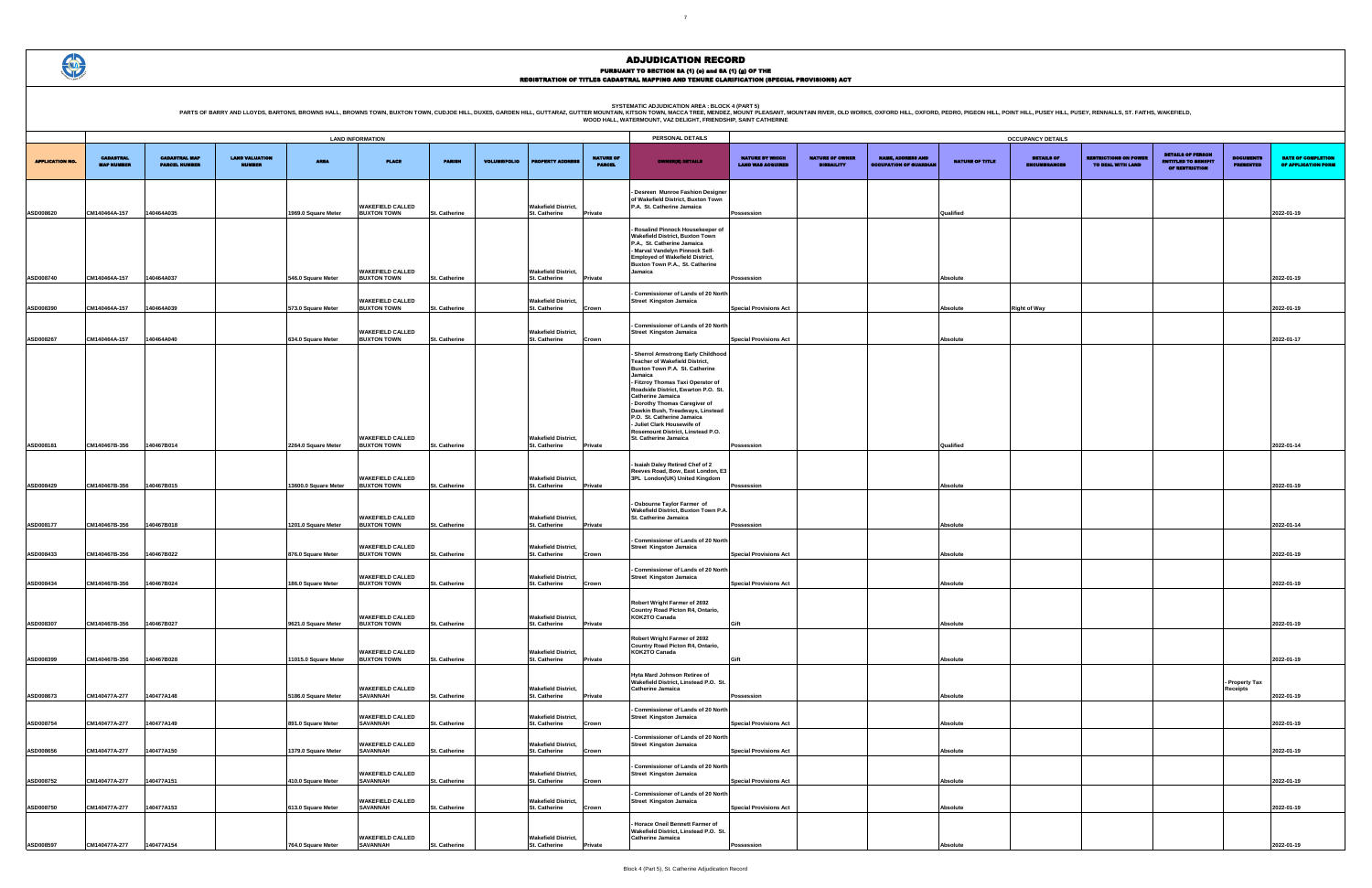PARTS OF BARRY AND LLOYDS, BARTONS, BROWNS HALL, BROWNS TOWN, BUXTON TOWN, CUDJOE HILL, DUXES, GARDEN HILL, GUTTARAZ, GUTTER MOUNTAIN R. WESCA TREE MENDELATION AREA : BLOCK 4 (PART 5)<br>WOOD HALL, WATERMOUNT, VAZ DELIGHT, FR

### ADJUDICATION RECORD PURSUANT TO SECTION 8A (1) (0) and 8A (1) (g) OF THE<br>REGISTRATION OF TITLES CADASTRAL MAPPING AND TENURE CLARIFICATION (SPECIAL PROVISIONS) ACT

|                        |                                       |                                              |                                        |                     | <b>LAND INFORMATION</b>                    |                      |                     | PERSONAL DETAILS                                   |                                   |                                                                                                                                                                                                                                          |                                                    |                                             | <b>OCCUPANCY DETAILS</b>                                  |                        |                                          |
|------------------------|---------------------------------------|----------------------------------------------|----------------------------------------|---------------------|--------------------------------------------|----------------------|---------------------|----------------------------------------------------|-----------------------------------|------------------------------------------------------------------------------------------------------------------------------------------------------------------------------------------------------------------------------------------|----------------------------------------------------|---------------------------------------------|-----------------------------------------------------------|------------------------|------------------------------------------|
| <b>APPLICATION NO.</b> | <b>CADASTRAL</b><br><b>MAP NUMBER</b> | <b>CADASTRAL MAP</b><br><b>PARCEL NUMBER</b> | <b>LAND VALUATION</b><br><b>MUMBER</b> | <b>AREA</b>         | <b>PLACE</b>                               | <b>PARISH</b>        | <b>VOLUME/FOLIO</b> | <b>PROPERTY ADDRES</b>                             | <b>NATURE OF</b><br><b>PARCEL</b> | <b>OWNER(8) DETAILS</b>                                                                                                                                                                                                                  | <b>NATURE BY WHICH</b><br><b>LAND WAS ACQUIRED</b> | <b>NATURE OF OWNER</b><br><b>DISBAILITY</b> | <b>NAME, ADDRESS AND</b><br><b>OCCUPATION OF GUARDIAN</b> | <b>NATURE OF TITLE</b> | <b>DETAILS OF</b><br><b>ENCUMBRANCES</b> |
| ASD008661              | CM140477A-277                         | 140477A157                                   |                                        | 1001.0 Square Meter | <b>WAKEFIELD CALLED</b><br><b>SAVANNAH</b> | <b>St. Catherine</b> |                     | <b>Wakefield District,</b><br>St. Catherine        | Crown                             | - Commissioner of Lands of 20 North<br><b>Street Kingston Jamaica</b>                                                                                                                                                                    | <b>Special Provisions Act</b>                      |                                             |                                                           | Absolute               |                                          |
| ASD008765              | CM140477A-277                         | 140477A164                                   |                                        | 2025.0 Square Meter | <b>WAKEFIELD CALLED</b><br><b>SAVANNAH</b> | St. Catherine        |                     | <b>Wakefield District,</b><br>St. Catherine        | Crown                             | - Commissioner of Lands of 20 North<br><b>Street Kingston Jamaica</b>                                                                                                                                                                    | <b>Special Provisions Act</b>                      |                                             |                                                           | Absolute               |                                          |
| ASD008749              | CM140477A-277                         | 140477A167                                   |                                        | 2049.0 Square Meter | <b>WAKEFIELD CALLED</b><br><b>SAVANNAH</b> | St. Catherine        |                     | <b>Wakefield District,</b><br><b>St Catherine</b>  | Crown                             | - Commissioner of Lands of 20 North<br><b>Street Kingston Jamaica</b>                                                                                                                                                                    | <b>Special Provisions Act</b>                      |                                             |                                                           | Absolute               |                                          |
| ASD008659              | CM140477A-277                         | 140477A180                                   |                                        | 813.0 Square Meter  | <b>WAKEFIELD CALLED</b><br><b>SAVANNAH</b> | <b>St. Catherine</b> |                     | <b>Wakefield District,</b><br>St. Catherine        | Crown                             | - Commissioner of Lands of 20 North<br>Street Kingston Jamaica                                                                                                                                                                           | <b>Special Provisions Act</b>                      |                                             |                                                           | Absolute               |                                          |
| ASD008624              | CM140477A-277                         | 140477A181                                   |                                        | 971.0 Square Meter  | <b>WAKEFIELD CALLED</b><br><b>SAVANNAH</b> | <b>St. Catherine</b> |                     | <b>Wakefield District,</b><br>St. Catherine        | Private                           | - Delrolee Augustus Salmon<br><b>Construction Worker of 70 Gordon</b><br>Town Road, Kington 6 St. Andrew<br>Jamaica<br>- Rachael Salmon Vendor of<br>Wakefield District, Linstead P.O., St<br><b>Catherine Jamaica</b>                   | Possession                                         |                                             |                                                           | Absolute               |                                          |
| ASD008674              | CM140477A-277                         | 140477A189                                   |                                        | 5775.0 Square Meter | <b>WAKEFIELD CALLED</b><br><b>SAVANNAH</b> | <b>St. Catherine</b> |                     | <b>Wakefield District,</b><br><b>St. Catherine</b> | Private                           | - Angella Phillips Businesswoman of<br>Wakefield District, Linstead P.O. St.<br>Catherine Jamaica<br>- Simone Kerry-Ann Wynter Self-<br><b>Employed of Wakefield District,</b><br>Linstead P.O., St. Catherine Jamaica                   | Possession                                         |                                             |                                                           | Qualified              |                                          |
|                        |                                       |                                              |                                        |                     |                                            |                      |                     |                                                    |                                   | - Commissioner of Lands of 20 North                                                                                                                                                                                                      |                                                    |                                             |                                                           |                        |                                          |
| ASD008716              | CM140477A-277                         | 140477A190                                   |                                        | 1301.0 Square Meter | <b>WAKEFIELD CALLED</b><br><b>SAVANNAH</b> | St. Catherine        |                     | <b>Wakefield District,</b><br>St. Catherine        | Crown                             | <b>Street Kingston Jamaica</b><br>- Samuel Thomas Pastor of 11 Rose                                                                                                                                                                      | <b>Special Provisions Act</b>                      |                                             |                                                           | Absolute               |                                          |
| ASD008631              | CM140477A-277                         | 140477A193                                   |                                        | 847.0 Square Meter  | <b>WAKEFIELD CALLED</b><br><b>SAVANNAH</b> | <b>St. Catherine</b> |                     | <b>Wakefield District,</b><br>St. Catherine        | Private                           | Wood Drive, Frazers Content,<br>Spanish Town St. Catherine<br>Jamaica                                                                                                                                                                    | Possession                                         |                                             |                                                           | Absolute               |                                          |
| ASD008613              | CM140477A-277                         | 140477A195                                   |                                        | 405.0 Square Meter  | <b>WAKEFIELD CALLED</b><br><b>SAVANNAH</b> | St. Catherine        |                     | <b>Wakefield District,</b><br>St. Catherine        | Private                           | - Doreth Rose Weir Personal Care<br>Aide of Wakefield District, Linstead<br>P.O. St. Catherine Jamaica<br>- Tryphon Weir Retiree of Apt 132<br>Olympic Court, Bay Farm Road,<br>Kingston 11 St. Andrew Jamaica                           | Possession                                         |                                             |                                                           | Absolute               |                                          |
| ASD008599              | CM140477A-277                         | 140477A196                                   |                                        | 3560.0 Square Meter | <b>WAKEFIELD CALLED</b><br><b>SAVANNAH</b> | <b>St. Catherine</b> |                     | <b>Wakefield District,</b><br><b>St. Catherine</b> | Private                           | - Junior Anthony Clarke Alias Keenie<br><b>Taxi Operator of Wallens District.</b><br>Linstead P.O. St. Catherine Jamaica<br>- Beverly Joy Ragbeer-Clarke<br><b>Teacher of Wakefield District,</b><br>Linstead P.O. St. Catherine Jamaica | <b>Possession</b>                                  |                                             |                                                           | Absolute               |                                          |
| ASD008233              | CM140477B-278                         | 140477B042                                   |                                        | 2798.0 Square Meter | <b>WAKEFIELD CALLED</b><br><b>SAVANNAH</b> | St. Catherine        |                     | <b>Wakefield District.</b><br><b>St. Catherine</b> | Private                           | Ina May Williams Retired Higgler of<br>Fairfield District, Point Hill P.O. St.<br><b>Catherine Jamaica</b><br>- Surgeon McFarlane Retired Mason<br>of Rose Hall District, Linstead P.O.<br>St. Catherine Jamaica                         | Possession                                         |                                             |                                                           | Absolute               |                                          |
| ASD008526              | CM140477B-278                         | 140477B043                                   |                                        | 814.0 Square Meter  | <b>WAKEFIELD CALLED</b><br><b>SAVANNAH</b> | St. Catherine        |                     | <b>Wakefield District,</b><br>St. Catherine        | Private                           | Peter James Davis Taxi Operator of<br>Big Lane, Central Village P.A. St.<br><b>Catherine Jamaica</b>                                                                                                                                     | Gift                                               |                                             |                                                           | Absolute               |                                          |
| ASD008443              | CM140477B-278                         | 140477B136                                   |                                        | 1642.0 Square Meter | <b>WAKEFIELD CALLED</b><br><b>SAVANNAH</b> | St. Catherine        |                     | <b>Wakefield District,</b><br>St. Catherine        | Private                           | Eulalee Brevett Janitor of Wakefield<br>District, Buxton Town P.A St.<br><b>Catherine Jamaica</b><br>- Comodor Brevett Taxi Driver of<br>Wakefield District, Linstead P.O. St.<br><b>Catherine Jamaica</b>                               | <b>Purchase</b>                                    |                                             |                                                           | Absolute               |                                          |
| ASD008640              | CM140477B-278                         | 140477B137                                   |                                        | 490.0 Square Meter  | <b>WAKEFIELD CALLED</b><br><b>SAVANNAH</b> | St. Catherine        |                     | <b>Wakefield District,</b><br>St. Catherine        | Crown                             | - Commissioner of Lands of 20 North<br><b>Street Kingston Jamaica</b>                                                                                                                                                                    | <b>Special Provisions Act</b>                      |                                             |                                                           | Absolute               |                                          |
| ASD008533              | CM140477B-278                         | 140477B138                                   |                                        | 3052.0 Square Meter | <b>WAKEFIELD CALLED</b><br><b>SAVANNAH</b> | <b>St. Catherine</b> |                     | <b>Wakefield District,</b><br>St. Catherine        | Crown                             | - Commissioner of Lands of 20 North<br><b>Street Kingston Jamaica</b>                                                                                                                                                                    | <b>Special Provisions Act</b>                      |                                             |                                                           | Absolute               |                                          |

3

|                                             |                                             |                                                           |                        | <b>OCCUPANCY DETAILS</b>                 |                                                   |                                                                          |                                                            |                                           |
|---------------------------------------------|---------------------------------------------|-----------------------------------------------------------|------------------------|------------------------------------------|---------------------------------------------------|--------------------------------------------------------------------------|------------------------------------------------------------|-------------------------------------------|
| NATURE BY WHICH<br><b>LAND WAS ACQUIRED</b> | <b>NATURE OF OWNER</b><br><b>DISBAILITY</b> | <b>NAME, ADDRESS AND</b><br><b>OCCUPATION OF GUARDIAN</b> | <b>NATURE OF TITLE</b> | <b>DETAILS OF</b><br><b>ENCUMBRANCES</b> | <b>RESTRICTIONS ON POWER</b><br>TO DEAL WITH LAND | <b>DETAILS OF PERSON</b><br><b>ENTITLED TO BENEFIT</b><br>OF RESTRICTION | <b>DOCUMENTS</b><br><b>PRESENTED</b>                       | DATE OF COMPLETION<br>OF APPLICATION FORM |
|                                             |                                             |                                                           |                        |                                          |                                                   |                                                                          |                                                            | 2022-01-19                                |
| <b>Special Provisions Act</b>               |                                             |                                                           | Absolute               |                                          |                                                   |                                                                          |                                                            |                                           |
| <b>Special Provisions Act</b>               |                                             |                                                           | Absolute               |                                          |                                                   |                                                                          |                                                            | 2022-01-19                                |
| <b>Special Provisions Act</b>               |                                             |                                                           | Absolute               |                                          |                                                   |                                                                          |                                                            | 2022-01-19                                |
| <b>Special Provisions Act</b>               |                                             |                                                           | Absolute               |                                          |                                                   |                                                                          |                                                            | 2022-01-19                                |
|                                             |                                             |                                                           |                        |                                          |                                                   |                                                                          |                                                            |                                           |
|                                             |                                             |                                                           |                        |                                          |                                                   |                                                                          |                                                            |                                           |
| Possession                                  |                                             |                                                           | Absolute               |                                          |                                                   |                                                                          |                                                            | 2022-01-19                                |
|                                             |                                             |                                                           |                        |                                          |                                                   |                                                                          |                                                            |                                           |
|                                             |                                             |                                                           |                        |                                          |                                                   |                                                                          |                                                            |                                           |
| Possession                                  |                                             |                                                           | Qualified              |                                          |                                                   |                                                                          |                                                            | 2022-01-19                                |
| <b>Special Provisions Act</b>               |                                             |                                                           | Absolute               |                                          |                                                   |                                                                          |                                                            | 2022-01-19                                |
|                                             |                                             |                                                           |                        |                                          |                                                   |                                                                          |                                                            |                                           |
| Possession                                  |                                             |                                                           | Absolute               |                                          |                                                   |                                                                          |                                                            | 2022-01-19                                |
|                                             |                                             |                                                           |                        |                                          |                                                   |                                                                          |                                                            |                                           |
| Possession                                  |                                             |                                                           | Absolute               |                                          |                                                   |                                                                          | - Authorization<br>Letter/Form                             | 2022-01-19                                |
|                                             |                                             |                                                           |                        |                                          |                                                   |                                                                          |                                                            |                                           |
|                                             |                                             |                                                           |                        |                                          |                                                   |                                                                          |                                                            |                                           |
| Possession                                  |                                             |                                                           | Absolute               |                                          |                                                   |                                                                          |                                                            | 2022-01-19                                |
|                                             |                                             |                                                           |                        |                                          |                                                   |                                                                          |                                                            |                                           |
|                                             |                                             |                                                           |                        |                                          |                                                   |                                                                          |                                                            |                                           |
| Possession                                  |                                             |                                                           | Absolute               |                                          |                                                   |                                                                          |                                                            | 2022-01-17                                |
| Gift                                        |                                             |                                                           | Absolute               |                                          |                                                   |                                                                          |                                                            | 2022-01-19                                |
|                                             |                                             |                                                           |                        |                                          |                                                   |                                                                          | - Surveyors<br>Identification<br>Report<br>- Agreement for |                                           |
| Purchase                                    |                                             |                                                           | Absolute               |                                          |                                                   |                                                                          | Sale                                                       | 2022-01-19                                |
| <b>Special Provisions Act</b>               |                                             |                                                           | Absolute               |                                          |                                                   |                                                                          |                                                            | 2022-01-19                                |
| <b>Special Provisions Act</b>               |                                             |                                                           | Absolute               |                                          |                                                   |                                                                          |                                                            | 2022-01-19                                |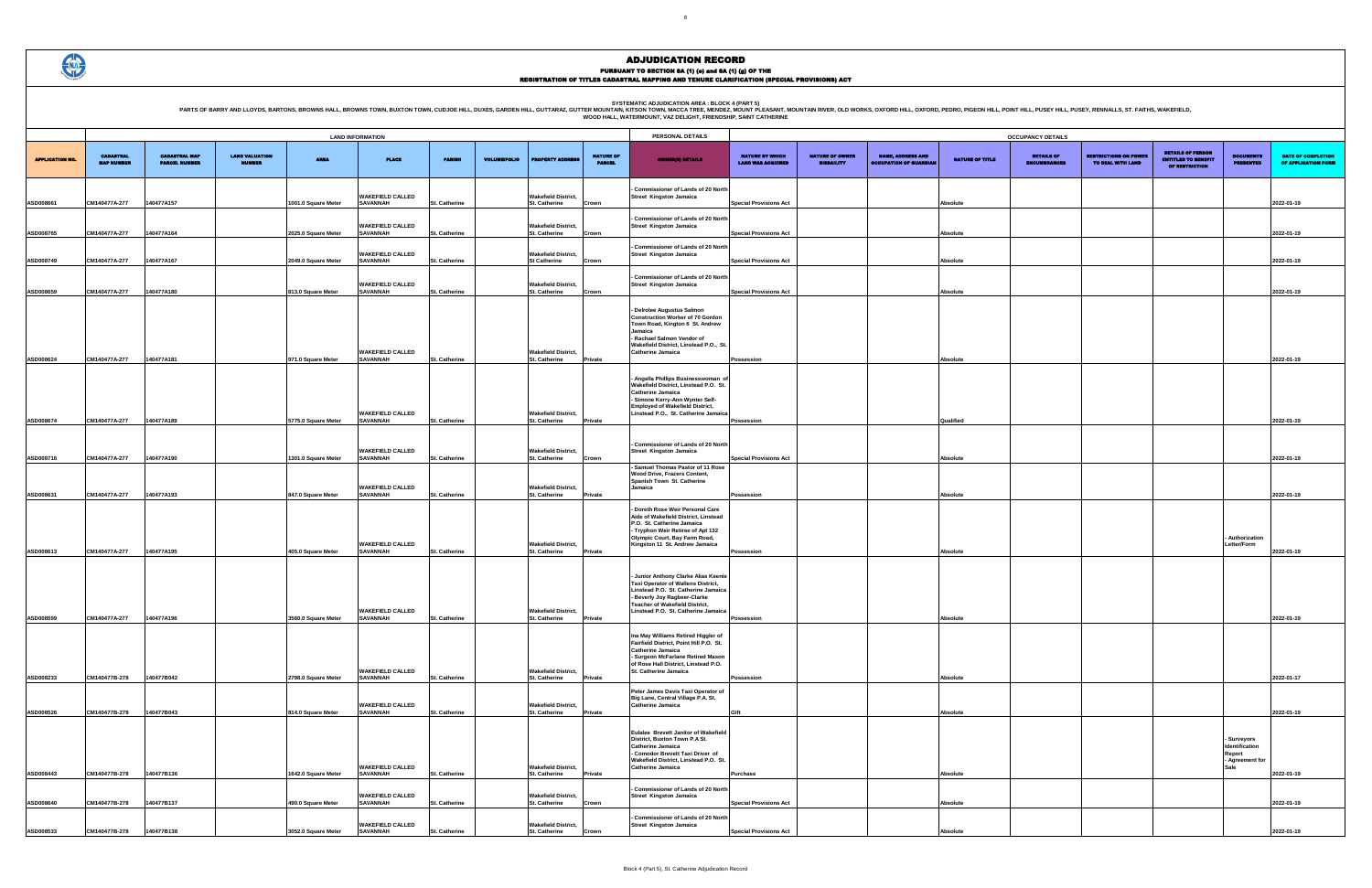PARTS OF BARRY AND LLOYDS, BARTONS, BROWNS HALL, BROWNS TOWN, BUXTON TOWN, CUDJOE HILL, DUXES, GARDEN HILL, GUTTARAZ, GUTTER MOUNTAIN, KITSON AREA : BLOCK 4 (PART 5)<br>WOOD HALL, WATERMOUNT, VAZ DELIGHT, FRIENDSHIP, SANT CAT

|                        | <b>LAND INFORMATION</b>               |                                              |                                        |                                          |                                                               |                                              |                     |                                                                    |                                   | PERSONAL DETAILS                                                                                                                                                                                              |                                                    |                                             |                                                           |                        | <b>OCCUPANCY DETAILS</b>                 |
|------------------------|---------------------------------------|----------------------------------------------|----------------------------------------|------------------------------------------|---------------------------------------------------------------|----------------------------------------------|---------------------|--------------------------------------------------------------------|-----------------------------------|---------------------------------------------------------------------------------------------------------------------------------------------------------------------------------------------------------------|----------------------------------------------------|---------------------------------------------|-----------------------------------------------------------|------------------------|------------------------------------------|
| <b>APPLICATION NO.</b> | <b>CADASTRAL</b><br><b>MAP NUMBER</b> | <b>CADASTRAL MAP</b><br><b>PARCEL NUMBER</b> | <b>LAND VALUATION</b><br><b>NUMBER</b> | <b>AREA</b>                              | <b>PLACE</b>                                                  | <b>PARISH</b>                                | <b>VOLUME/FOLIO</b> | <b>ROPERTY ADDRE</b>                                               | <b>NATURE OF</b><br><b>PARCEL</b> | <b>OWNER(8) DETAILS</b>                                                                                                                                                                                       | <b>NATURE BY WHICH</b><br><b>LAND WAS ACQUIRED</b> | <b>NATURE OF OWNER</b><br><b>DISBAILITY</b> | <b>NAME, ADDRESS AND</b><br><b>OCCUPATION OF GUARDIAN</b> | <b>NATURE OF TITLE</b> | <b>DETAILS OF</b><br><b>ENCUMBRANCES</b> |
| ASD008542              | CM140477B-278                         | 140477B139                                   |                                        | 2724.0 Square Meter                      | <b>WAKEFIELD CALLED</b><br><b>SAVANNAH</b>                    | <b>St. Catherine</b>                         |                     | <b>Wakefield District.</b><br><b>St. Catherine</b>                 | Crown                             | Commissioner of Lands of 20 North<br><b>Street Kingston Jamaica</b>                                                                                                                                           | <b>Special Provisions Act</b>                      |                                             |                                                           | Absolute               |                                          |
| ASD007244              | CM140477B-278                         | 140477B141                                   |                                        | 4073.0 Square Meter                      | <b>WAKEFIELD CALLED</b><br><b>SAVANNAH</b>                    | <b>St. Catherine</b>                         |                     | <b>Wakefield District,</b><br>St. Catherine                        | Crown                             | Commissioner of Lands of 20 North<br><b>Street Kingston Jamaica</b>                                                                                                                                           | <b>Special Provisions Act</b>                      |                                             |                                                           | Absolute               |                                          |
| ASD007275              | CM140477B-278                         | 140477B173                                   |                                        | 718.0 Square Meter                       | <b>WAKEFIELD CALLED</b><br><b>SAVANNAH</b>                    | <b>St. Catherine</b>                         |                     | <b>Wakefield District.</b><br>St. Catherine                        | Private                           | Wilmore Albert Thompson Farmer<br>of Wakefield District, Linstead P.O.<br>St. Catherine Jamaica<br>- Nicara Alicia Williams Farmer of<br>Wakefield District. Linstead P.O. St.<br><b>Catherine Jamaica</b>    | <b>Purchase</b>                                    |                                             |                                                           | Absolute               |                                          |
|                        |                                       |                                              |                                        |                                          | <b>WAKEFIELD CALLED</b>                                       |                                              |                     | <b>Wakefield District,</b>                                         |                                   | - Commissioner of Lands of 20 North<br><b>Street Kingston Jamaica</b>                                                                                                                                         |                                                    |                                             |                                                           |                        |                                          |
| ASD008380              | CM140477B-278                         | 140477B178                                   |                                        | 985.0 Square Meter                       | <b>SAVANNAH</b>                                               | <b>St. Catherine</b>                         |                     | St. Catherine                                                      | Crown                             | - Commissioner of Lands of 20 North                                                                                                                                                                           | <b>Special Provisions Act</b>                      |                                             |                                                           | Absolute               |                                          |
| ASD007480              | CM140477B-278                         | 140477B187                                   |                                        | 587.0 Square Meter                       | <b>WAKEFIELD CALLED</b><br><b>SAVANNAH</b>                    | <b>St. Catherine</b>                         |                     | <b>Wakefield District,</b><br>St. Catherine                        | Crown                             | <b>Street Kingston Jamaica</b>                                                                                                                                                                                | <b>Special Provisions Act</b>                      |                                             |                                                           | <b>Absolute</b>        |                                          |
| ASD008381              | CM140477B-278                         | 140477B188                                   |                                        | 2055.0 Square Meter                      | <b>WAKEFIELD CALLED</b><br><b>SAVANNAH</b>                    | St. Catherine                                |                     | <b>Wakefield District,</b><br>St. Catherine                        | Crown                             | Commissioner of Lands of 20 North<br><b>Street Kingston Jamaica</b>                                                                                                                                           | <b>Special Provisions Act</b>                      |                                             |                                                           | Absolute               |                                          |
| ASD008639              | CM140477B-278                         | 140477B196                                   |                                        | 175.0 Square Meter                       | <b>WAKEFIELD CALLED</b><br><b>SAVANNAH</b>                    | <b>St. Catherine</b>                         |                     | <b>Wakefield District,</b><br>St. Catherine                        | Crown                             | - Commissioner of Lands of 20 North<br><b>Street Kingston Jamaica</b>                                                                                                                                         | <b>Special Provisions Act</b>                      |                                             |                                                           | Absolute               |                                          |
| ASD008537              | CM140477B-278                         | 140477B197                                   |                                        | 913.0 Square Meter                       | <b>WAKEFIELD CALLED</b><br><b>SAVANNAH</b>                    | St. Catherine                                |                     | <b>Wakefield District,</b><br>St. Catherine                        | Private                           | - Junior Johnson Farmer of<br>Wakefield, Savannah District.<br>Linstead P.O. St. Catherine Jamaica                                                                                                            | Possession                                         |                                             |                                                           | Absolute               |                                          |
| ASD008553              | CM140477C-279                         | 140477C011                                   |                                        | 682.0 Square Meter                       | <b>WAKEFIELD CALLED</b><br><b>SAVANNAH</b>                    | <b>St. Catherine</b>                         | 798/379             | <b>Wakefield District,</b><br>St. Catherine                        | Private                           | The Star Church Of God Limited of<br>Wakefield District, Linstead P.O. St.<br><b>Catherine Jamaica</b>                                                                                                        | Possession                                         |                                             |                                                           | <b>Absolute</b>        | <b>Right Of Way</b>                      |
| ASD008591              | CM140477C-279                         | 140477C014                                   |                                        | 3376.0 Square Meter                      | <b>WAKEFIELD CALLED</b><br><b>SAVANNAH</b>                    | <b>St. Catherine</b>                         | 976/379             | <b>Wakefield District,</b><br>St. Catherine                        | Private                           | - Wayne Anthony Smith Minister of<br>Religion of Wakefield District,<br>Linstead P.O St. Catherine Jamaica                                                                                                    | Purchase                                           |                                             |                                                           | Absolute               |                                          |
| ASD008702              | CM140477C-279                         | 140477C015                                   |                                        | 3993.0 Square Meter                      | <b>WAKEFIELD CALLED</b><br><b>SAVANNAH</b>                    | St. Catherine                                | 976/376             | <b>Wakefield District,</b><br>St. Catherine                        | Private                           | Victor Chatrie Retired Farmer of<br>Wakefield District, Linstead P.O. St.<br><b>Catherine Jamaica</b>                                                                                                         | Purchase                                           |                                             |                                                           | Absolute               |                                          |
| ASD008644              | CM140477C-279                         | 140477C035                                   |                                        | 385.0 Square Meter                       | <b>WAKEFIELD CALLED</b><br><b>SAVANNAH</b>                    | <b>St. Catherine</b>                         |                     | <b>Wakefield District,</b><br>St. Catherine                        | Private                           | - Errington Hugh Weir Retiree of<br>Wakefield District, Linstead P.O., St.<br><b>Catherine Jamaica</b><br>- Marian Francis Housewife of<br>Wakefield District, Linstead P.O., St.<br><b>Catherine Jamaica</b> | <b>Purchase</b>                                    |                                             |                                                           | Absolute               |                                          |
|                        |                                       |                                              |                                        |                                          | <b>WAKEFIELD CALLED</b>                                       |                                              |                     | <b>Wakefield District,</b>                                         |                                   | Melvina Williams Retired Farmer of<br>Wakefield District, Linstead P.O St.<br><b>Catherine Jamaica</b>                                                                                                        |                                                    |                                             |                                                           |                        |                                          |
| ASD008667              | CM140477C-279                         | 140477C036                                   |                                        | 1554.0 Square Meter                      | <b>SAVANNAH</b><br><b>WAKEFIELD CALLED</b>                    | <b>St. Catherine</b>                         |                     | St. Catherine<br><b>Wakefield District,</b>                        | Private                           | Herman Henry Driver of Victoria<br>District, Linstead P.O. St. Catherine<br>Jamaica                                                                                                                           | <b>Possession</b>                                  |                                             |                                                           | Absolute               |                                          |
| ASD008566<br>ASD008576 | CM140477C-279<br>CM140477C-279        | 140477C038<br>140477C039                     |                                        | 814.0 Square Meter<br>728.0 Square Meter | <b>SAVANNAH</b><br><b>WAKEFIELD CALLED</b><br><b>SAVANNAH</b> | <b>St. Catherine</b><br><b>St. Catherine</b> |                     | St. Catherine<br><b>Wakefield District,</b><br><b>St Catherine</b> | Private<br>Private                | Lester Anthony James Higgler of<br>Wakefield District, Linstead P.O. St.<br><b>Catherine Jamaica</b>                                                                                                          | Possession<br>Purchase                             |                                             |                                                           | Absolute<br>Absolute   |                                          |
|                        |                                       |                                              |                                        |                                          | <b>WAKEFIELD CALLED</b>                                       |                                              |                     | <b>Wakefield District,</b>                                         |                                   | Allison Lathia Davis Practical Nurse<br>of Wakefield District, Linstead P.O.<br>St. Catherine Jamaica                                                                                                         |                                                    |                                             |                                                           |                        |                                          |
| ASD008761              | CM140477C-279                         | 140477C063                                   |                                        | 551.0 Square Meter                       | <b>SAVANNAH</b><br><b>WAKEFIELD CALLED</b>                    | <b>St. Catherine</b>                         |                     | St. Catherine<br><b>Wakefield District,</b>                        | Private                           | - Raymond Davis Alias Osmond/<br>Ossy Farmer of Wakefield District,<br>Linstead P.O. St. Catherine Jamaica                                                                                                    | Possession                                         |                                             |                                                           | Qualified              |                                          |
| ASD008666              | CM140477C-279                         | 140477C064                                   |                                        | 493.0 Square Meter                       | SAVANNAH<br><b>WAKEFIELD CALLED</b>                           | <b>St. Catherine</b>                         |                     | St. Catherine<br><b>Wakefield District,</b>                        | Private                           | Daniel Davis Minister of Religion of<br>Wakefield District, Linstead P.O. St.<br><b>Catherine Jamaica</b>                                                                                                     | Possession                                         |                                             |                                                           | Absolute               |                                          |
| ASD008657              | CM140477C-279                         | 140477C065                                   |                                        | 459.0 Square Meter                       | <b>SAVANNAH</b>                                               | <b>St. Catherine</b>                         |                     | St. Catherine                                                      | Private                           |                                                                                                                                                                                                               | Possession                                         |                                             |                                                           | Absolute               |                                          |

| <b>OCCUPANCY DETAILS</b>                    |                                             |                                                           |                 |                                          |                                                   |                                                                          |                                      |                                                  |  |  |  |  |
|---------------------------------------------|---------------------------------------------|-----------------------------------------------------------|-----------------|------------------------------------------|---------------------------------------------------|--------------------------------------------------------------------------|--------------------------------------|--------------------------------------------------|--|--|--|--|
| NATURE BY WHICH<br><b>LAND WAS ACQUIRED</b> | <b>NATURE OF OWNER</b><br><b>DISBAILITY</b> | <b>NAME, ADDRESS AND</b><br><b>OCCUPATION OF GUARDIAN</b> | NATURE OF TITLE | <b>DETAILS OF</b><br><b>ENCUMBRANCES</b> | <b>RESTRICTIONS ON POWER</b><br>TO DEAL WITH LAND | <b>DETAILS OF PERSON</b><br><b>ENTITLED TO BENEFIT</b><br>OF RESTRICTION | <b>DOCUMENTS</b><br><b>PRESENTED</b> | <b>DATE OF COMPLETION</b><br>OF APPLICATION FORM |  |  |  |  |
|                                             |                                             |                                                           |                 |                                          |                                                   |                                                                          |                                      |                                                  |  |  |  |  |
| <b>Special Provisions Act</b>               |                                             |                                                           | <b>Absolute</b> |                                          |                                                   |                                                                          |                                      | 2022-01-19                                       |  |  |  |  |
|                                             |                                             |                                                           |                 |                                          |                                                   |                                                                          |                                      |                                                  |  |  |  |  |
| <b>Special Provisions Act</b>               |                                             |                                                           | <b>Absolute</b> |                                          |                                                   |                                                                          |                                      | 2021-12-14                                       |  |  |  |  |
|                                             |                                             |                                                           |                 |                                          |                                                   |                                                                          |                                      |                                                  |  |  |  |  |
|                                             |                                             |                                                           |                 |                                          |                                                   |                                                                          |                                      |                                                  |  |  |  |  |
|                                             |                                             |                                                           |                 |                                          |                                                   |                                                                          | - Receipt                            |                                                  |  |  |  |  |
| Purchase                                    |                                             |                                                           | Absolute        |                                          |                                                   |                                                                          |                                      | 2021-12-17                                       |  |  |  |  |
| <b>Special Provisions Act</b>               |                                             |                                                           | Absolute        |                                          |                                                   |                                                                          |                                      | 2022-01-19                                       |  |  |  |  |
|                                             |                                             |                                                           |                 |                                          |                                                   |                                                                          |                                      |                                                  |  |  |  |  |
| <b>Special Provisions Act</b>               |                                             |                                                           | Absolute        |                                          |                                                   |                                                                          |                                      | 2021-12-24                                       |  |  |  |  |
|                                             |                                             |                                                           |                 |                                          |                                                   |                                                                          |                                      |                                                  |  |  |  |  |
| <b>Special Provisions Act</b>               |                                             |                                                           | <b>Absolute</b> |                                          |                                                   |                                                                          |                                      | 2022-01-19                                       |  |  |  |  |
|                                             |                                             |                                                           |                 |                                          |                                                   |                                                                          |                                      |                                                  |  |  |  |  |
| <b>Special Provisions Act</b>               |                                             |                                                           | Absolute        |                                          |                                                   |                                                                          |                                      | 2022-01-19                                       |  |  |  |  |
|                                             |                                             |                                                           |                 |                                          |                                                   |                                                                          |                                      |                                                  |  |  |  |  |
| Possession                                  |                                             |                                                           | Absolute        |                                          |                                                   |                                                                          |                                      | 2022-01-19                                       |  |  |  |  |
|                                             |                                             |                                                           |                 |                                          |                                                   |                                                                          |                                      |                                                  |  |  |  |  |
| Possession                                  |                                             |                                                           | <b>Absolute</b> | <b>Right Of Way</b>                      |                                                   |                                                                          |                                      | 2022-01-19                                       |  |  |  |  |
|                                             |                                             |                                                           |                 |                                          |                                                   |                                                                          |                                      |                                                  |  |  |  |  |
|                                             |                                             |                                                           |                 |                                          |                                                   |                                                                          | - Agreement for<br>Sale              |                                                  |  |  |  |  |
| Purchase                                    |                                             |                                                           | Absolute        |                                          |                                                   |                                                                          |                                      | 2022-01-19                                       |  |  |  |  |
|                                             |                                             |                                                           |                 |                                          |                                                   |                                                                          |                                      |                                                  |  |  |  |  |
| Purchase                                    |                                             |                                                           | <b>Absolute</b> |                                          |                                                   |                                                                          |                                      | 2022-01-19                                       |  |  |  |  |
|                                             |                                             |                                                           |                 |                                          |                                                   |                                                                          |                                      |                                                  |  |  |  |  |
|                                             |                                             |                                                           |                 |                                          |                                                   |                                                                          | - Receipt<br>- Authorization         |                                                  |  |  |  |  |
| Purchase                                    |                                             |                                                           | Absolute        |                                          |                                                   |                                                                          | Letter/Form                          | 2022-01-19                                       |  |  |  |  |
|                                             |                                             |                                                           |                 |                                          |                                                   |                                                                          |                                      |                                                  |  |  |  |  |
| Possession                                  |                                             |                                                           | Absolute        |                                          |                                                   |                                                                          |                                      | 2022-01-19                                       |  |  |  |  |
|                                             |                                             |                                                           |                 |                                          |                                                   |                                                                          |                                      |                                                  |  |  |  |  |
|                                             |                                             |                                                           |                 |                                          |                                                   |                                                                          |                                      |                                                  |  |  |  |  |
| Possession                                  |                                             |                                                           | <b>Absolute</b> |                                          |                                                   |                                                                          |                                      | 2022-01-19                                       |  |  |  |  |
|                                             |                                             |                                                           |                 |                                          |                                                   |                                                                          |                                      |                                                  |  |  |  |  |
| Purchase                                    |                                             |                                                           | <b>Absolute</b> |                                          |                                                   |                                                                          | - Property Tax<br><b>Receipts</b>    | 2022-01-19                                       |  |  |  |  |
|                                             |                                             |                                                           |                 |                                          |                                                   |                                                                          |                                      |                                                  |  |  |  |  |
|                                             |                                             |                                                           |                 |                                          |                                                   |                                                                          |                                      |                                                  |  |  |  |  |
| Possession                                  |                                             |                                                           | Qualified       |                                          |                                                   |                                                                          |                                      | 2022-01-19                                       |  |  |  |  |
|                                             |                                             |                                                           |                 |                                          |                                                   |                                                                          |                                      |                                                  |  |  |  |  |
| Possession                                  |                                             |                                                           | Absolute        |                                          |                                                   |                                                                          |                                      | 2022-01-19                                       |  |  |  |  |
|                                             |                                             |                                                           |                 |                                          |                                                   |                                                                          |                                      |                                                  |  |  |  |  |
|                                             |                                             |                                                           |                 |                                          |                                                   |                                                                          |                                      |                                                  |  |  |  |  |
| Possession                                  |                                             |                                                           | Absolute        |                                          |                                                   |                                                                          |                                      | 2022-01-19                                       |  |  |  |  |

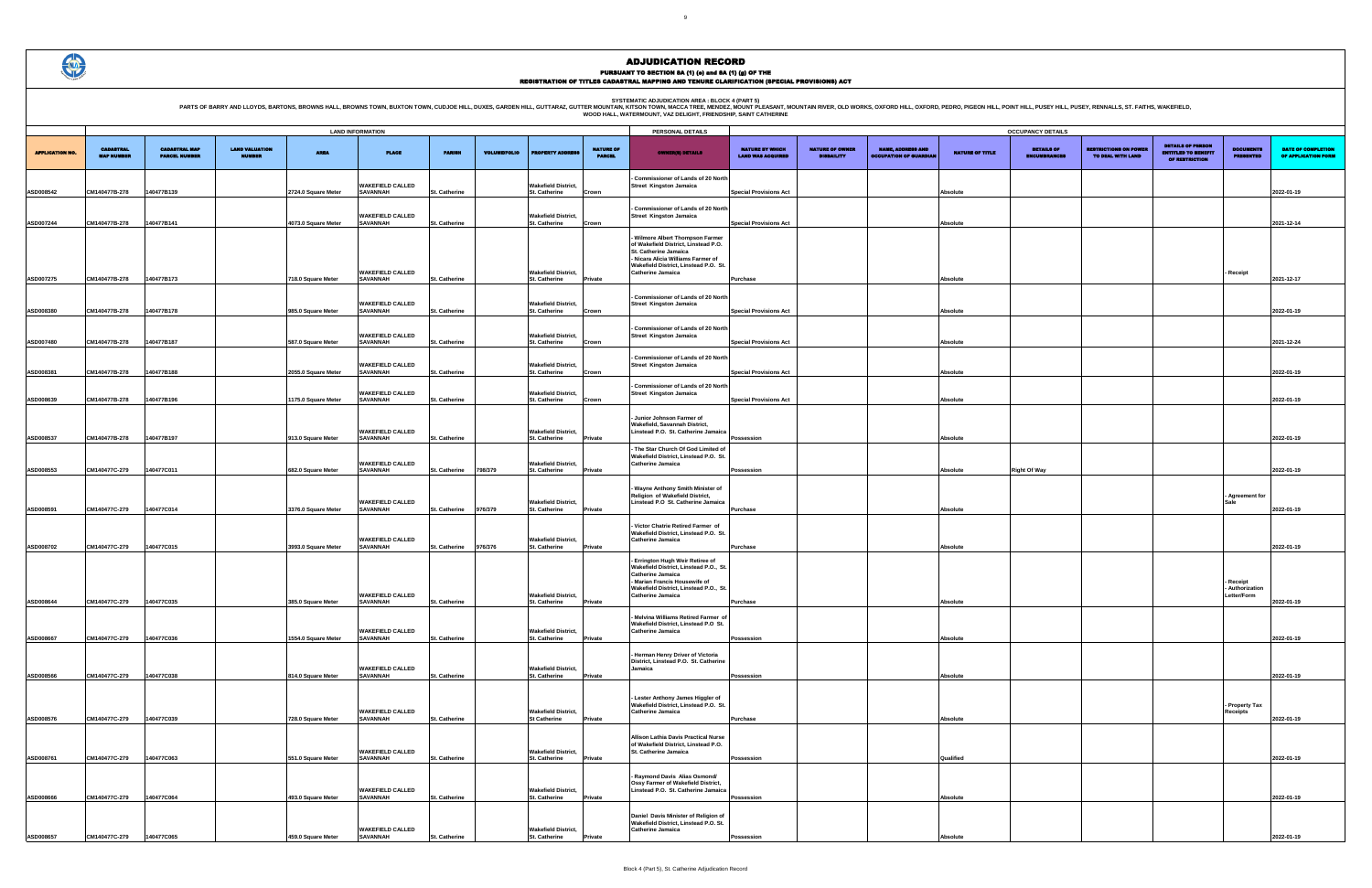PARTS OF BARRY AND LLOYDS, BARTONS, BROWNS HALL, BROWNS TOWN, BUXTON TOWN, CUDJOE HILL, DUXES, GARDEN HILL, GUTTARAZ, GUTTER MOUNTAIN, KITSON AREA : BLOCK 4 (PART 5)<br>WOOD HALL, WATERMOUNT, VAZ DELIGHT, FRIENDSHIP, SANT CAT

|                                              |                                             |                                                           |                              | <b>OCCUPANCY DETAILS</b>                 |                                                   |                                                                          |                                         |                                                  |
|----------------------------------------------|---------------------------------------------|-----------------------------------------------------------|------------------------------|------------------------------------------|---------------------------------------------------|--------------------------------------------------------------------------|-----------------------------------------|--------------------------------------------------|
| NATURE BY WHICH<br><b>LAND WAS ACQUIRED</b>  | <b>NATURE OF OWNER</b><br><b>DISBAILITY</b> | <b>NAME, ADDRESS AND</b><br><b>OCCUPATION OF GUARDIAN</b> | <b>NATURE OF TITLE</b>       | <b>DETAILS OF</b><br><b>ENCUMBRANCES</b> | <b>RESTRICTIONS ON POWER</b><br>TO DEAL WITH LAND | <b>DETAILS OF PERSON</b><br><b>ENTITLED TO BENEFIT</b><br>OF RESTRICTION | <b>DOCUMENTS</b><br><b>PRESENTED</b>    | <b>DATE OF COMPLETION</b><br>OF APPLICATION FORM |
| Possession                                   |                                             |                                                           | Qualified                    |                                          |                                                   |                                                                          |                                         | 2022-01-19                                       |
|                                              |                                             |                                                           |                              |                                          |                                                   |                                                                          |                                         |                                                  |
| Possession                                   |                                             |                                                           | <b>Absolute</b>              |                                          |                                                   |                                                                          | Property Tax<br><b>Receipts</b>         | 2022-01-19                                       |
| Possession                                   |                                             |                                                           | <b>Absolute</b>              |                                          |                                                   |                                                                          |                                         | 2022-01-19                                       |
| <b>Special Provisions Act</b>                |                                             |                                                           | Absolute                     | Lease                                    |                                                   |                                                                          |                                         | 2022-01-19                                       |
| Possession                                   |                                             |                                                           | Absolute                     |                                          |                                                   |                                                                          |                                         | 2022-01-19                                       |
| Possession                                   |                                             |                                                           | Absolute                     |                                          |                                                   |                                                                          |                                         | 2022-01-19                                       |
|                                              |                                             |                                                           |                              |                                          |                                                   |                                                                          |                                         |                                                  |
| Inheritance<br><b>Special Provisions Act</b> |                                             |                                                           | Qualified<br><b>Absolute</b> |                                          |                                                   |                                                                          |                                         | 2022-01-19<br>2022-01-19                         |
| Possession                                   |                                             |                                                           | <b>Absolute</b>              |                                          |                                                   |                                                                          |                                         | 2022-01-19                                       |
| <b>Special Provisions Act</b>                |                                             |                                                           | <b>Absolute</b>              | Right of Way 3.05m wide                  |                                                   |                                                                          |                                         | 2022-01-19                                       |
| Purchase                                     |                                             |                                                           | Absolute                     |                                          |                                                   |                                                                          | Receipt                                 | 2022-01-19                                       |
| <b>Special Provisions Act</b>                |                                             |                                                           | <b>Absolute</b>              |                                          |                                                   |                                                                          |                                         | 2022-01-19                                       |
| Purchase                                     |                                             |                                                           | Absolute                     | Right of Way 4m wide                     |                                                   |                                                                          | Receipt                                 | 2022-01-19                                       |
| Purchase                                     |                                             |                                                           | Absolute                     |                                          |                                                   |                                                                          | Receipt                                 | 2022-01-19                                       |
|                                              |                                             |                                                           | <b>Absolute</b>              |                                          |                                                   |                                                                          |                                         |                                                  |
| Possession                                   |                                             |                                                           |                              |                                          |                                                   |                                                                          |                                         | 2022-01-19                                       |
| Possession<br>Purchase                       |                                             |                                                           | Absolute<br><b>Absolute</b>  |                                          |                                                   |                                                                          | <b>Agreement for</b><br>Sale<br>Receipt | 2022-01-19<br>2022-01-19                         |
| Purchase                                     |                                             |                                                           | <b>Absolute</b>              |                                          |                                                   |                                                                          | Receipt                                 | 2022-01-19                                       |

|                        | <b>LAND INFORMATION</b>               |                                              |                                 |                      |                                            |                      |                     |                                                    |                                   | PERSONAL DETAILS                                                                                                                                                                                   |                                             |                                             |                                                          |                        | <b>OCCUPANCY DETAILS</b>                 |
|------------------------|---------------------------------------|----------------------------------------------|---------------------------------|----------------------|--------------------------------------------|----------------------|---------------------|----------------------------------------------------|-----------------------------------|----------------------------------------------------------------------------------------------------------------------------------------------------------------------------------------------------|---------------------------------------------|---------------------------------------------|----------------------------------------------------------|------------------------|------------------------------------------|
| <b>APPLICATION NO.</b> | <b>CADASTRAL</b><br><b>MAP NUMBER</b> | <b>CADASTRAL MAP</b><br><b>PARCEL NUMBER</b> | <b>LAND VALUATION</b><br>NUMBER | <b>AREA</b>          | <b>PLACE</b>                               | <b>PARISH</b>        | <b>VOLUME/FOLIO</b> | <b>PROPERTY ADDRES</b>                             | <b>NATURE OF</b><br><b>PARCEL</b> | <b>OWNER(8) DETAILS</b>                                                                                                                                                                            | NATURE BY WHICH<br><b>LAND WAS ACQUIRED</b> | <b>NATURE OF OWNER</b><br><b>DISBAILITY</b> | <b>NAME, ADDRESS AND</b><br><b>DCCUPATION OF GUARDIA</b> | <b>NATURE OF TITLE</b> | <b>DETAILS OF</b><br><b>ENCUMBRANCES</b> |
| ASD008571              | CM140477C-279                         | 140477C072                                   |                                 | 3341.0 Square Meter  | <b>WAKEFIELD CALLED</b><br><b>SAVANNAH</b> | St. Catherine        |                     | <b>Wakefield District,</b><br>St. Catherine        | Private                           | Marva Orantia Mighty<br><b>Businesswoman of Wakefield</b><br>District, Linstead P.O. St. Catherine<br>Jamaica                                                                                      | Possession                                  |                                             |                                                          | Qualified              |                                          |
|                        |                                       |                                              |                                 |                      | <b>WAKEFIELD CALLED</b>                    |                      |                     | <b>Wakefield District,</b>                         |                                   | <b>Aston Mighty Driver of Beeside</b><br>District, Linstead P.O. St. Catherine<br>Jamaica                                                                                                          |                                             |                                             |                                                          |                        |                                          |
| ASD008798              | CM140477C-279                         | 140477C073                                   |                                 | 3138.0 Square Meter  | SAVANNAH                                   | St. Catherine        |                     | St. Catherine                                      | Private                           |                                                                                                                                                                                                    | Possession                                  |                                             |                                                          | Absolute               |                                          |
| ASD008603              | CM140477C-279                         | 140477C074                                   |                                 | 5385.0 Square Meter  | <b><i>NAKEFIELD CALLED</i></b><br>SAVANNAH | St. Catherine        |                     | <b>Wakefield District,</b><br>St. Catherine        | Private                           | <b>Calvin Brown Farmer of Wakefield</b><br>District. Buxton Town P.A. St.<br><b>Catherine Jamaica</b>                                                                                              | Possession                                  |                                             |                                                          | Absolute               |                                          |
| ASD008560              | CM140477C-279                         | 140477C075                                   |                                 | 4639.0 Square Meter  | <b>WAKEFIELD CALLED</b><br><b>SAVANNAH</b> | St. Catherine        |                     | <b>Wakefield District,</b><br><b>St. Catherine</b> | Crown                             | - Commissioner of Lands of 20 North<br><b>Street Kingston Jamaica</b>                                                                                                                              | <b>Special Provisions Act</b>               |                                             |                                                          | Absolute               | Lease                                    |
| ASD008715              | CM140477D-450                         | 140477D001                                   |                                 | 820.0 Square Meter   | <b>WAKEFIELD CALLED</b><br><b>SAVANNAH</b> | St. Catherine        |                     | <b>Wakefield District,</b><br>St. Catherine        | <b>Private</b>                    | - Federick Anthony Thomas Alias Fat<br><b>String Musician of Wakefield</b><br>Cambria District, Linstead P.O. St.<br><b>Catherine Jamaica</b>                                                      | <b>Possession</b>                           |                                             |                                                          | Absolute               |                                          |
| ASD008610              | CM140477D-450                         | 140477D002                                   |                                 | 3118.0 Square Meter  | <b>WAKEFIELD CALLED</b><br><b>SAVANNAH</b> | <b>St. Catherine</b> |                     | <b>Wakefield District,</b><br>St. Catherine        | Private                           | Townend Lee Mansaram Security<br>Officer of 54 Fenton Drive<br><b>Nottingham United Kingdom</b>                                                                                                    | Possession                                  |                                             |                                                          | Absolute               |                                          |
| ASD008672              | CM140477D-450                         | 140477D021                                   |                                 | 13300.0 Square Meter | <b>WAKEFIELD CALLED</b><br><b>SAVANNAH</b> | St. Catherine        |                     | <b>Wakefield District,</b><br>St. Catherine        | Private                           | - Grace Rose Singh Retired Farmer<br>of Banbury District, Linstead P.O.<br>St. Catherine Jamaica<br>- Ryan Antonio Henry Driver of<br>Wakefield District, Buxton Town P.A<br>St. Catherine Jamaica | Inheritance                                 |                                             |                                                          | Qualified              |                                          |
|                        |                                       |                                              |                                 |                      |                                            |                      |                     |                                                    |                                   |                                                                                                                                                                                                    |                                             |                                             |                                                          |                        |                                          |
|                        |                                       |                                              |                                 |                      | <b>WAKEFIELD CALLED</b><br><b>SAVANNAH</b> |                      |                     | <b>Wakefield District,</b>                         |                                   | - Commissioner of Lands of 20 North<br><b>Street Kingston Jamaica</b>                                                                                                                              |                                             |                                             |                                                          |                        |                                          |
| ASD008578              | CM140477D-450                         | 140477D022                                   |                                 | 2359.0 Square Meter  |                                            | St. Catherine        |                     | <b>St. Catherine</b>                               | Crown                             |                                                                                                                                                                                                    | <b>Special Provisions Act</b>               |                                             |                                                          | Absolute               |                                          |
| ASD008832              | CM140477D-450                         | 140477D023                                   |                                 | 438.0 Square Meter   | <b>WAKEFIELD CALLED</b><br><b>SAVANNAH</b> | <b>St. Catherine</b> |                     | <b>Wakefield District,</b><br>St. Catherine        | Private                           | - Errol Campbell Mason of Wakefield<br>District, Linstead P.O. St. Catherine<br>Jamaica                                                                                                            | Possession                                  |                                             |                                                          | Absolute               | Right of Way 3.05m w                     |
|                        |                                       |                                              |                                 |                      | <b>WAKEFIELD CALLED</b>                    |                      |                     | <b>Wakefield District,</b>                         |                                   | - Commissioner of Lands of 20 North<br><b>Street Kingston Jamaica</b>                                                                                                                              |                                             |                                             |                                                          |                        |                                          |
| ASD008802              | CM140477D-450                         | 140477D028                                   |                                 | 610.0 Square Meter   | SAVANNAH                                   | St. Catherine        |                     | St. Catherine                                      | Crown                             |                                                                                                                                                                                                    | <b>Special Provisions Act</b>               |                                             |                                                          | <b>Absolute</b>        |                                          |
| ASD008683              | CM140477D-450                         | 140477D029                                   |                                 | 405.0 Square Meter   | <b>WAKEFIELD CALLED</b><br><b>SAVANNAH</b> | <b>St. Catherine</b> |                     | <b>Wakefield District,</b><br><b>St. Catherine</b> | Private                           | - Margaret Joyce Henry Domestic<br>Worker of Wakefield District, Buxton<br>Town P.A St. Catherine Jamaica                                                                                          | <b>Purchase</b>                             |                                             |                                                          | Absolute               |                                          |
| ASD008679              | CM140477D-450                         | 140477D030                                   |                                 | 408.0 Square Meter   | <b>WAKEFIELD CALLED</b><br><b>SAVANNAH</b> | <b>St. Catherine</b> |                     | <b>Wakefield District,</b><br><b>St. Catherine</b> | Crown                             | - Commissioner of Lands of 20 North<br><b>Street Kingston Jamaica</b>                                                                                                                              | <b>Special Provisions Act</b>               |                                             |                                                          | Absolute               |                                          |
| ASD008561              | CM140477D-450                         | 140477D044                                   |                                 | 5399.0 Square Meter  | <b>WAKEFIELD CALLED</b><br><b>SAVANNAH</b> | St. Catherine        |                     | <b>Wakefield District,</b><br>St. Catherine        | Private                           | - Winston Fitzgerald Jones Welder of<br><b>Wakefield Savannah District,</b><br>Linstead P.O. St. Catherine Jamaica                                                                                 | <b>Purchase</b>                             |                                             |                                                          | Absolute               | Right of Way 4m wide                     |
| ASD008569              | CM140477D-450                         | 140477D045                                   |                                 | 909.0 Square Meter   | <b>WAKEFIELD CALLED</b><br><b>SAVANNAH</b> | <b>St. Catherine</b> |                     | <b>Wakefield District,</b><br><b>St. Catherine</b> | Private                           | - Sharon Kareen Williams<br>Shopkeeper of Wakefield District,<br>Linstead P.O. St. Catherine Jamaica                                                                                               | <b>Purchase</b>                             |                                             |                                                          | Absolute               |                                          |
| ASD008563              | CM140477D-450                         | 140477D046                                   |                                 | 903.0 Square Meter   | <b>WAKEFIELD CALLED</b><br>SAVANNAH        | <b>St. Catherine</b> |                     | Wakefield District.<br>St. Catherine               | Private                           | Joseph Douthall Retired Farmer of<br>Wakefield District, Linstead P.O. St.<br><b>Catherine Jamaica</b>                                                                                             | Possession                                  |                                             |                                                          | Absolute               |                                          |
| ASD008811              | CM140477D-450                         | 140477D047                                   |                                 | 741.0 Square Meter   | <b>WAKEFIELD CALLED</b><br><b>SAVANNAH</b> | <b>St. Catherine</b> |                     | <b>Wakefield District,</b><br>St. Catherine        | Private                           | Terunesh Tanya Dawes Medical<br>Coder of 6 Montgomery Avenue,<br>Linstead P.O. St. Catherine Jamaica                                                                                               | Possession                                  |                                             |                                                          | Absolute               |                                          |
| ASD008818              | CM140477D-450                         | 140477D048                                   |                                 | 1693.0 Square Meter  | <b>WAKEFIELD CALLED</b><br><b>SAVANNAH</b> | St. Catherine        |                     | <b>Wakefield District,</b><br><b>St. Catherine</b> | Private                           | - Alrick Lescott Laing Soldier of<br>Content District, Bog Walk P.O. St.<br>Catherine Jamaica                                                                                                      | <b>Purchase</b>                             |                                             |                                                          | Absolute               |                                          |
|                        |                                       |                                              |                                 |                      | <b>WAKEFIELD CALLED</b>                    |                      |                     | <b>Wakefield District,</b>                         |                                   | Almedo Richards Farmer of<br><b>Wakefield Savannah District,</b><br>Linstead P.O. St. Catherine Jamaica                                                                                            |                                             |                                             |                                                          |                        |                                          |
| ASD008789              | CM140477D-450                         | 140477D049                                   |                                 | 1855.0 Square Meter  | <b>SAVANNAH</b>                            | <b>St. Catherine</b> |                     | St. Catherine                                      | Private                           |                                                                                                                                                                                                    | <b>Purchase</b>                             |                                             |                                                          | Absolute               |                                          |

ADJUDICATION RECORD

PURSUANT TO SECTION 8A (1) (0) and 8A (1) (g) OF THE<br>REGISTRATION OF TITLES CADASTRAL MAPPING AND TENURE CLARIFICATION (SPECIAL PROVISIONS) ACT

 $\bigcirc$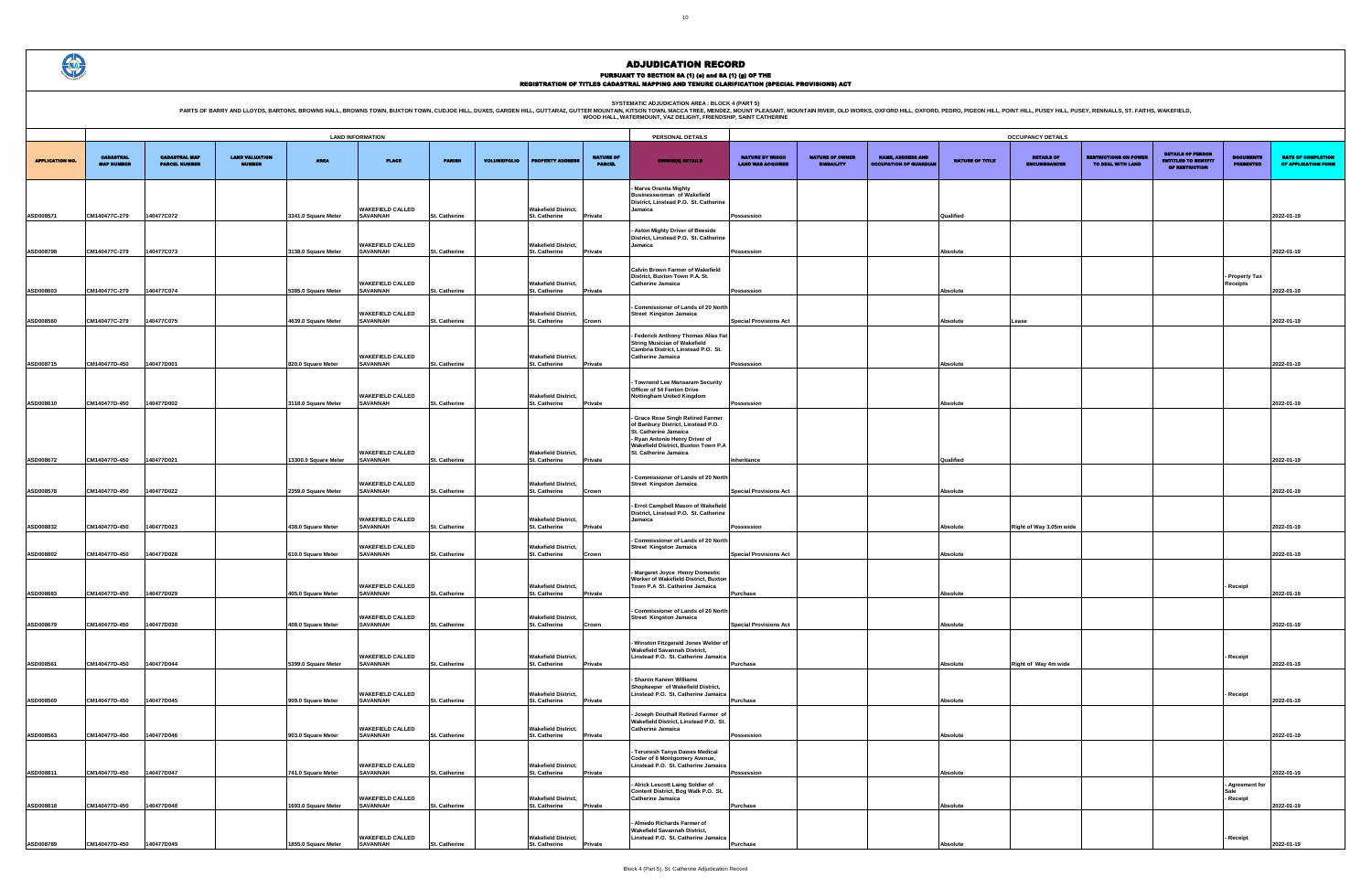PARTS OF BARRY AND LLOYDS, BARTONS, BROWNS HALL, BROWNS TOWN, BUXTON TOWN, CUDJOE HILL, DUXES, GARDEN HILL, GUTTARAZ, GUTTER MOUNTAIN R. WESCA TREE MENDELATION AREA : BLOCK 4 (PART 5)<br>WOOD HALL, WATERMOUNT, VAZ DELIGHT, FR

|                                                    |                                             |                                                           |                        | <b>OCCUPANCY DETAILS</b>                 |                                                   |                                                                          |                                      |                                           |
|----------------------------------------------------|---------------------------------------------|-----------------------------------------------------------|------------------------|------------------------------------------|---------------------------------------------------|--------------------------------------------------------------------------|--------------------------------------|-------------------------------------------|
| <b>NATURE BY WHICH</b><br><b>LAND WAS ACQUIRED</b> | <b>NATURE OF OWNER</b><br><b>DISBAILITY</b> | <b>NAME, ADDRESS AND</b><br><b>OCCUPATION OF GUARDIAN</b> | <b>NATURE OF TITLE</b> | <b>DETAILS OF</b><br><b>ENCUMBRANCES</b> | <b>RESTRICTIONS ON POWER</b><br>TO DEAL WITH LAND | <b>DETAILS OF PERSON</b><br><b>ENTITLED TO BENEFIT</b><br>OF RESTRICTION | <b>DOCUMENTS</b><br><b>PRESENTED</b> | DATE OF COMPLETION<br>OF APPLICATION FORM |
|                                                    |                                             |                                                           |                        |                                          |                                                   |                                                                          |                                      |                                           |
| Purchase                                           |                                             |                                                           | Absolute               |                                          |                                                   |                                                                          | Receipt                              | 2022-01-19                                |
|                                                    |                                             |                                                           |                        |                                          |                                                   |                                                                          |                                      |                                           |
| Purchase                                           |                                             |                                                           | <b>Absolute</b>        |                                          |                                                   |                                                                          | Receipt                              | 2022-01-19                                |
|                                                    |                                             |                                                           |                        |                                          |                                                   |                                                                          |                                      |                                           |
| Possession                                         |                                             |                                                           | Qualified              |                                          |                                                   |                                                                          |                                      | 2022-01-19                                |
|                                                    |                                             |                                                           |                        |                                          |                                                   |                                                                          |                                      |                                           |
| <b>Special Provisions Act</b>                      |                                             |                                                           | <b>Absolute</b>        |                                          |                                                   |                                                                          |                                      | 2022-01-19                                |
|                                                    |                                             |                                                           |                        |                                          |                                                   |                                                                          |                                      |                                           |
| Possession                                         |                                             |                                                           | Absolute               |                                          |                                                   |                                                                          |                                      | 2022-01-19                                |
|                                                    |                                             |                                                           |                        |                                          |                                                   |                                                                          |                                      |                                           |
|                                                    |                                             |                                                           |                        |                                          |                                                   |                                                                          |                                      |                                           |
| Possession                                         |                                             |                                                           | <b>Absolute</b>        |                                          |                                                   |                                                                          |                                      | 2022-01-19                                |
|                                                    |                                             |                                                           |                        |                                          |                                                   |                                                                          |                                      |                                           |
| Possession                                         |                                             |                                                           | <b>Absolute</b>        |                                          |                                                   |                                                                          |                                      | 2022-01-19                                |
|                                                    |                                             |                                                           |                        |                                          |                                                   |                                                                          |                                      |                                           |
| Possession                                         |                                             |                                                           | <b>Absolute</b>        |                                          |                                                   |                                                                          |                                      | 2022-01-19                                |
|                                                    |                                             |                                                           |                        |                                          |                                                   |                                                                          |                                      |                                           |
| <b>Special Provisions Act</b>                      |                                             |                                                           | Absolute               |                                          |                                                   |                                                                          |                                      | 2022-01-19                                |
|                                                    |                                             |                                                           |                        |                                          |                                                   |                                                                          |                                      |                                           |
| <b>Special Provisions Act</b>                      |                                             |                                                           | <b>Absolute</b>        | Right of Way 4m wide                     |                                                   |                                                                          |                                      | 2022-01-19                                |
|                                                    |                                             |                                                           |                        |                                          |                                                   |                                                                          |                                      |                                           |
| <b>Special Provisions Act</b>                      |                                             |                                                           | Absolute               |                                          |                                                   |                                                                          |                                      | 2022-01-19                                |
|                                                    |                                             |                                                           |                        |                                          |                                                   |                                                                          |                                      |                                           |
| <b>Special Provisions Act</b>                      |                                             |                                                           | Absolute               |                                          |                                                   |                                                                          |                                      | 2022-01-19                                |
|                                                    |                                             |                                                           |                        |                                          |                                                   |                                                                          |                                      |                                           |
| <b>Special Provisions Act</b>                      |                                             |                                                           | <b>Absolute</b>        |                                          |                                                   |                                                                          |                                      | 2022-01-19                                |
|                                                    |                                             |                                                           |                        |                                          |                                                   |                                                                          |                                      |                                           |
| Possession                                         |                                             |                                                           | <b>Absolute</b>        |                                          |                                                   |                                                                          |                                      | 2022-01-19                                |

|                        |                                       |                                              |                                        |                                            | <b>LAND INFORMATION</b>                                       |                                |                     |                                                              |                                   | PERSONAL DETAILS                                                                                                                                                                                                                               |                                                    |                                             |                                                           |                        | <b>OCCUPANCY DETAILS</b>                 |
|------------------------|---------------------------------------|----------------------------------------------|----------------------------------------|--------------------------------------------|---------------------------------------------------------------|--------------------------------|---------------------|--------------------------------------------------------------|-----------------------------------|------------------------------------------------------------------------------------------------------------------------------------------------------------------------------------------------------------------------------------------------|----------------------------------------------------|---------------------------------------------|-----------------------------------------------------------|------------------------|------------------------------------------|
|                        |                                       |                                              |                                        |                                            |                                                               |                                |                     |                                                              |                                   |                                                                                                                                                                                                                                                |                                                    |                                             |                                                           |                        |                                          |
| <b>APPLICATION NO.</b> | <b>CADASTRAL</b><br><b>MAP NUMBER</b> | <b>CADASTRAL MAP</b><br><b>PARCEL NUMBER</b> | <b>LAND VALUATION</b><br><b>NUMBER</b> | <b>AREA</b>                                | <b>PLACE</b>                                                  | <b>PARISH</b>                  | <b>VOLUME/FOLIO</b> | <b>PROPERTY ADDRESS</b>                                      | <b>NATURE OF</b><br><b>PARCEL</b> | <b>OWNER(8) DETAILS</b>                                                                                                                                                                                                                        | <b>NATURE BY WHICH</b><br><b>LAND WAS ACQUIRED</b> | <b>NATURE OF OWNER</b><br><b>DISBAILITY</b> | <b>NAME, ADDRESS AND</b><br><b>OCCUPATION OF GUARDIAN</b> | <b>NATURE OF TITLE</b> | <b>DETAILS OF</b><br><b>ENCUMBRANCES</b> |
| ASD008682              | CM140477D-450                         | 140477D050                                   |                                        | 1203.0 Square Meter                        | <b>WAKEFIELD CALLED</b><br><b>SAVANNAH</b>                    | St. Catherine                  |                     | <b>Wakefield District,</b><br>St. Catherine                  | Private                           | Hubert George Gordon Farmer of<br>Wakefield Savannah District,<br>Linstead P.O. St. Catherine Jamaica                                                                                                                                          | Purchase                                           |                                             |                                                           | Absolute               |                                          |
|                        |                                       |                                              |                                        |                                            | <b>WAKEFIELD CALLED</b>                                       |                                |                     | <b>Wakefield District,</b>                                   |                                   | Ralston Patrick Gordon<br>Maintenance Worker of Wakefield<br>Savannah District, Linstead P.O. St.<br><b>Catherine Jamaica</b>                                                                                                                  |                                                    |                                             |                                                           |                        |                                          |
| ASD008708              | CM140477D-450                         | 140477D051                                   |                                        | 866.0 Square Meter                         | <b>SAVANNAH</b><br><b>WAKEFIELD CALLED</b>                    | St. Catherine                  |                     | <b>St. Catherine</b><br><b>Wakefield District,</b>           | Private                           | - Aston Mighty Driver of Beeside<br>District, Linstead P.O. St. Catherine<br>Jamaica                                                                                                                                                           | Purchase                                           |                                             |                                                           | Absolute               |                                          |
| ASD008801              | CM140477D-450                         | 140477D053                                   |                                        | 3418.0 Square Meter                        | <b>SAVANNAH</b><br><b>WAKEFIELD CALLED</b>                    | St. Catherine                  |                     | St. Catherine<br><b>Wakefield District,</b>                  | Private                           | - Commissioner of Lands of 20 North<br><b>Street Kingston Jamaica</b>                                                                                                                                                                          | Possession                                         |                                             |                                                           | Qualified              |                                          |
| ASD008792              | CM140477D-450                         | 140477D054                                   |                                        | 3234.0 Square Meter                        | <b>SAVANNAH</b><br><b>WAKEFIELD CALLED</b>                    | St. Catherine                  |                     | St. Catherine<br><b>Wakefield District,</b>                  | Crown                             | - Wilton Lorenzo Campbell Farmer of<br>Wakefield, Savannah District,<br>Linstead P.O. St. Catherine Jamaica                                                                                                                                    | <b>Special Provisions Act</b>                      |                                             |                                                           | Absolute               |                                          |
| ASD008686              | CM140477D-450                         | 140477D055                                   |                                        | 7686.0 Square Meter                        | <b>SAVANNAH</b><br><b>WAKEFIELD CALLED</b>                    | St. Catherine                  |                     | <b>St. Catherine</b><br><b>Wakefield District,</b>           | Private                           | - Kenroy Campbell Farmer of<br><b>Wakefield Savannah District,</b><br>Linstead P.O. St. Catherine Jamaica<br>- Carrine Rebecca Gordon<br><b>Businesswoman of Wakefield</b><br>Savannah District, Linstead P.O. St.<br><b>Catherine Jamaica</b> | Possession                                         |                                             |                                                           | Absolute               |                                          |
| ASD008727              | CM140477D-450                         | 40477D056                                    |                                        | 798.0 Square Meter                         | <b>SAVANNAH</b><br><b>WAKEFIELD CALLED</b>                    | St. Catherine                  |                     | St. Catherine<br><b>Wakefield District,</b>                  | Private                           | - Lyndal George Gordon Driver of<br><b>Wakefield Savannah District,</b><br>Linstead P.O. St. Catherine Jamaica                                                                                                                                 | Possession                                         |                                             |                                                           | Absolute               |                                          |
| ASD008595<br>ASD008793 | CM140477D-450<br>CM140477D-450        | 140477D059<br>140477D060                     |                                        | 776.0 Square Meter<br>14677.0 Square Meter | <b>SAVANNAH</b><br><b>WAKEFIELD CALLED</b><br><b>SAVANNAH</b> | St. Catherine<br>St. Catherine |                     | St. Catherine<br><b>Wakefield District,</b><br>St. Catherine | Private<br>Private                | - Wilton Lorenzo Campbell Farmer of<br>Wakefield, Savannah District,<br>Linstead P.O. St. Catherine Jamaica                                                                                                                                    | Possession<br>Possession                           |                                             |                                                           | Absolute<br>Absolute   |                                          |
| ASD008770              | CM140477D-450                         | 140477D061                                   |                                        | 3214.0 Square Meter                        | <b>WAKEFIELD CALLED</b><br><b>SAVANNAH</b>                    | St. Catherine                  |                     | <b>Wakefield District,</b><br>St. Catherine                  | Crown                             | - Commissioner of Lands of 20 North<br><b>Street Kingston Jamaica</b>                                                                                                                                                                          | <b>Special Provisions Act</b>                      |                                             |                                                           | Absolute               |                                          |
| ASD008577              | CM140477D-450                         | 40477D182                                    |                                        | 2885.0 Square Meter                        | <b>WAKEFIELD CALLED</b><br><b>SAVANNAH</b>                    | St. Catherine                  |                     | <b>Wakefield District,</b><br>St. Catherine                  | Crown                             | - Commissioner of Lands of 20 North<br><b>Street Kingston Jamaica</b>                                                                                                                                                                          | <b>Special Provisions Act</b>                      |                                             |                                                           | Absolute               | Right of Way 4m wide                     |
| ASD008747              | CM140477E-453                         | 140477E077                                   |                                        | 1836.0 Square Meter                        | <b>WAKEFIELD CALLED</b><br><b>SAVANNAH</b>                    | St. Catherine                  |                     | <b>Wakefield District,</b><br>St. Catherine                  | Crown                             | - Commissioner of Lands of 20 North<br><b>Street Kingston Jamaica</b>                                                                                                                                                                          | <b>Special Provisions Act</b>                      |                                             |                                                           | Absolute               |                                          |
| ASD008751              | CM140477E-453                         | 140477E078                                   |                                        | 2115.0 Square Meter                        | <b>WAKEFIELD CALLED</b><br><b>SAVANNAH</b>                    | St. Catherine                  |                     | <b>Wakefield District.</b><br>St. Catherine                  | Crown                             | - Commissioner of Lands of 20 North<br><b>Street Kingston Jamaica</b>                                                                                                                                                                          | <b>Special Provisions Act</b>                      |                                             |                                                           | Absolute               |                                          |
| ASD008753              | CM140477E-453                         | 140477E079                                   |                                        | 2026.0 Square Meter                        | <b>WAKEFIELD CALLED</b><br><b>SAVANNAH</b>                    | St. Catherine                  |                     | <b>Wakefield District,</b><br><b>St. Catherine</b>           | Crown                             | - Commissioner of Lands of 20 North<br><b>Street Kingston Jamaica</b>                                                                                                                                                                          | <b>Special Provisions Act</b>                      |                                             |                                                           | Absolute               |                                          |
| ASD008757              | CM140477E-453                         | 140477E080                                   |                                        | 3386.0 Square Meter                        | <b>WAKEFIELD CALLED</b><br><b>SAVANNAH</b>                    | St. Catherine                  |                     | <b>Wakefield District,</b><br>St. Catherine                  | Private                           | Pelleta Spence-Thomas Retired<br><b>Principal of Wakefield District,</b><br>Linstead P.O. St. Catherine Jamaica                                                                                                                                | Possession                                         |                                             |                                                           | Absolute               |                                          |



### ADJUDICATION RECORD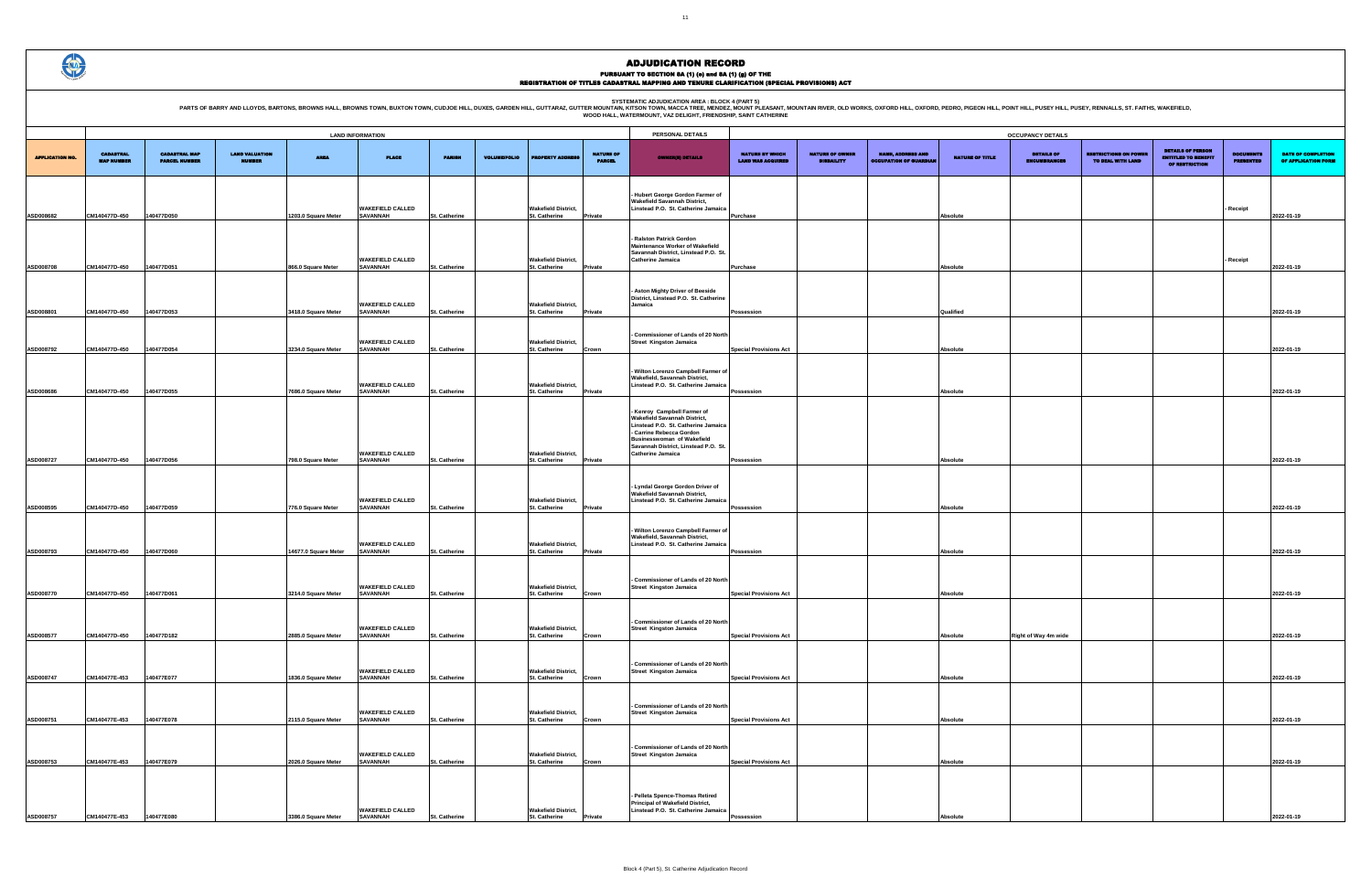PARTS OF BARRY AND LLOYDS, BARTONS, BROWNS HALL, BROWNS TOWN, BUXTON TOWN, CUDJOE HILL, DUXES, GARDEN HILL, GUTTARAZ, GUTTER MOUNTAIN, KITSON AREA : BLOCK 4 (PART 5)<br>WOOD HALL, WATERMOUNT, VAZ DELIGHT, FRIENDSHIP, SANT CAT

|                                             | <b>OCCUPANCY DETAILS</b>                    |                                                           |                        |                                          |                                                   |                                                                          |                                      |                                                  |  |  |  |  |  |  |
|---------------------------------------------|---------------------------------------------|-----------------------------------------------------------|------------------------|------------------------------------------|---------------------------------------------------|--------------------------------------------------------------------------|--------------------------------------|--------------------------------------------------|--|--|--|--|--|--|
| NATURE BY WHICH<br><b>LAND WAS ACQUIRED</b> | <b>NATURE OF OWNER</b><br><b>DISBAILITY</b> | <b>NAME, ADDRESS AND</b><br><b>OCCUPATION OF GUARDIAN</b> | <b>NATURE OF TITLE</b> | <b>DETAILS OF</b><br><b>ENCUMBRANCES</b> | <b>RESTRICTIONS ON POWER</b><br>TO DEAL WITH LAND | <b>DETAILS OF PERSON</b><br><b>ENTITLED TO BENEFIT</b><br>OF RESTRICTION | <b>DOCUMENTS</b><br><b>PRESENTED</b> | <b>DATE OF COMPLETION</b><br>OF APPLICATION FORM |  |  |  |  |  |  |
|                                             |                                             |                                                           |                        |                                          |                                                   |                                                                          |                                      |                                                  |  |  |  |  |  |  |
|                                             |                                             |                                                           |                        |                                          |                                                   |                                                                          |                                      |                                                  |  |  |  |  |  |  |
| Possession                                  |                                             |                                                           | Absolute               |                                          |                                                   |                                                                          |                                      | 2022-01-19                                       |  |  |  |  |  |  |
|                                             |                                             |                                                           |                        |                                          |                                                   |                                                                          |                                      |                                                  |  |  |  |  |  |  |
|                                             |                                             |                                                           |                        |                                          |                                                   |                                                                          |                                      |                                                  |  |  |  |  |  |  |
| Possession                                  |                                             |                                                           | Absolute               |                                          |                                                   |                                                                          |                                      | 2022-01-19                                       |  |  |  |  |  |  |
|                                             |                                             |                                                           |                        |                                          |                                                   |                                                                          |                                      |                                                  |  |  |  |  |  |  |
|                                             |                                             |                                                           |                        |                                          |                                                   |                                                                          |                                      |                                                  |  |  |  |  |  |  |
|                                             |                                             |                                                           |                        |                                          |                                                   |                                                                          |                                      |                                                  |  |  |  |  |  |  |
| Possession                                  |                                             |                                                           | Absolute               |                                          |                                                   |                                                                          |                                      | 2022-01-19                                       |  |  |  |  |  |  |
|                                             |                                             |                                                           |                        |                                          |                                                   |                                                                          |                                      |                                                  |  |  |  |  |  |  |
|                                             |                                             |                                                           |                        |                                          |                                                   |                                                                          |                                      |                                                  |  |  |  |  |  |  |
| Possession                                  |                                             |                                                           | Absolute               |                                          |                                                   |                                                                          |                                      | 2022-01-19                                       |  |  |  |  |  |  |
|                                             |                                             |                                                           |                        |                                          |                                                   |                                                                          |                                      |                                                  |  |  |  |  |  |  |
|                                             |                                             |                                                           |                        |                                          |                                                   |                                                                          |                                      |                                                  |  |  |  |  |  |  |
| <b>Special Provisions Act</b>               |                                             |                                                           | Absolute               |                                          |                                                   |                                                                          |                                      | 2022-01-19                                       |  |  |  |  |  |  |
|                                             |                                             |                                                           |                        |                                          |                                                   |                                                                          |                                      |                                                  |  |  |  |  |  |  |
|                                             |                                             |                                                           |                        |                                          |                                                   |                                                                          |                                      |                                                  |  |  |  |  |  |  |
| Possession                                  |                                             |                                                           | Absolute               |                                          |                                                   |                                                                          |                                      | 2022-01-19                                       |  |  |  |  |  |  |
|                                             |                                             |                                                           |                        |                                          |                                                   |                                                                          |                                      |                                                  |  |  |  |  |  |  |
|                                             |                                             |                                                           |                        |                                          |                                                   |                                                                          |                                      |                                                  |  |  |  |  |  |  |
| Gift                                        |                                             |                                                           | Absolute               |                                          |                                                   |                                                                          |                                      | 2022-01-19                                       |  |  |  |  |  |  |
|                                             |                                             |                                                           |                        |                                          |                                                   |                                                                          |                                      |                                                  |  |  |  |  |  |  |
|                                             |                                             |                                                           |                        |                                          |                                                   |                                                                          |                                      |                                                  |  |  |  |  |  |  |
| Possession                                  |                                             |                                                           | Absolute               |                                          |                                                   |                                                                          |                                      | 2022-01-19                                       |  |  |  |  |  |  |
|                                             |                                             |                                                           |                        |                                          |                                                   |                                                                          |                                      |                                                  |  |  |  |  |  |  |
|                                             |                                             |                                                           |                        |                                          |                                                   |                                                                          |                                      |                                                  |  |  |  |  |  |  |
|                                             |                                             |                                                           |                        |                                          |                                                   |                                                                          |                                      |                                                  |  |  |  |  |  |  |
| Gift                                        |                                             |                                                           | Absolute               |                                          |                                                   |                                                                          |                                      | 2022-01-19                                       |  |  |  |  |  |  |
|                                             |                                             |                                                           |                        |                                          |                                                   |                                                                          |                                      |                                                  |  |  |  |  |  |  |
|                                             |                                             |                                                           |                        |                                          |                                                   |                                                                          |                                      |                                                  |  |  |  |  |  |  |
|                                             |                                             |                                                           |                        |                                          |                                                   |                                                                          |                                      |                                                  |  |  |  |  |  |  |
| Possession                                  |                                             |                                                           | <b>Absolute</b>        |                                          |                                                   |                                                                          |                                      | 2022-01-19                                       |  |  |  |  |  |  |

|                        |                                       |                                              |                                        |                     | <b>LAND INFORMATION</b>                    |                      | PERSONAL DETAILS    |                                                    |                                   |                                                                                                                                         |                                                    | <b>OCCUPANCY DETAILS</b>                    |                                                           |                        |                                          |
|------------------------|---------------------------------------|----------------------------------------------|----------------------------------------|---------------------|--------------------------------------------|----------------------|---------------------|----------------------------------------------------|-----------------------------------|-----------------------------------------------------------------------------------------------------------------------------------------|----------------------------------------------------|---------------------------------------------|-----------------------------------------------------------|------------------------|------------------------------------------|
| <b>APPLICATION NO.</b> | <b>CADASTRAL</b><br><b>MAP NUMBER</b> | <b>CADASTRAL MAP</b><br><b>PARCEL NUMBER</b> | <b>LAND VALUATION</b><br><b>NUMBER</b> | <b>AREA</b>         | <b>PLACE</b>                               | <b>PARISH</b>        | <b>VOLUME/FOLIO</b> | <b>PROPERTY ADDRESS</b>                            | <b>NATURE OF</b><br><b>PARCEL</b> | <b>OWNER(8) DETAILS</b>                                                                                                                 | <b>NATURE BY WHICH</b><br><b>LAND WAS ACQUIRED</b> | <b>NATURE OF OWNER</b><br><b>DISBAILITY</b> | <b>NAME, ADDRESS AND</b><br><b>OCCUPATION OF GUARDIAN</b> | <b>NATURE OF TITLE</b> | <b>DETAILS OF</b><br><b>ENCUMBRANCES</b> |
| ASD008669              | CM140477E-453                         | 140477E081                                   |                                        | 7961.0 Square Meter | <b>WAKEFIELD CALLED</b><br><b>SAVANNAH</b> | <b>St. Catherine</b> |                     | <b>Wakefield District,</b><br>St. Catherine        | Private                           | - Sylmira Dolciana Thomas<br>Shopkeeper of Wakefield, Savannah<br>District, Linstead P.O. St. Catherine<br>Jamaica                      | Possession                                         |                                             |                                                           | Absolute               |                                          |
| ASD008600              | CM140477E-453                         | 140477E082                                   |                                        | 402.0 Square Meter  | <b>WAKEFIELD CALLED</b><br><b>SAVANNAH</b> | St. Catherine        |                     | <b>Wakefield District,</b><br>St. Catherine        | Private                           | Emla Mae Thomas Retired<br><b>Domestic Worker of Wakefield</b><br>Savannah District, Linstead P.O. St.<br><b>Catherine Jamaica</b>      | Possession                                         |                                             |                                                           | Absolute               |                                          |
| ASD008604              | CM140477E-453                         | 140477E083                                   |                                        | 608.0 Square Meter  | <b>WAKEFIELD CALLED</b><br><b>SAVANNAH</b> | St. Catherine        |                     | <b>Wakefield District,</b><br>St. Catherine        | Private                           | Goranna May Scott Housewife of<br><b>Wakefield Savannah District,</b><br>Linstead P.O. St. Catherine Jamaica                            | Possession                                         |                                             |                                                           | Absolute               |                                          |
| ASD008821              | CM140477E-453                         | 140477E084                                   |                                        | 2049.0 Square Meter | <b>WAKEFIELD CALLED</b><br><b>SAVANNAH</b> | St. Catherine        |                     | <b>Wakefield District,</b><br>St. Catherine        | Private                           | Mount Refuge Church of the First<br>Born of Wakefield District, Linstead<br>P.O. St. Catherine Jamaica                                  | Possession                                         |                                             |                                                           | Absolute               |                                          |
| ASD008614              | CM140477E-453                         | 140477E085                                   |                                        | 3981.0 Square Meter | <b>WAKEFIELD CALLED</b><br><b>SAVANNAH</b> | <b>St. Catherine</b> |                     | <b>Wakefield District,</b><br><b>St. Catherine</b> | Crown                             | <b>Commissioner of Lands of 20 North</b><br><b>Street Kingston Jamaica</b>                                                              | <b>Special Provisions Act</b>                      |                                             |                                                           | Absolute               |                                          |
| ASD008823              | CM140477E-453                         | 140477E086                                   |                                        | 1285.0 Square Meter | <b>WAKEFIELD CALLED</b><br><b>SAVANNAH</b> | St. Catherine        |                     | <b>Wakefield District,</b><br>St. Catherine        | Private                           | Mount Refuge Church of the First<br>Born of Wakefield District, Linstead<br>P.O. St. Catherine Jamaica                                  | Possession                                         |                                             |                                                           | Absolute               |                                          |
| ASD008629              | CM140477E-453                         | 140477E087                                   |                                        | 809.0 Square Meter  | <b>WAKEFIELD CALLED</b><br><b>SAVANNAH</b> | St. Catherine        |                     | <b>Wakefield District,</b><br>St. Catherine        | Private                           | Ingrid Marie Ivey Alias Miss Rose<br><b>Cashier of Wakefield Savannah</b><br>District, Linstead P.O. St. Catherine<br>Jamaica           | Gift                                               |                                             |                                                           | Absolute               |                                          |
| ASD008632              | CM140477E-453                         | 140477E088                                   |                                        | 844.0 Square Meter  | <b>WAKEFIELD CALLED</b><br><b>SAVANNAH</b> | <b>St. Catherine</b> |                     | <b>Wakefield District,</b><br>St. Catherine        | Private                           | - Oshane Aldin Batchelor<br><b>Construction Worker of Wakefield</b><br>Savannah District, Linstead P.O. St.<br><b>Catherine Jamaica</b> | Possession                                         |                                             |                                                           | Absolute               |                                          |
| ASD008633              | CM140477E-453                         | 140477E089                                   |                                        | 1237.0 Square Meter | <b>WAKEFIELD CALLED</b><br><b>SAVANNAH</b> | St. Catherine        |                     | <b>Wakefield District,</b><br>St. Catherine        | Private                           | Donna Alicea Thompson<br>Dressmaker of Wakefield Savannah<br>District, Linstead P.O. St. Catherine<br>Jamaica                           | Gift                                               |                                             |                                                           | Absolute               |                                          |
| ASD008678              | CM140477E-453                         | 140477E090                                   |                                        | 2028.0 Square Meter | <b>WAKEFIELD CALLED</b><br><b>SAVANNAH</b> | St. Catherine        |                     | <b>Wakefield District,</b><br>St. Catherine        | Private                           | - Janice Elizabeth Lopez Retired<br>Chef of Wakefield District, Savannah<br>P.A. St. Catherine Jamaica                                  | Possession                                         |                                             |                                                           | Absolute               |                                          |

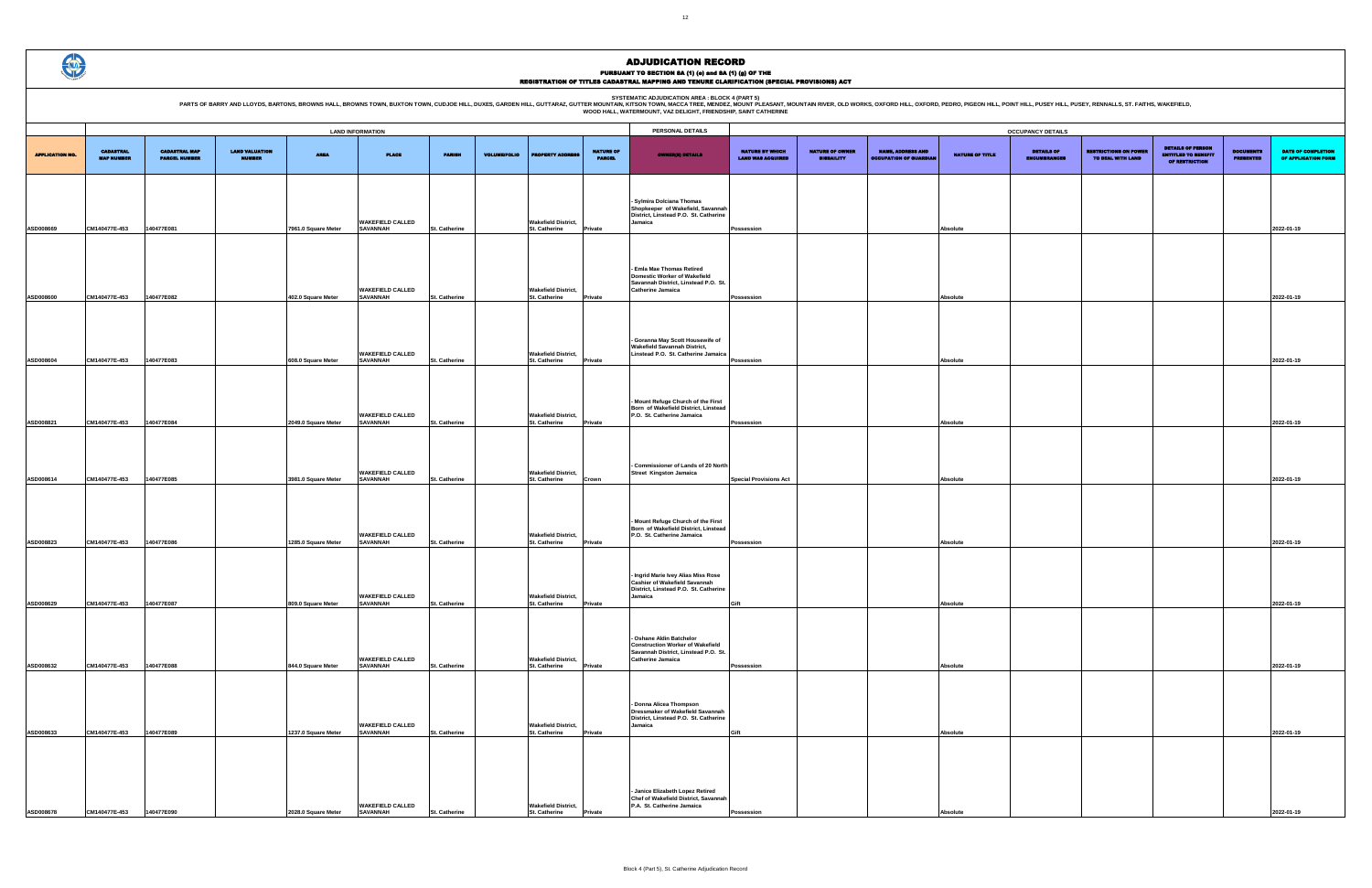PURSUANT TO SECTION 8A (1) (0) and 8A (1) (g) OF THE<br>REGISTRATION OF TITLES CADASTRAL MAPPING AND TENURE CLARIFICATION (SPECIAL PROVISIONS) ACT

|                        |                                       |                                              |                                 |                         |                                            |                      |                     |                                                    |                                   |                                                                                                                                                                                                                                                                                                                                                      | <b>OCCUPANCY DETAILS</b>                           |                                             |                                                           |                        |                                          |                                                   |                                                                                 |                                         |                                 |  |
|------------------------|---------------------------------------|----------------------------------------------|---------------------------------|-------------------------|--------------------------------------------|----------------------|---------------------|----------------------------------------------------|-----------------------------------|------------------------------------------------------------------------------------------------------------------------------------------------------------------------------------------------------------------------------------------------------------------------------------------------------------------------------------------------------|----------------------------------------------------|---------------------------------------------|-----------------------------------------------------------|------------------------|------------------------------------------|---------------------------------------------------|---------------------------------------------------------------------------------|-----------------------------------------|---------------------------------|--|
|                        |                                       |                                              |                                 | <b>LAND INFORMATION</b> |                                            |                      |                     |                                                    |                                   | PERSONAL DETAILS                                                                                                                                                                                                                                                                                                                                     |                                                    |                                             |                                                           |                        |                                          |                                                   |                                                                                 |                                         |                                 |  |
| <b>APPLICATION NO.</b> | <b>CADASTRAL</b><br><b>MAP NUMBER</b> | <b>CADASTRAL MAP</b><br><b>PARCEL NUMBER</b> | <b>LAND VALUATION</b><br>NUMBER | <b>AREA</b>             | <b>PLACE</b>                               | <b>PARISH</b>        | <b>VOLUME/FOLIO</b> | <b>PROPERTY ADDRES</b>                             | <b>NATURE OF</b><br><b>PARCEL</b> | <b>OWNER(8) DETAILS</b>                                                                                                                                                                                                                                                                                                                              | <b>NATURE BY WHICH</b><br><b>LAND WAS ACQUIRED</b> | <b>NATURE OF OWNER</b><br><b>DISBAILITY</b> | <b>NAME, ADDRESS AND</b><br><b>OCCUPATION OF GUARDIAN</b> | <b>NATURE OF TITLE</b> | <b>DETAILS OF</b><br><b>ENCUMBRANCES</b> | <b>RESTRICTIONS ON POWER</b><br>TO DEAL WITH LAND | <b>DETAILS OF PERSON</b><br><b>ENTITLED TO BENEFIT</b><br><b>OF RESTRICTION</b> | <b>DOCUMENTS</b><br><b>PRESENTED</b>    | <b>DATE O</b><br><b>OF APPI</b> |  |
| ASD008681              | CM140477E-453                         | 140477E091                                   |                                 | 482.0 Square Meter      | <b>WAKEFIELD CALLED</b><br><b>SAVANNAH</b> | St. Catherine        |                     | <b>Wakefield District,</b><br>St. Catherine        | Private                           | - Janice Elizabeth Lopez Retired<br>Chef of Wakefield District, Savannah<br>P.A. St. Catherine Jamaica                                                                                                                                                                                                                                               | Possession                                         |                                             |                                                           | Absolute               |                                          |                                                   |                                                                                 |                                         | 2022-01-19                      |  |
| ASD008787              | CM140477E-453                         | 140477E092                                   |                                 | 421.0 Square Meter      | <b>WAKEFIELD CALLED</b><br><b>SAVANNAH</b> | St. Catherine        |                     | <b>Wakefield District,</b><br>St. Catherine        | Private                           | Shernette Jones Self Employed of<br>Wakefield District, Linstead P.O. St<br><b>Catherine Jamaica</b>                                                                                                                                                                                                                                                 | Inheritance                                        |                                             |                                                           | Qualified              |                                          |                                                   |                                                                                 |                                         | 2022-01-19                      |  |
| ASD008619              | CM140477E-453                         | 140477E093                                   |                                 | 395.0 Square Meter      | <b>WAKEFIELD CALLED</b><br><b>SAVANNAH</b> | <b>St. Catherine</b> |                     | <b>Wakefield District,</b><br>St. Catherine        | Private                           | Alphonso Thomas Mason of<br><b>Wakefield Savannah District,</b><br>Linstead P.O. St. Catherine Jamaica                                                                                                                                                                                                                                               | Purchase                                           |                                             |                                                           | Absolute               |                                          |                                                   |                                                                                 |                                         | 2022-01-19                      |  |
| ASD008703              | CM140477E-453                         | 140477E094                                   |                                 | 323.0 Square Meter      | <b>WAKEFIELD CALLED</b><br><b>SAVANNAH</b> | <b>St. Catherine</b> |                     | <b>Wakefield District,</b><br>St. Catherine        | <b>Private</b>                    | - Linnette Clarke Self Employed of<br><b>Wakefield Savannah District,</b><br>Linstead P.O. St. Catherine Jamaica                                                                                                                                                                                                                                     | Possession                                         |                                             |                                                           | Absolute               |                                          |                                                   |                                                                                 |                                         | 2022-01-19                      |  |
| ASD008755              | CM140477E-453                         | 140477E095                                   |                                 | 779.0 Square Meter      | <b>WAKEFIELD CALLED</b><br><b>SAVANNAH</b> | St. Catherine        |                     | <b>Wakefield District,</b><br>St. Catherine        | Crown                             | - Commissioner of Lands of 20 North<br><b>Street Kingston Jamaica</b>                                                                                                                                                                                                                                                                                | <b>Special Provisions Act</b>                      |                                             |                                                           | Absolute               |                                          |                                                   |                                                                                 |                                         | 2022-01-19                      |  |
| ASD008759              | CM140477E-453                         | 140477E096                                   |                                 | 1320.0 Square Meter     | <b>WAKEFIELD CALLED</b><br><b>SAVANNAH</b> | <b>St. Catherine</b> |                     | <b>Wakefield District,</b><br><b>St. Catherine</b> | <b>Private</b>                    | - Winston Agustus Johnson Teacher<br>of Wakefield, Savannah District,<br>Linstead P.O. St. Catherine Jamaica<br>- Alfea Enes Harrison<br>Businesswoman of Wakefield,<br>Savannah District, Linstead P.O. St.<br><b>Catherine Jamaica</b><br>- Andy Oral Hinds Businessman of<br>Wakefield, Savannah District,<br>Linstead P.O. St. Catherine Jamaica | Possession                                         |                                             |                                                           | Absolute               |                                          |                                                   |                                                                                 |                                         | 2022-01-19                      |  |
| ASD008763              | CM140477E-453                         | 140477E097                                   |                                 | 2005.0 Square Meter     | <b>WAKEFIELD CALLED</b><br><b>SAVANNAH</b> | St. Catherine        |                     | <b>Wakefield District,</b><br>St. Catherine        | Crown                             | - Commissioner of Lands of 20 North<br>Street Kingston Jamaica                                                                                                                                                                                                                                                                                       | <b>Special Provisions Act</b>                      |                                             |                                                           | Absolute               |                                          |                                                   |                                                                                 |                                         | 2022-01-19                      |  |
| ASD008748              | CM140477E-453                         | 140477E099                                   |                                 | 855.0 Square Meter      | <b>WAKEFIELD CALLED</b><br><b>SAVANNAH</b> | St. Catherine        |                     | <b>Wakefield District,</b><br>St. Catherine        | Private                           | - Olive Holness Caterer of Wakefield,<br>Savannah District, Linstead P.O. St.<br><b>Catherine Jamaica</b>                                                                                                                                                                                                                                            | Gift                                               |                                             |                                                           | Absolute               |                                          |                                                   |                                                                                 | - Property Tax<br>Receipts<br>- Receipt | 2022-01-19                      |  |
| ASD008559              | CM140477E-453                         | 140477E102                                   |                                 | 806.0 Square Meter      | <b>WAKEFIELD CALLED</b><br><b>SAVANNAH</b> | St. Catherine        |                     | <b>Wakefield District,</b><br>St. Catherine        | Private                           | - Delroy Norman Edwards Painter of<br>Wakefield District, Linstead P.O. St.<br><b>Catherine Jamaica</b>                                                                                                                                                                                                                                              | Possession                                         |                                             |                                                           | Qualified              |                                          |                                                   |                                                                                 |                                         | 2022-01-19                      |  |
| ASD008594              | CM140477D-450                         | 140477E104                                   |                                 | 834.0 Square Meter      | <b>WAKEFIELD CALLED</b><br><b>SAVANNAH</b> | St. Catherine        |                     | <b>Wakefield District,</b><br>St. Catherine        | Crown                             | Commissioner of Lands of 20 North<br>Street Kingston Jamaica                                                                                                                                                                                                                                                                                         | <b>Special Provisions Act</b>                      |                                             |                                                           | Absolute               |                                          |                                                   |                                                                                 |                                         | 2022-01-19                      |  |

 $\bigoplus$ 

PARTS OF BARRY AND LLOYDS, BARTONS, BROWNS HALL, BROWNS TOWN, BUXTON TOWN, CUDJOE HILL, DUXES, GARDEN HILL, GUTTARAZ, GUTTER MOUNTAIN R. WESCA TREE MENDELATION AREA : BLOCK 4 (PART 5)<br>WOOD HALL, WATERMOUNT, VAZ DELIGHT, FR

|                                                    |                                             |                                                           |                 | <b>OCCUPANCY DETAILS</b>                 |                                                   |                                                                          |                                         |                                           |  |  |  |  |  |  |  |  |
|----------------------------------------------------|---------------------------------------------|-----------------------------------------------------------|-----------------|------------------------------------------|---------------------------------------------------|--------------------------------------------------------------------------|-----------------------------------------|-------------------------------------------|--|--|--|--|--|--|--|--|
| <b>NATURE BY WHICH</b><br><b>LAND WAS ACQUIRED</b> | <b>NATURE OF OWNER</b><br><b>DISBAILITY</b> | <b>NAME, ADDRESS AND</b><br><b>OCCUPATION OF GUARDIAN</b> | NATURE OF TITLE | <b>DETAILS OF</b><br><b>ENCUMBRANCES</b> | <b>RESTRICTIONS ON POWER</b><br>TO DEAL WITH LAND | <b>DETAILS OF PERSON</b><br><b>ENTITLED TO BENEFIT</b><br>OF RESTRICTION | <b>DOCUMENTS</b><br><b>PRESENTED</b>    | DATE OF COMPLETION<br>OF APPLICATION FORM |  |  |  |  |  |  |  |  |
|                                                    |                                             |                                                           |                 |                                          |                                                   |                                                                          |                                         |                                           |  |  |  |  |  |  |  |  |
| Possession                                         |                                             |                                                           | <b>Absolute</b> |                                          |                                                   |                                                                          |                                         | 2022-01-19                                |  |  |  |  |  |  |  |  |
|                                                    |                                             |                                                           |                 |                                          |                                                   |                                                                          |                                         |                                           |  |  |  |  |  |  |  |  |
| Inheritance                                        |                                             |                                                           | Qualified       |                                          |                                                   |                                                                          |                                         | 2022-01-19                                |  |  |  |  |  |  |  |  |
|                                                    |                                             |                                                           |                 |                                          |                                                   |                                                                          |                                         |                                           |  |  |  |  |  |  |  |  |
| Purchase                                           |                                             |                                                           | Absolute        |                                          |                                                   |                                                                          |                                         | 2022-01-19                                |  |  |  |  |  |  |  |  |
|                                                    |                                             |                                                           |                 |                                          |                                                   |                                                                          |                                         |                                           |  |  |  |  |  |  |  |  |
| Possession                                         |                                             |                                                           | Absolute        |                                          |                                                   |                                                                          |                                         | 2022-01-19                                |  |  |  |  |  |  |  |  |
|                                                    |                                             |                                                           |                 |                                          |                                                   |                                                                          |                                         |                                           |  |  |  |  |  |  |  |  |
| <b>Special Provisions Act</b>                      |                                             |                                                           | <b>Absolute</b> |                                          |                                                   |                                                                          |                                         | 2022-01-19                                |  |  |  |  |  |  |  |  |
|                                                    |                                             |                                                           |                 |                                          |                                                   |                                                                          |                                         |                                           |  |  |  |  |  |  |  |  |
| Possession                                         |                                             |                                                           | Absolute        |                                          |                                                   |                                                                          |                                         | 2022-01-19                                |  |  |  |  |  |  |  |  |
|                                                    |                                             |                                                           |                 |                                          |                                                   |                                                                          |                                         |                                           |  |  |  |  |  |  |  |  |
| <b>Special Provisions Act</b>                      |                                             |                                                           | Absolute        |                                          |                                                   |                                                                          |                                         | 2022-01-19                                |  |  |  |  |  |  |  |  |
| Gift                                               |                                             |                                                           | Absolute        |                                          |                                                   |                                                                          | - Property Tax<br>Receipts<br>- Receipt | 2022-01-19                                |  |  |  |  |  |  |  |  |
|                                                    |                                             |                                                           |                 |                                          |                                                   |                                                                          |                                         |                                           |  |  |  |  |  |  |  |  |
| Possession                                         |                                             |                                                           | Qualified       |                                          |                                                   |                                                                          |                                         | 2022-01-19                                |  |  |  |  |  |  |  |  |
| <b>Special Provisions Act</b>                      |                                             |                                                           | <b>Absolute</b> |                                          |                                                   |                                                                          |                                         | 2022-01-19                                |  |  |  |  |  |  |  |  |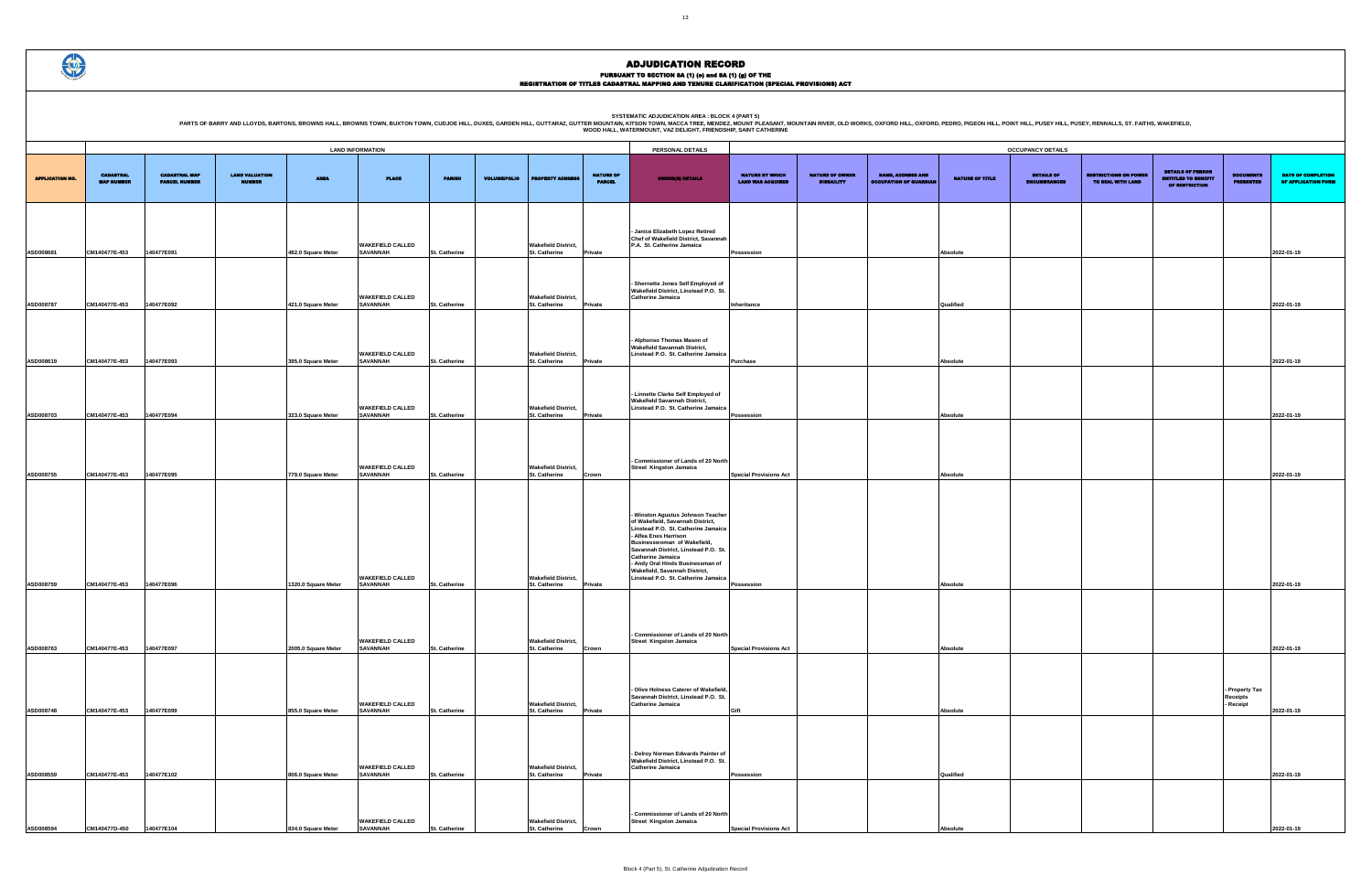PURSUANT TO SECTION 8A (1) (0) and 8A (1) (g) OF THE<br>REGISTRATION OF TITLES CADASTRAL MAPPING AND TENURE CLARIFICATION (SPECIAL PROVISIONS) ACT

|                                             |                                             |                                                           |                        | <b>OCCUPANCY DETAILS</b>                 |                                                   |                                                                          |                                      |                                           |
|---------------------------------------------|---------------------------------------------|-----------------------------------------------------------|------------------------|------------------------------------------|---------------------------------------------------|--------------------------------------------------------------------------|--------------------------------------|-------------------------------------------|
| NATURE BY WHICH<br><b>LAND WAS ACQUIRED</b> | <b>NATURE OF OWNER</b><br><b>DISBAILITY</b> | <b>NAME, ADDRESS AND</b><br><b>OCCUPATION OF GUARDIAN</b> | <b>NATURE OF TITLE</b> | <b>DETAILS OF</b><br><b>ENCUMBRANCES</b> | <b>RESTRICTIONS ON POWER</b><br>TO DEAL WITH LAND | <b>DETAILS OF PERSON</b><br><b>ENTITLED TO BENEFIT</b><br>OF RESTRICTION | <b>DOCUMENTS</b><br><b>PRESENTED</b> | DATE OF COMPLETION<br>OF APPLICATION FORM |
|                                             |                                             |                                                           |                        |                                          |                                                   |                                                                          |                                      |                                           |
|                                             |                                             |                                                           |                        |                                          |                                                   |                                                                          | - Receipt                            |                                           |
| Purchase                                    |                                             |                                                           | <b>Absolute</b>        |                                          |                                                   |                                                                          |                                      | 2022-01-19                                |
|                                             |                                             |                                                           |                        |                                          |                                                   |                                                                          |                                      |                                           |
|                                             |                                             |                                                           |                        |                                          |                                                   |                                                                          |                                      |                                           |
| Possession                                  |                                             |                                                           | Qualified              |                                          |                                                   |                                                                          |                                      | 2022-01-19                                |
|                                             |                                             |                                                           |                        |                                          |                                                   |                                                                          |                                      |                                           |
|                                             |                                             |                                                           |                        |                                          |                                                   |                                                                          |                                      |                                           |
| Possession                                  |                                             |                                                           | <b>Absolute</b>        |                                          |                                                   |                                                                          |                                      | 2022-01-19                                |
|                                             |                                             |                                                           |                        |                                          |                                                   |                                                                          |                                      |                                           |
| <b>Special Provisions Act</b>               |                                             |                                                           | <b>Absolute</b>        |                                          |                                                   |                                                                          |                                      | 2022-01-19                                |
|                                             |                                             |                                                           |                        |                                          |                                                   |                                                                          |                                      |                                           |
| Possession                                  |                                             |                                                           | Absolute               |                                          |                                                   |                                                                          |                                      | 2022-01-19                                |
|                                             |                                             |                                                           |                        |                                          |                                                   |                                                                          |                                      |                                           |
|                                             |                                             |                                                           |                        |                                          |                                                   |                                                                          |                                      |                                           |
| Possession                                  |                                             |                                                           | <b>Absolute</b>        |                                          |                                                   |                                                                          |                                      | 2022-01-19                                |
|                                             |                                             |                                                           |                        |                                          |                                                   |                                                                          |                                      |                                           |
| Possession                                  |                                             |                                                           | <b>Absolute</b>        |                                          |                                                   |                                                                          |                                      | 2022-01-19                                |
|                                             |                                             |                                                           |                        |                                          |                                                   |                                                                          |                                      |                                           |
| <b>Special Provisions Act</b>               |                                             |                                                           | <b>Absolute</b>        |                                          |                                                   |                                                                          |                                      | 2022-01-19                                |
|                                             |                                             |                                                           |                        |                                          |                                                   |                                                                          |                                      |                                           |
| <b>Special Provisions Act</b>               |                                             |                                                           | Absolute               |                                          |                                                   |                                                                          |                                      | 2022-01-19                                |
|                                             |                                             |                                                           |                        |                                          |                                                   |                                                                          |                                      |                                           |
|                                             |                                             |                                                           |                        |                                          |                                                   |                                                                          |                                      |                                           |
|                                             |                                             |                                                           |                        |                                          |                                                   |                                                                          |                                      |                                           |
|                                             |                                             |                                                           |                        |                                          |                                                   |                                                                          |                                      |                                           |
| Possession                                  |                                             |                                                           | Absolute               |                                          |                                                   |                                                                          |                                      | 2022-01-19                                |
|                                             |                                             |                                                           |                        |                                          |                                                   |                                                                          |                                      |                                           |
| <b>Special Provisions Act</b>               |                                             |                                                           | Absolute               |                                          |                                                   |                                                                          |                                      | 2022-01-19                                |
| <b>Special Provisions Act</b>               |                                             |                                                           | Absolute               |                                          |                                                   |                                                                          |                                      | 2022-01-19                                |
|                                             |                                             |                                                           |                        |                                          |                                                   |                                                                          |                                      |                                           |
| <b>Special Provisions Act</b>               |                                             |                                                           | Absolute               |                                          |                                                   |                                                                          |                                      | 2022-01-19                                |

|                        |                                       |                                              |                                 |                     |                                            |                      |                     | PERSONAL DETAILS                                   |                                   |                                                                                                                                                                                                                                                                                                                                                                                  |                                             |                                             |                                                           |                        |                                   |  |
|------------------------|---------------------------------------|----------------------------------------------|---------------------------------|---------------------|--------------------------------------------|----------------------|---------------------|----------------------------------------------------|-----------------------------------|----------------------------------------------------------------------------------------------------------------------------------------------------------------------------------------------------------------------------------------------------------------------------------------------------------------------------------------------------------------------------------|---------------------------------------------|---------------------------------------------|-----------------------------------------------------------|------------------------|-----------------------------------|--|
|                        |                                       |                                              |                                 |                     | <b>LAND INFORMATION</b>                    |                      |                     |                                                    |                                   |                                                                                                                                                                                                                                                                                                                                                                                  |                                             |                                             |                                                           |                        | <b>OCCUPANCY DETAILS</b>          |  |
| <b>APPLICATION NO.</b> | <b>CADASTRAL</b><br><b>MAP NUMBER</b> | <b>CADASTRAL MAP</b><br><b>PARCEL NUMBER</b> | <b>LAND VALUATION</b><br>NUMBER | <b>AREA</b>         | <b>PLACE</b>                               | <b>PARISH</b>        | <b>VOLUME/FOLIO</b> | <b>PROPERTY ADDRES</b>                             | <b>NATURE OF</b><br><b>PARCEL</b> | <b>OWNER(8) DETAILS</b>                                                                                                                                                                                                                                                                                                                                                          | NATURE BY WHICH<br><b>LAND WAS ACQUIRED</b> | <b>NATURE OF OWNER</b><br><b>DISBAILITY</b> | <b>NAME, ADDRESS AND</b><br><b>OCCUPATION OF GUARDIAN</b> | <b>NATURE OF TITLE</b> | <b>DETAILS OF</b><br>ENCUMBRANCES |  |
|                        |                                       |                                              |                                 |                     |                                            |                      |                     |                                                    |                                   |                                                                                                                                                                                                                                                                                                                                                                                  |                                             |                                             |                                                           |                        |                                   |  |
| ASD008555              | CM140477E-453                         | 140477E105                                   |                                 | 782.0 Square Meter  | <b>WAKEFIELD CALLED</b><br><b>SAVANNAH</b> | St. Catherine        |                     | <b>Wakefield District,</b><br>St. Catherine        | Private                           | - Sylvie May Henry Domestic Helper<br>of Wakefield District, Savannah P.A.<br>St. Catherine Jamaica                                                                                                                                                                                                                                                                              | Purchase                                    |                                             |                                                           | <b>Absolute</b>        |                                   |  |
|                        |                                       |                                              |                                 |                     |                                            |                      |                     |                                                    |                                   |                                                                                                                                                                                                                                                                                                                                                                                  |                                             |                                             |                                                           |                        |                                   |  |
| ASD008668              | CM140477E-453                         | 140477E106                                   |                                 | 1877.0 Square Meter | <b>WAKEFIELD CALLED</b><br><b>SAVANNAH</b> | St. Catherine        |                     | <b>Wakefield District,</b><br>St. Catherine        | Private                           | Angella Gloria Lungrin-Kerr<br>Businesswoman of 24 Lower<br>Tunbridge Drive, Kingston 10 St.<br>Andrew Jamaica<br>Aleisa Williams Customer Service<br>Assistant of 1853 Wadena Street,<br>North West Palm Bay Florida United<br><b>States</b>                                                                                                                                    | Possession                                  |                                             |                                                           | Qualified              |                                   |  |
|                        |                                       |                                              |                                 |                     |                                            |                      |                     |                                                    |                                   |                                                                                                                                                                                                                                                                                                                                                                                  |                                             |                                             |                                                           |                        |                                   |  |
| ASD008570              | CM140477E-453                         | 140477E109                                   |                                 | 5114.0 Square Meter | <b>WAKEFIELD CALLED</b><br><b>SAVANNAH</b> | St. Catherine        |                     | <b>Wakefield District,</b><br>St. Catherine        | <b>Private</b>                    | Pelleta Spence-Thomas Retired<br><b>Principal of Wakefield District,</b><br>Linstead P.O. St. Catherine Jamaica                                                                                                                                                                                                                                                                  | Possession                                  |                                             |                                                           | Absolute               |                                   |  |
| ASD008762              | CM140477E-453                         | 140477E110                                   |                                 | 2.4195 Hectare      | <b>WAKEFIELD CALLED</b><br><b>SAVANNAH</b> | St. Catherine        |                     | <b>Wakefield District,</b><br>St. Catherine        |                                   | <b>Commissioner of Lands of 20 North</b><br><b>Street Kingston Jamaica</b>                                                                                                                                                                                                                                                                                                       | <b>Special Provisions Act</b>               |                                             |                                                           | Absolute               |                                   |  |
|                        |                                       |                                              |                                 |                     |                                            |                      |                     |                                                    | Crown                             |                                                                                                                                                                                                                                                                                                                                                                                  |                                             |                                             |                                                           |                        |                                   |  |
| ASD008568              | CM140477E-453                         | 140477E116                                   |                                 | 240.0 Square Meter  | <b>WAKEFIELD CALLED</b><br><b>SAVANNAH</b> | St. Catherine        |                     | <b>Wakefield District,</b><br>St. Catherine        | Private                           | Pelleta Spence-Thomas Retired<br><b>Principal of Wakefield District,</b><br>Linstead P.O. St. Catherine Jamaica                                                                                                                                                                                                                                                                  | Possession                                  |                                             |                                                           | Absolute               |                                   |  |
|                        |                                       |                                              |                                 |                     |                                            |                      |                     |                                                    |                                   |                                                                                                                                                                                                                                                                                                                                                                                  |                                             |                                             |                                                           |                        |                                   |  |
| ASD008822              | CM140477E-453                         | 140477E117                                   |                                 | 785.0 Square Meter  | <b>WAKEFIELD CALLED</b><br><b>SAVANNAH</b> | St. Catherine        |                     | <b>Wakefield District,</b><br>St. Catherine        | <b>Private</b>                    | Mount Refuge Church of the First<br>Born of Wakefield District, Linstead<br>P.O. St. Catherine Jamaica                                                                                                                                                                                                                                                                           | Possession                                  |                                             |                                                           | Absolute               |                                   |  |
|                        |                                       |                                              |                                 |                     | <b>WAKEFIELD CALLED</b>                    |                      |                     | <b>Wakefield District,</b>                         |                                   | Pelleta Spence-Thomas Retired<br><b>Principal of Wakefield District,</b><br>Linstead P.O. St. Catherine Jamaica                                                                                                                                                                                                                                                                  |                                             |                                             |                                                           |                        |                                   |  |
| ASD008562              | CM140477E-453                         | 140477E118                                   |                                 | 1367.0 Square Meter | <b>SAVANNAH</b>                            | <b>St. Catherine</b> |                     | St. Catherine                                      | Private                           |                                                                                                                                                                                                                                                                                                                                                                                  | Possession                                  |                                             |                                                           | Absolute               |                                   |  |
| ASD008768              | CM140477E-453                         | 140477E120                                   |                                 | 342.0 Square Meter  | <b>WAKEFIELD CALLED</b><br><b>SAVANNAH</b> | St. Catherine        |                     | <b>Wakefield District,</b><br>St. Catherine        | Crown                             | Commissioner of Lands of 20 North<br><b>Street Kingston Jamaica</b>                                                                                                                                                                                                                                                                                                              | <b>Special Provisions Act</b>               |                                             |                                                           | Absolute               |                                   |  |
| ASD008758              | CM140477E-453                         | 140477E121                                   |                                 | 742.0 Square Meter  | <b>WAKEFIELD CALLED</b><br><b>SAVANNAH</b> | St. Catherine        |                     | <b>Wakefield District,</b><br>St. Catherine        | Crown                             | Commissioner of Lands of 20 North<br><b>Street Kingston Jamaica</b>                                                                                                                                                                                                                                                                                                              | <b>Special Provisions Act</b>               |                                             |                                                           | <b>Absolute</b>        |                                   |  |
| ASD008720              | CM140477E-453                         | 140477E122                                   |                                 | 2954.0 Square Meter | <b>WAKEFIELD CALLED</b><br><b>SAVANNAH</b> | St. Catherine        |                     | <b>Wakefield District,</b><br>St. Catherine        | <b>Private</b>                    | <b>Clive Williston Dias Businessman</b><br>of Wakefield Savannah District,<br>Linstead P.O. St. Catherine Jamaica<br>- Greta Delrose Edwards<br><b>Unemployed of Wakefield Savannah</b><br>District, Linstead P.O. St. Catherine<br>Jamaica<br>- Orlene Thompson-Clarke<br><b>Businesswoman of Wakefield</b><br>Savannah District, Linstead P.O. St.<br><b>Catherine Jamaica</b> | Possession                                  |                                             |                                                           | Absolute               |                                   |  |
|                        |                                       |                                              |                                 |                     |                                            |                      |                     |                                                    |                                   |                                                                                                                                                                                                                                                                                                                                                                                  |                                             |                                             |                                                           |                        |                                   |  |
| ASD008699              | CM140477E-453                         | 140477E127                                   |                                 | 609.0 Square Meter  | <b>WAKEFIELD CALLED</b><br><b>SAVANNAH</b> | <b>St. Catherine</b> |                     | <b>Wakefield District,</b><br>St. Catherine        | Crown                             | <b>Commissioner of Lands of 20 North</b><br>Street Kingston Jamaica                                                                                                                                                                                                                                                                                                              | <b>Special Provisions Act</b>               |                                             |                                                           | Absolute               |                                   |  |
| ASD008764              | CM140477E-453                         | 140477E129                                   |                                 | 76.0 Square Meter   | <b>WAKEFIELD CALLED</b><br><b>SAVANNAH</b> | St. Catherine        |                     | <b>Wakefield District,</b><br>St. Catherine        | Crown                             | <b>Commissioner of Lands of 20 North</b><br><b>Street Kingston Jamaica</b>                                                                                                                                                                                                                                                                                                       | <b>Special Provisions Act</b>               |                                             |                                                           | Absolute               |                                   |  |
| ASD008760              | CM140477E-453                         | 140477E130                                   |                                 | 544.0 Square Meter  | <b>WAKEFIELD CALLED</b><br><b>SAVANNAH</b> | <b>St. Catherine</b> |                     | <b>Wakefield District,</b><br><b>St. Catherine</b> | Crown                             | <b>Commissioner of Lands of 20 North</b><br><b>Street Kingston Jamaica</b>                                                                                                                                                                                                                                                                                                       | <b>Special Provisions Act</b>               |                                             |                                                           | Absolute               |                                   |  |

 $\bigoplus$ 

PARTS OF BARRY AND LLOYDS, BARTONS, BROWNS HALL, BROWNS TOWN, BUXTON TOWN, CUDJOE HILL, DUXES, GARDEN HILL, GUTTARAZ, GUTTER MOUNTAIN R. WESCA TREE MENDELATION AREA : BLOCK 4 (PART 5)<br>WOOD HALL, WATERMOUNT, VAZ DELIGHT, FR